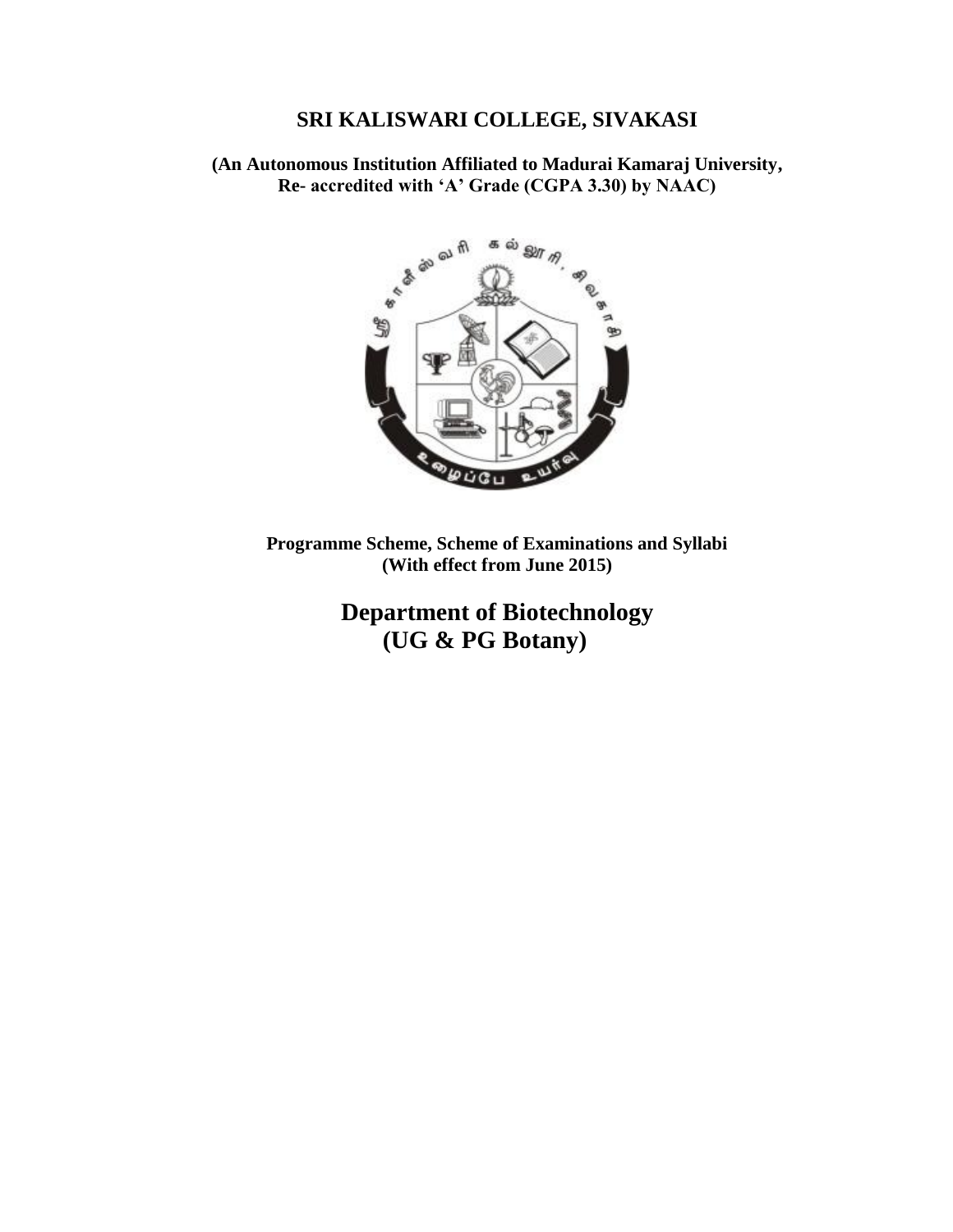# **Programme Outcome (PO) for Undergraduate Programme**

### **Knowledge**

PO 1: Well grounded knowledge in chosen subjects.

PO 2: Updated knowledge related to the subjects.

# **Skills**

PO 1: Acquisition of cognitive skills

PO 2: Acquisition of Life Skills for Employment.

# **Attitude**

PO 1: Holistic Personality Development through Self-directed and lifelong learning.

PO 2: Eco Sensitivity, inclusive culture, moral uprightless and social commitment.

# **Programme Specific Outcome (PSO) for Undergraduate Programme**

**Knowledge**: Core Course of botany improve their knowledge and understanding of the subject.

**Skill Development**: Practical training in all the aspects of botany.

**Higher level ability**: Technical skills like Dissection of plants, Field study of flora, Plant pigment separation, Genetics, Biochemical tests and Isolation of microorganisms develop higher level ability.

**Progression to higher studies**: Indepth knowledge on Plant world, Algae&Bryophytes, Herbal botany, Plant breeding, Pteridophytes, Gymnosperms&Paleobotany equip the students to go for higher studies.

**Entrepreneurship and Employment**: Knowledge on Mushroom cultivation, Horticulture have ample employment opportunities.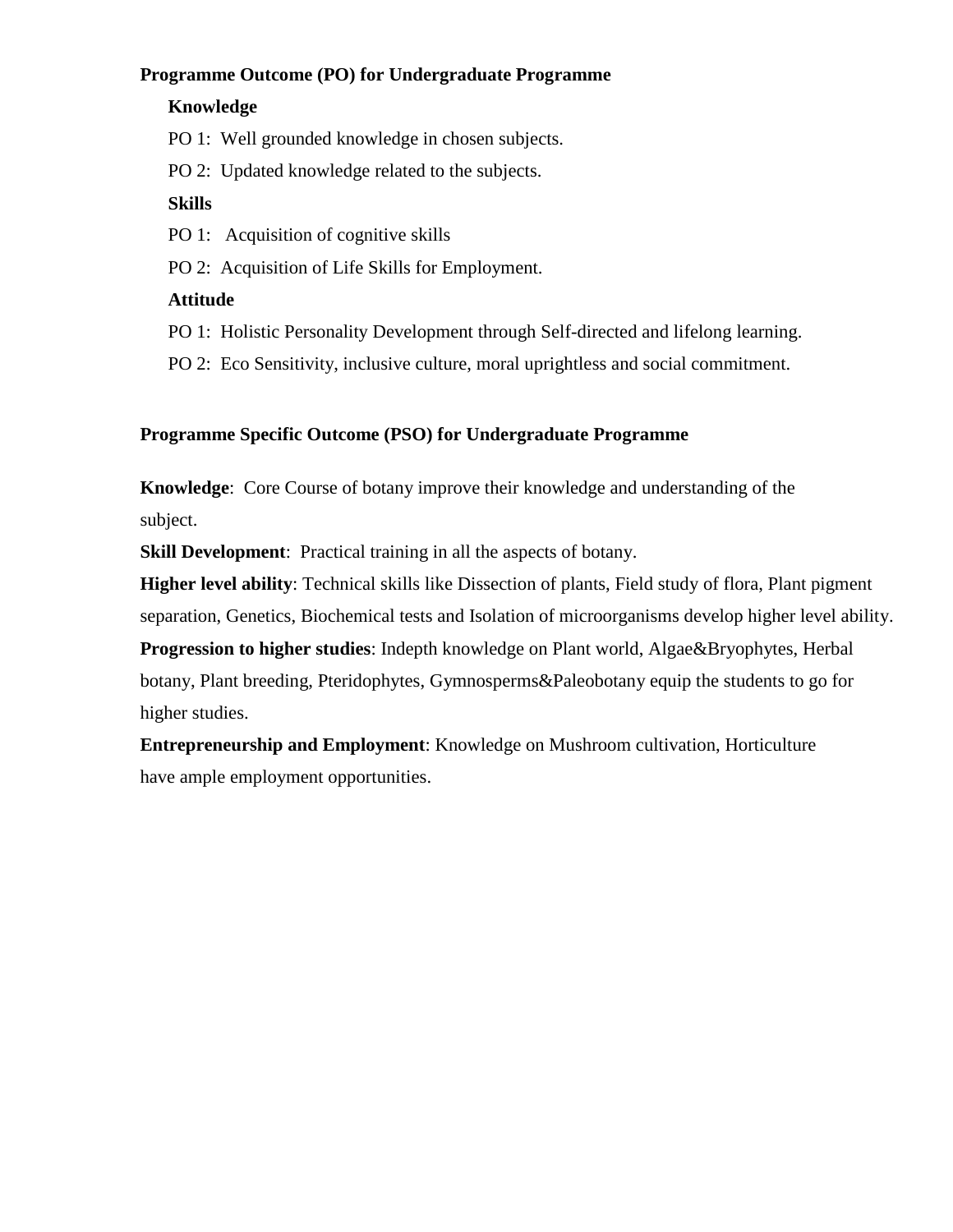# **SRI KALISWARI COLLEGE (AUTONOMOUS) – SIVAKASI DEPARTMENT OF BOTANY Choice Based Credit System-Curriculum Pattern UG Programme-B.Sc., Botany-2015-2018**

| Part               | <b>Course code</b>  | <b>Course Name</b>                           | <b>Hours</b>   | <b>Credits</b> |
|--------------------|---------------------|----------------------------------------------|----------------|----------------|
| <b>Semester I</b>  |                     |                                              |                |                |
| I                  | 15UTAL11            | Tamil/Hindi/French -I                        | 6              | 3              |
| $\mathbf{I}$       | 15UENL11            | General English-I                            | 6              | $\overline{3}$ |
| III                | 15UBYC11            | Core I: Algae & Bryophytes                   |                | $\overline{4}$ |
|                    |                     | Lab in Algae & Bryophytes                    | 4              |                |
|                    | 15UBYA11            | <b>Allied Course-I: Chemistry-I</b>          | 4              | 3              |
|                    |                     | Lab in Anc. Chemistry-I                      | $\overline{2}$ |                |
|                    |                     |                                              |                |                |
| IV                 | 15UBYN11            | Non Major Elective course-I: Plant world I   | $\overline{2}$ | 1              |
|                    |                     |                                              |                |                |
|                    | 15UBYE11            | <b>Enrichment course -I:</b> Fundamentals of | $\overline{2}$ | 1              |
|                    |                     | computers                                    |                |                |
|                    |                     | <b>Total</b>                                 | 30             | 15             |
| <b>Semester II</b> |                     |                                              |                |                |
| $\mathbf I$        | 15UTAL21            | Tamil/Hindi/French-II                        | 6              | 3              |
| $\mathbf{I}$       | <b>15UENL21</b>     | English-II                                   | 6              | $\overline{3}$ |
| III                | 15UBYC21            | Core II : Fungi, lichens & plant pathology   | $\overline{4}$ | $\overline{4}$ |
|                    | 15UBYC2P            | Core III : Lab in Algae & Bryophytes, Fungi, | 4              | $3 + 3$        |
|                    |                     | lichens & plant pathology                    |                |                |
|                    | 15UBYA21            | <b>Allied Course-I: Chemistry-II</b>         | 4              | 3              |
|                    | 15UBYA2P            | Allied Course-I: Lab in Anc. Chemistry       | $\overline{2}$ | $2 + 2$        |
| IV                 | 15UBYN21            | Non Major Elective course-II: Plant world II | $\overline{2}$ |                |
|                    |                     |                                              |                |                |
|                    | 15UBYE21            | <b>Enrichment course-II: Horticulture</b>    | $\overline{2}$ | 1              |
|                    |                     |                                              |                |                |
|                    |                     | <b>Total</b>                                 | 30             | 25             |
|                    |                     |                                              |                |                |
|                    | <b>Semester III</b> |                                              |                |                |
| I                  | 15UTAL31            | Tamil/Hindi/French-III                       | 6              | 3              |
| $\mathbf{I}$       | 15UENL31            | English-III                                  | 6              | 3              |
| III                | 15UBYC31            | Core IV: Pteridophytes, Gymnosperms &        | 4              | $\overline{4}$ |
|                    |                     | Paleobotany                                  |                |                |
|                    |                     | Lab in Pteridophytes, Gymnosperms &          | 4              |                |
|                    |                     | Paleobotany                                  |                |                |
|                    | 15UBYA31            | <b>Allied Course-II: Zoology-I</b>           | 4              | 3              |
|                    |                     | Lab in Anc. Zoology                          | $\overline{2}$ |                |
| IV                 | 15UBYS31            | <b>Skill Based Course-I: Herbal botany</b>   | $\overline{2}$ | $\overline{2}$ |
|                    |                     |                                              |                |                |
|                    | 15UBYV31            | Value Based course- I: Mushroom cultivation  | $\overline{2}$ | $\overline{2}$ |
|                    |                     |                                              |                |                |
|                    |                     |                                              |                |                |
|                    |                     | <b>Total</b>                                 | 30             | 17             |
|                    |                     |                                              |                |                |
|                    |                     |                                              |                |                |
|                    |                     |                                              |                |                |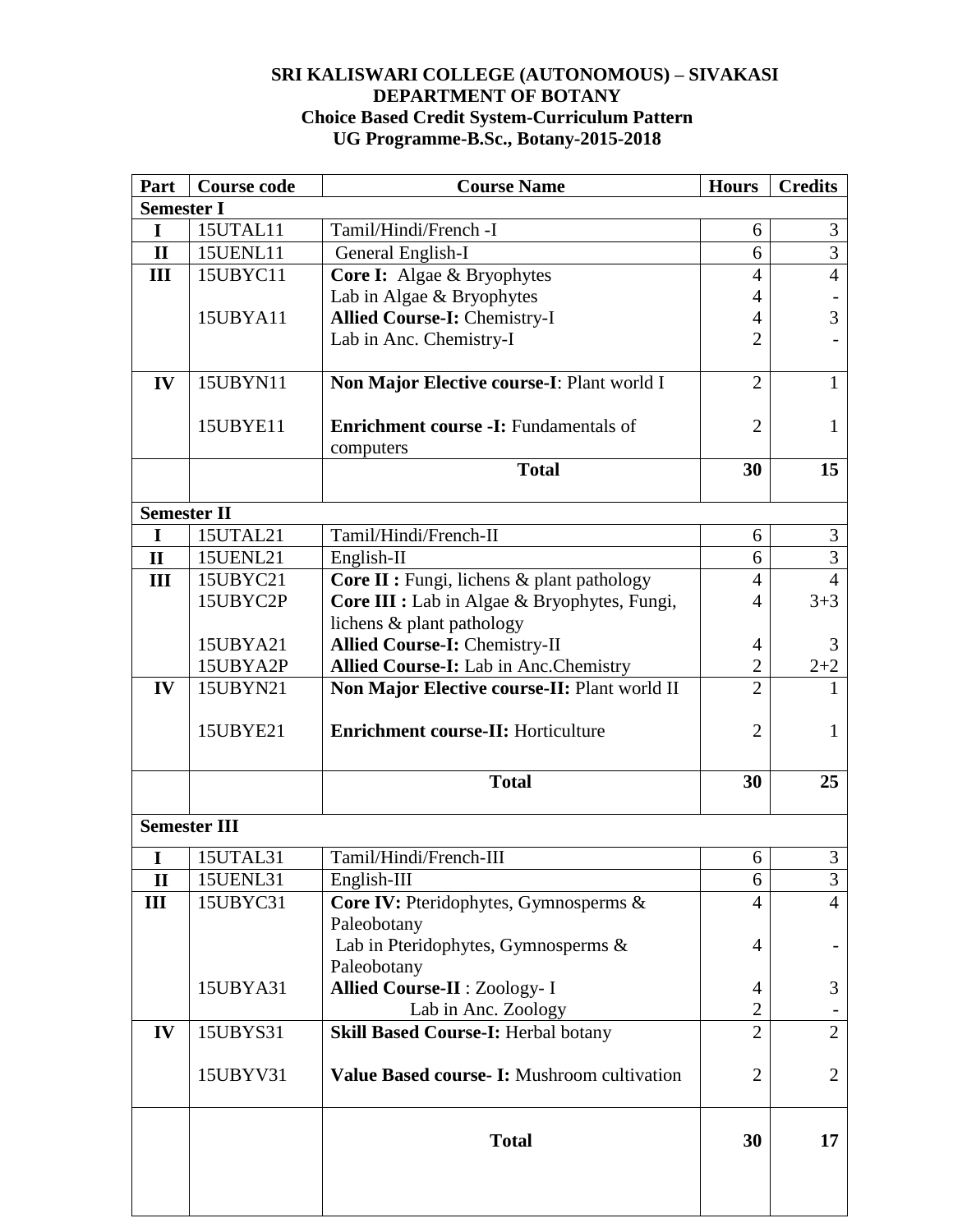|              | <b>Semester IV</b>   |                                          |                                                                                         |                                                   |    |  |                |                                |                                  |              |
|--------------|----------------------|------------------------------------------|-----------------------------------------------------------------------------------------|---------------------------------------------------|----|--|----------------|--------------------------------|----------------------------------|--------------|
|              |                      |                                          |                                                                                         |                                                   |    |  |                |                                |                                  |              |
| $\mathbf I$  | 15UTAL41             |                                          | Tamil/Hindi/French-IV                                                                   |                                                   |    |  |                | 6                              | 3<br>3                           |              |
| $\mathbf{I}$ | <b>15UENL41</b>      |                                          | English-IV                                                                              |                                                   |    |  |                | 6                              | $\overline{4}$                   |              |
| III          | 15UBYC41             |                                          |                                                                                         | <b>Core V:</b> Anatomy & Embryology               |    |  |                | $\overline{4}$                 |                                  |              |
|              | 15UBYC4P             |                                          |                                                                                         | <b>Core VI :</b> Lab in Anatomy & Embryology      |    |  |                | 4                              | $3 + 3$                          |              |
|              | 15UBYA41             |                                          |                                                                                         | <b>Allied Course-II: Zoology-II</b>               |    |  |                | 4                              | 3                                |              |
|              |                      |                                          |                                                                                         |                                                   |    |  |                |                                |                                  |              |
|              | 15UBYA4P             |                                          |                                                                                         | <b>Allied Course-IV:</b> Lab in Anc. Zoology      |    |  |                | $\overline{2}$                 | $2 + 2$                          |              |
|              |                      |                                          | <b>Optional/Elective</b>                                                                |                                                   |    |  |                |                                |                                  |              |
|              | 15UBY041             |                                          | <b>Course-I: 1. Biochemistry</b>                                                        |                                                   |    |  |                | 4                              | 3                                |              |
|              | 15UBY042             |                                          |                                                                                         | 2. Plant Breeding and Evolution                   |    |  |                |                                |                                  |              |
|              |                      |                                          |                                                                                         | Extension                                         |    |  |                |                                |                                  |              |
|              |                      |                                          |                                                                                         | <b>Total</b>                                      |    |  |                | 30                             | 27                               |              |
|              | <b>Semester V</b>    |                                          |                                                                                         |                                                   |    |  |                |                                |                                  |              |
| III          | 15UBYC51             |                                          | <b>CoreVII:</b> Microbiology                                                            |                                                   |    |  |                | 5                              | 5                                |              |
|              | 15UBYC52             |                                          | <b>CoreVIII: Plant Physiology</b>                                                       |                                                   |    |  |                | 5                              | 5                                |              |
|              | 15UBYC53             |                                          | Lab in Microbiology                                                                     | Core IX: Plant ecology and Phyto geography        |    |  |                | 5<br>3                         | $\overline{4}$                   |              |
|              |                      |                                          | Lab in Plant Physiology,                                                                |                                                   |    |  |                | 3                              |                                  |              |
|              |                      |                                          | <b>Optional/Elective</b>                                                                |                                                   |    |  |                |                                |                                  |              |
|              | 15UBY051             |                                          | <b>Course-II: 1. Biostatistics</b>                                                      |                                                   |    |  |                |                                |                                  |              |
|              | 15UBY052             |                                          |                                                                                         | 2. Morphology of angiosperms                      |    |  |                | $\overline{4}$                 | 3                                |              |
| IV           | 15UBYS51             |                                          |                                                                                         | Skill Based course- II: Applied microbiology      |    |  |                | $\overline{2}$                 | $\overline{2}$                   |              |
|              |                      |                                          |                                                                                         |                                                   |    |  |                |                                |                                  |              |
|              | 15UBYS52             |                                          |                                                                                         | <b>Skill Based course- III: Nutrition science</b> |    |  |                | $\overline{2}$                 | $\overline{2}$                   |              |
|              | 15UVED51             |                                          | <b>Value Education</b>                                                                  |                                                   |    |  |                | 1                              |                                  |              |
|              |                      |                                          |                                                                                         | <b>Total</b>                                      |    |  |                | 30                             | 22                               |              |
|              | <b>SemesterVI</b>    |                                          |                                                                                         |                                                   |    |  |                |                                |                                  |              |
| III          | 15UBYC61             |                                          |                                                                                         | <b>Core X:</b> Taxonomy of angiosperms            |    |  |                | 5                              | 5                                |              |
|              | 15UBYC62             |                                          | <b>Core XI: Cell Biology</b>                                                            |                                                   |    |  |                | 5                              | 5                                |              |
|              | 15UBYC63             |                                          | <b>Core XII: Genetics</b>                                                               |                                                   |    |  |                | $\overline{4}$                 | $\overline{4}$                   |              |
|              | 15UBYC6P             |                                          |                                                                                         | <b>Core XIII:</b> Lab in Taxonomy of angiosperms, |    |  |                | 3                              | 6                                |              |
|              |                      |                                          | Plant physiology.                                                                       |                                                   |    |  |                | 3                              | 6                                |              |
|              | 15UBYC6O             |                                          |                                                                                         | Core XIV: Lab in Microbiology and Cell            |    |  |                |                                |                                  |              |
|              |                      | <b>Biology</b>                           |                                                                                         |                                                   |    |  |                |                                |                                  |              |
|              |                      |                                          | <b>Optional/Elective</b>                                                                |                                                   |    |  |                |                                |                                  |              |
|              | 15UBY061             |                                          | <b>Course-III:</b> 1 Plant Biotechnology.                                               |                                                   |    |  |                |                                | 3                                |              |
|              | 15UBY062             |                                          | 2. Biochemical techniques                                                               |                                                   |    |  |                |                                |                                  |              |
| IV           | 15UBYS61<br>15UBYV61 |                                          | <b>Skill Based course-IV: Bio fertilizers</b><br>Value Based course-II: Economic botany |                                                   |    |  |                | $\mathbf{2}$<br>$\overline{2}$ | $\overline{2}$<br>$\overline{2}$ |              |
|              |                      |                                          |                                                                                         |                                                   |    |  |                |                                |                                  |              |
|              |                      | <b>Environmental studies</b><br>15UESR61 |                                                                                         |                                                   |    |  | $\overline{2}$ |                                |                                  |              |
|              |                      |                                          | <b>Total</b>                                                                            |                                                   |    |  |                | 30                             | 34                               |              |
|              |                      |                                          |                                                                                         |                                                   |    |  | 180            |                                | 140                              |              |
|              | <b>Semester</b>      | I                                        | $\mathbf{I}$                                                                            | III                                               | IV |  | V              |                                | VI                               | <b>Total</b> |
|              | <b>Credits</b>       | 15                                       | 25                                                                                      | 17                                                | 27 |  | 22             |                                | 34                               | 140          |
|              |                      |                                          |                                                                                         |                                                   |    |  |                |                                |                                  |              |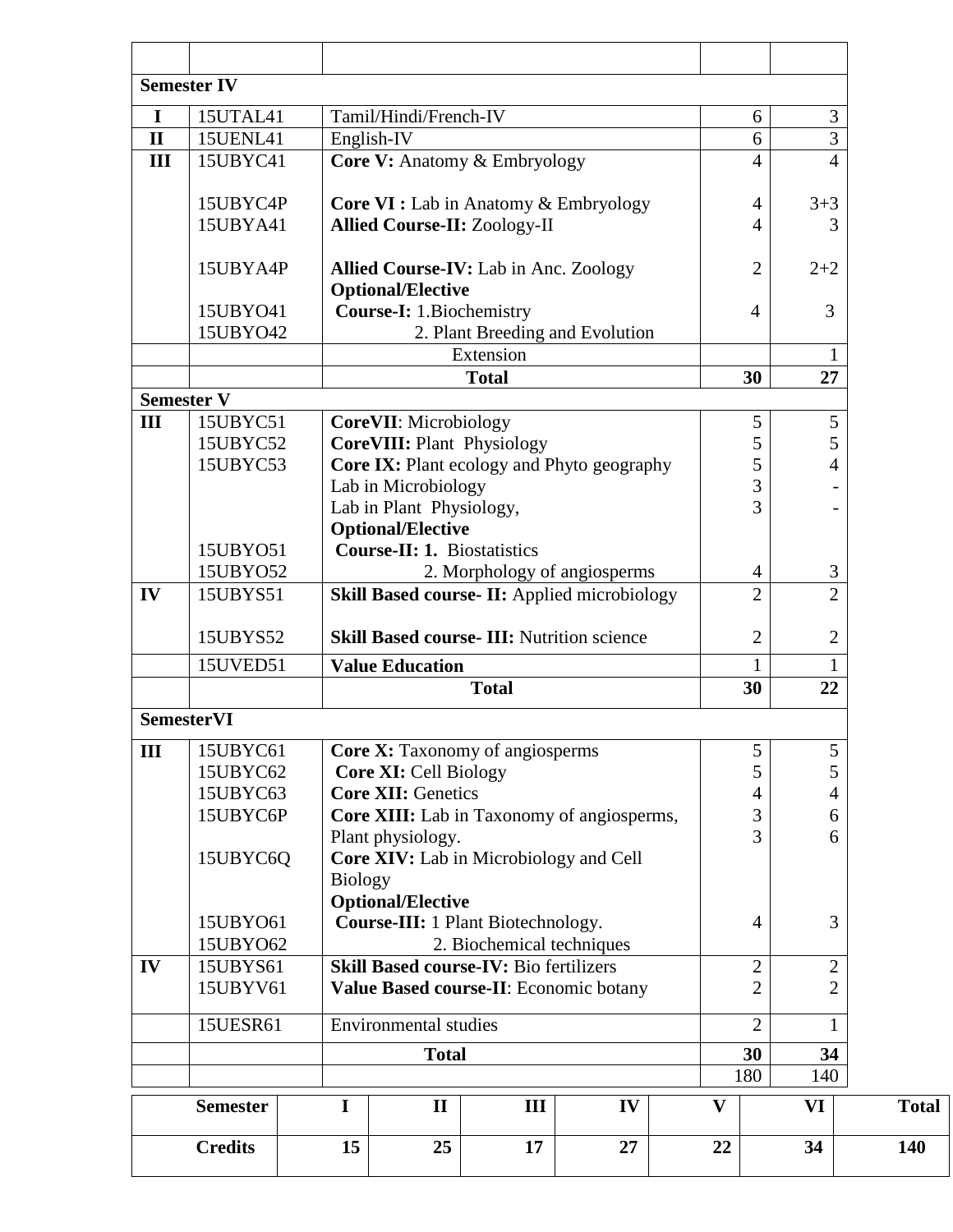#### **SRI KALISWARI COLLEGE (AUTONOMOUS), SIVAKASI Choice Based Credit System UG Programme - B.Sc., Botany-2015-2018 SEMESTER - I CORE-I ALGAE & BRYOPHYTES-** 15 UBYC11 **Duration: 60 Hours Credits: 3**

# **Objectives:**

- To provide a thorough knowledge about structure and life cycle pattern of algae and bryophytes.
- This paper will help the student get a grasp of the economic importance of algae and bryophytes

### **Course Outcome:**

- Describe the essential features of diversity in plant kingdom and their salient features
- Provided a thorough knowledge about structure and life cycle pattern of algae and bryophytes.
- Gain understand on the economic importance of algae and bryophytes.
- Understand the Characteristics and ecology of major groups of algae and bryophytes
- Identify the methods for sampling algae and bryophytes in the field observation
- Assessed the environmental problems of algae and bryophytes

### **Unit: I** (12 Hours)

Algae - General characters of algae, classification of algae (F.E. Fritsch). A brief account of thallus structure and variations. Economic Importance of algae.

#### **Unit: II** (12 Hours)

Study of the distribution,structure, reproduction and life cycle of the following:- *Oscillatoria*, *Spirogyra* and *Vaucheria*,.

#### **Unit: III** (12 Hours)

Study of the distribution, structure, reproduction and life cycle of the following - *Sargassum*, *Polysiphonia* & *Diatoms*.

#### **Unit: IV** (12 Hours)

Bryophytes:- General characters of Bryophytes. Classification of Bryophytes by Rothmaler, (1951). A short account on Economic importance of Bryophytes.

#### **Unit: V** (12 Hours)

A detailed study of the structure, reproduction and life cycles of the following genera: [Excluding development of sex organs & development of Sporophytes.] A detailed study of the following genera:- *Marchantia*, *Anthoceros* & *Polytrichum*.

#### **Text Books:**

1. Fritsch, F.E. (1935). The Structure & Reproduction of Algae, Cambridge University Press, Cambridge, U.K.

2. Pandey, B.P. (2000) . Text Book of Botany (Vol. I Algae, Fungi, & Lichens). S. Chand & Company, New Delhi.

#### **References:**

1. Smith, G.M. (1955). Cryptogamic Botany Vol. II. (2nd Edition) (Bryophytes & Pteridophytes), Tata McGraw Hill Publishing Co., New Delhi.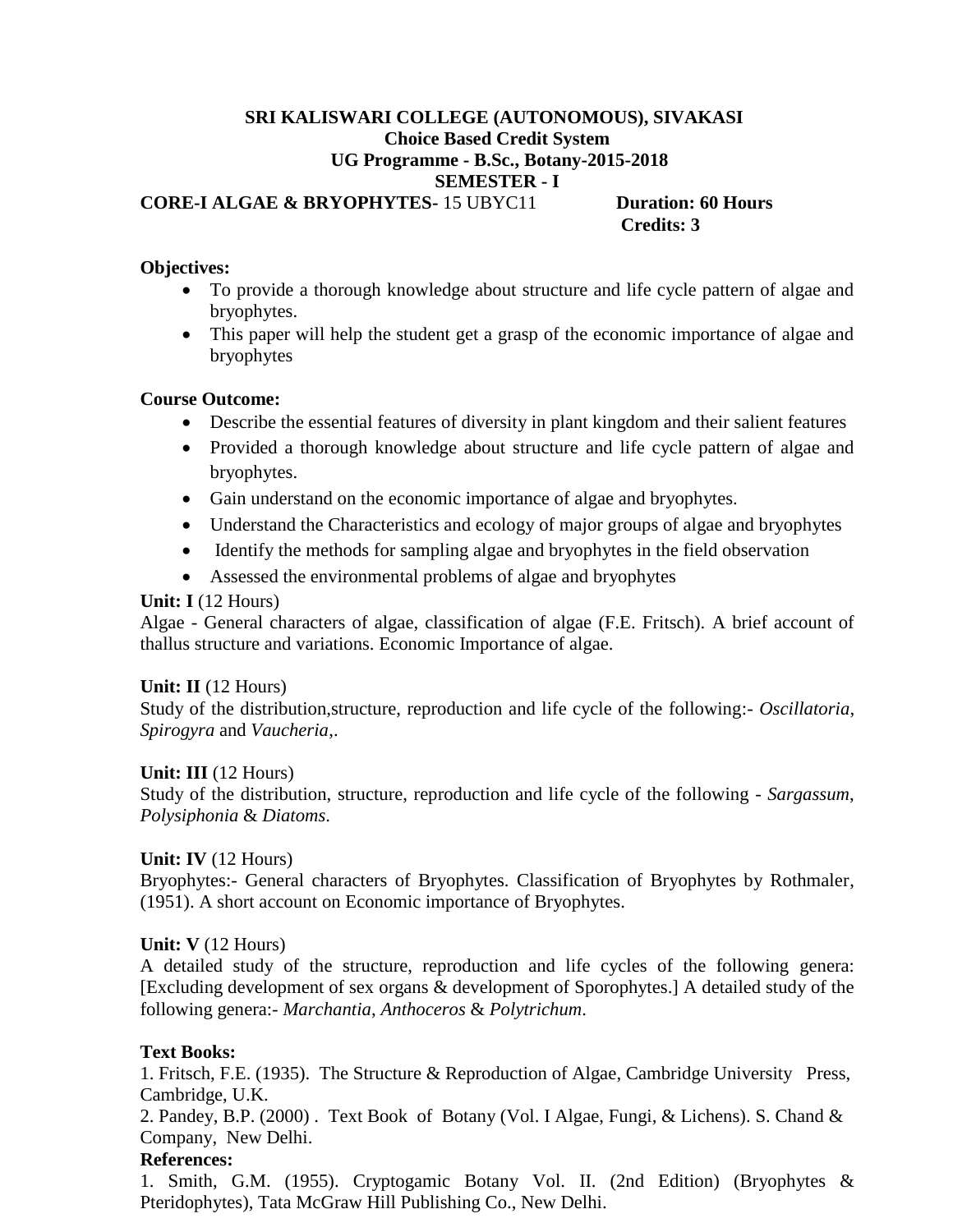2. Parihar, N.S. (1976). An Introduction to Embryophyta – Vol.II. Bryophyta, Central Book Depot. Allahabad.

3. Dublish, P.K. & Agarwal, D.K. (1973). A Text Book of Bryophyta, Rajeeva Prakashan, Meerut, India.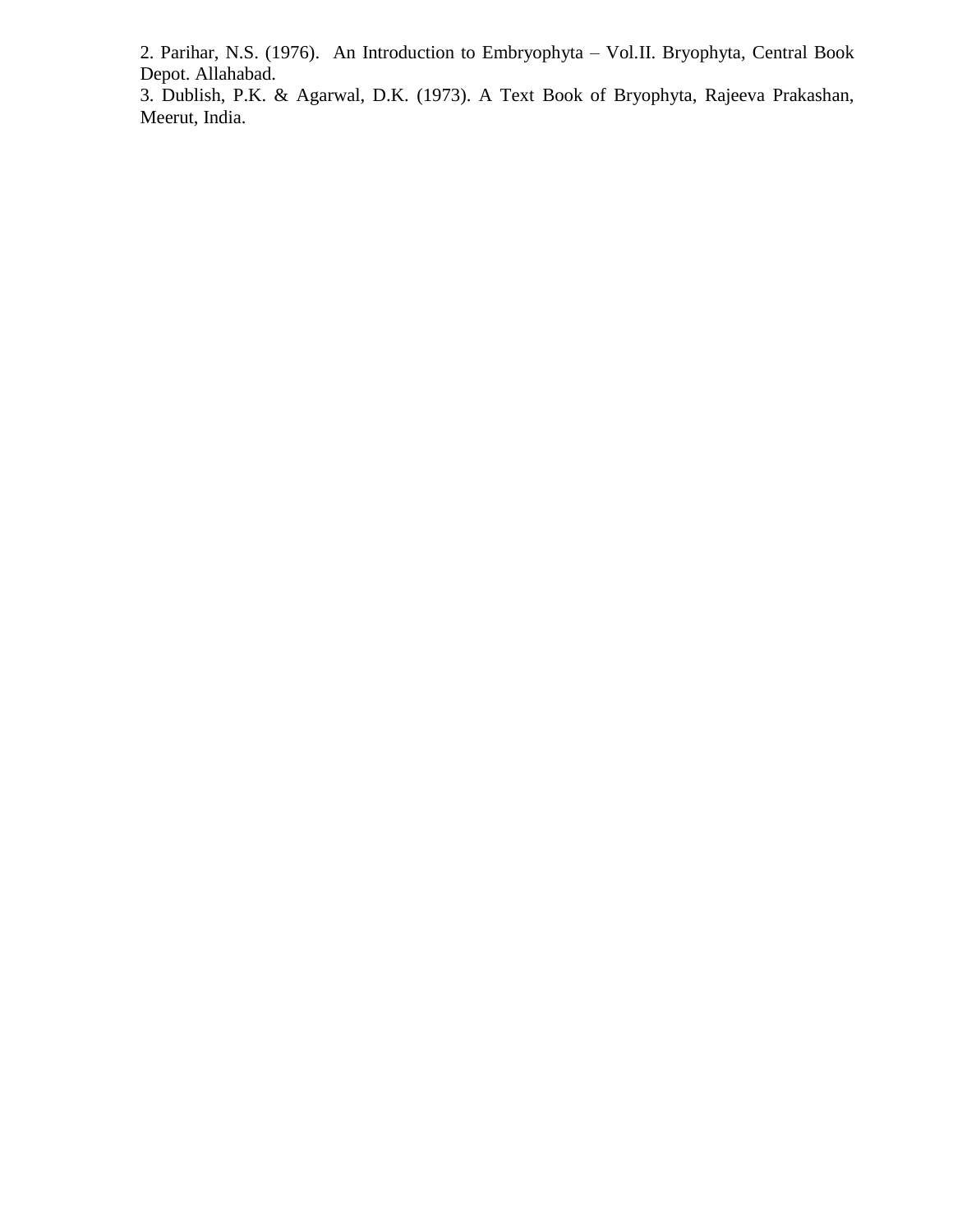# **SRI KALISWARI COLLEGE (AUTONOMOUS), SIVAKASI Choice Based Credit System UG Programme - B.Sc., Botany-2015-2018 SEMESTER I**

# **NON MAJOR ELECTIVE-I PLANT WORLD I- 15 UBYN 11 Duration: 30 Hours Credits: 1**

#### **Objectives:**

- To create an interest on plant world.
- To provide the knowledge about the plants and its role on earth.
- To familiarize students on plant food production.

#### **Course outcomes**

- Create an interest on the plant world
- Providing the knowledge about the plants and its role on earth.
- Familiarize the plant food production.
- Assess the native plants
- Learning the medicinal uses of wild plants
- Acquire knowledge on the process of essential oil

#### **Unit: I** (6Hours)

 First Plant life-Appearance of photosynthesis. Biosphere-Blue green Algae- Evolutions of plants-role of plants on geochemistry of earth.

#### **Unit: II** (6Hours)

 Services of plant community- temperature regulation-control of earths-climate- Biogeo chemical cycle.

#### **Unit: III** (6Hours)

 General characters, classification (Brief account)-Algae, Fungi, Bryophytes, Pteridophytes and Gymnosperms.

#### **Unit: IV** (6Hours)

Plant Diversity- Global level-National level-conservation of plant diversity.

#### **Unit: V** (6Hours)

 Cultivated plants-Diversity-Vegetables-cereals, pulses, oil seeds, fruit plants- Research stations in India.

#### **Text Books:**

- 1. Singh, V. P., Pande, C. and D.K. Jain, (2002). Text Book of Botany, Rastogi Publication, New Delhi.
- 2. Smith, G.M., (2009). Cryptogamic Botany, Volume I and II, Tata Mc Graw Hill, India.

#### **References:**

- 1. Dutta, A.C., (2004), Botany for Degree students, Oxford University press.
- 2. Pandey. B.P. (1977). A Text Book of Economic Botany, S. Chand & Company, New Delhi.
- 3. Sambamurthy, A.V.S.S. (1989), A text book of Economic Botany, Wiley Eastern Private Limited.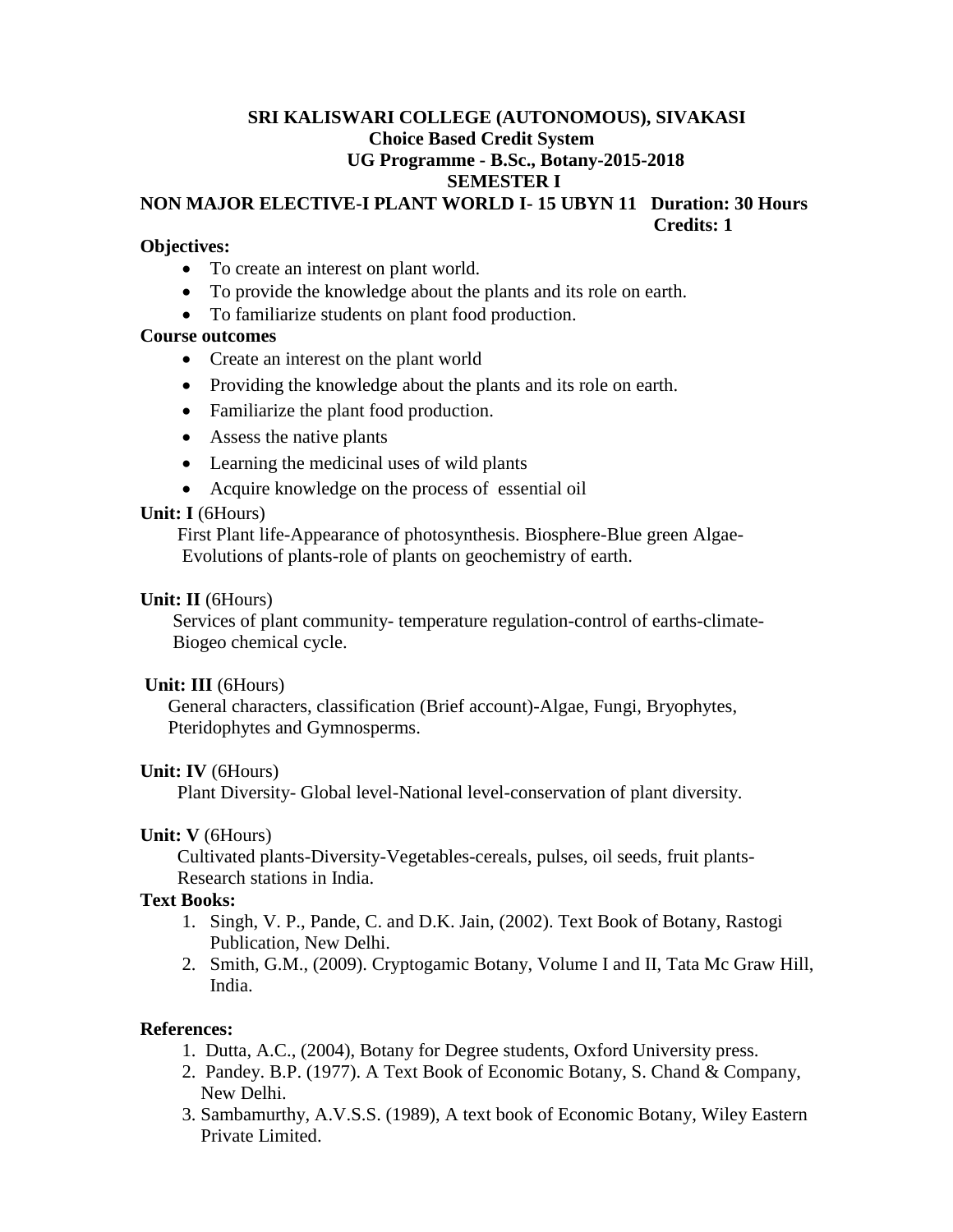#### **SRI KALISWARI COLLEGE (AUTONOMOUS), SIVAKASI Choice Based Credit System UG Programme - B.Sc., Botany-2015-2018 SEMESTER - II**

**CORE-II Fungi, Lichens & Plant Pathology-**15UBYC21 **Duration: 60 Hours Credits: 4**

#### **Objectives:**

- To provide information about fungi and their importance.
- To provide the knowledge about the general aspects of plant diseases and their control

#### **Course outcomes**

- Gain knowledge on fungi, lichens & plant pathology and their importance.
- Gain understanding about the general aspects of plant diseases and their control.
- Enabling them to learn the structure, reproduction, culture, classifications, life-cycle of fungi, lichens and plant pathology.
- Explain the ecological distribution, morphology and economic importance of Fungi and lichens
- Describe the Function of lichens with significance of ectomycorrhiza and endomycorrhiza.
- Distinguish the plant pathogenesis, classification and host-parasite interaction.
- Define plant diseases in crops and their management, significant contributions of plant pathologists and usage of various techniques in plant protection.

# **Unit: I** (12 Hours)

 General Characteristics and Classification of fungi (C.J. Alexopoulos,1962). Economic importance of Fungi- Role of fungi as food, medicine, industries and growth regulators and harmful effects of fungi.

#### **Unit: II** (12 Hours)

 A study of the occurrence, structure, reproduction and life cycle of the following genera: *Penicillium, Puccinia* and *Rhizopus.*

#### **UNIT: III** (12 Hours)

 Lichens: General characteristics, types, somatic structures – soredia, isidia occurrence, classification, economic importance. Structure and reproduction of *Usnea*.

#### **UNIT: IV** (12 Hours)

Classification of plant diseases, Symptoms, bacterial, fungal, viral plant diseases. Methods of protection- Cultural practices – Physical, Chemical & Biological controls and quarantine methods.

#### **UNIT: V** (12 Hours)

 Study of the following plat diseases with special reference to the symptoms, causal organisms, and disease cycle and control measure of

- 1. Tikka Disease of Groundnut
- 2. Red rot of sugarcane
- 3. Citrus canker
- 4. TMV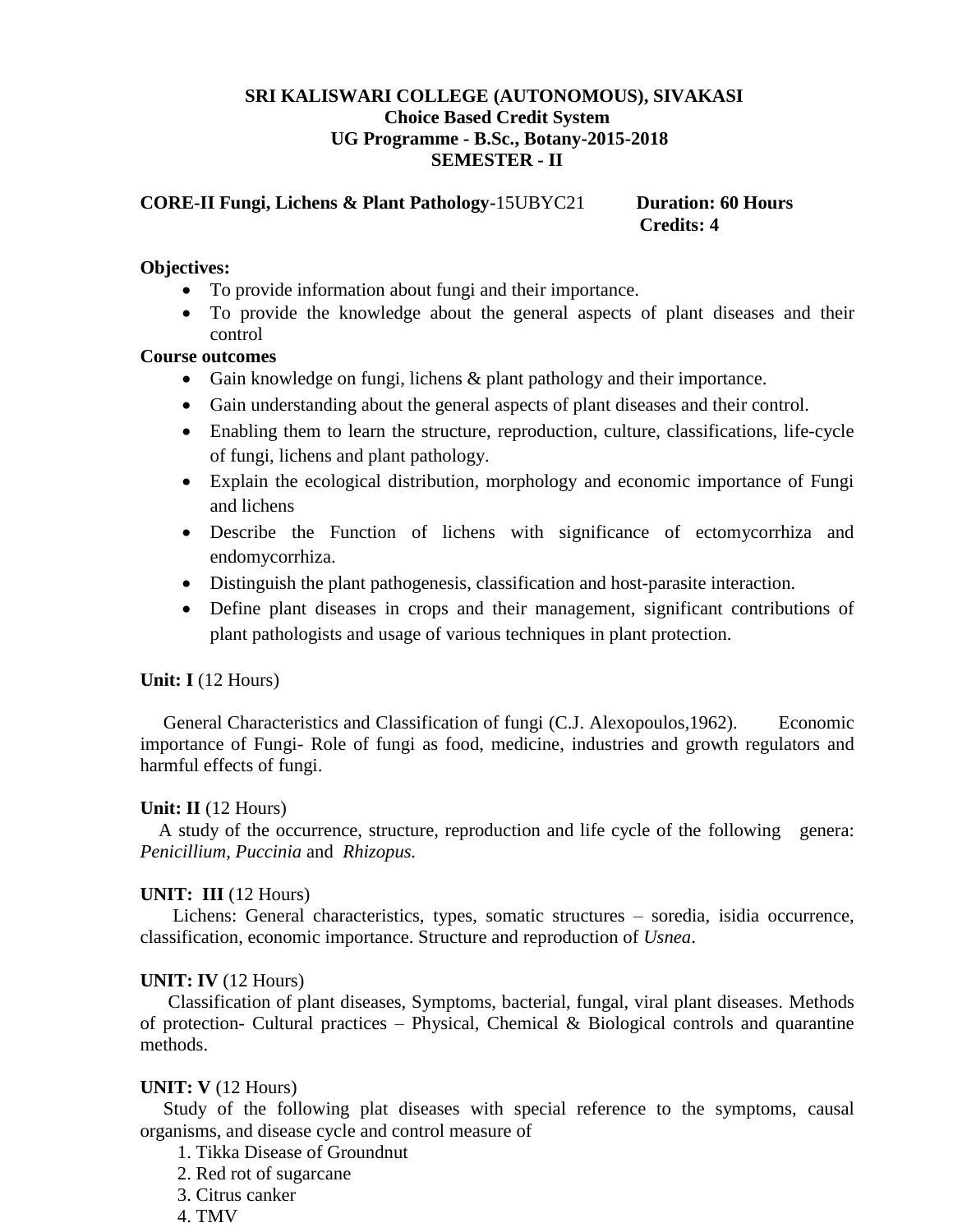# 5. Wilt of Cotton

# **Text Books:**

- 1. Burnett, J.H. (1968). Fundamentals of Mycology, Edward Arnold (Publishers) Ltd., London.
- 2. Pandey, B.P. (1997). College Botany (Vol. I Fungi, & Lichens, Pathology). S. Chand & Company, New Delhi.
- 3. Bilgrami, K.S. & H.C. Dube, (1990). A Text Book of Plant Pathology, Vikas publishing House Pvt., Ltd., New Delhi.

# **References:**

- 1. Hawker, L.E. (1969). Fungi, Hutchinson University Library, London.
- 2. Mehrothra, R.S .(1994). Plant Patholgoy, Tata McGraw Hill Publishing Co., Ltd., New Delhi.
- 3. Sharma, D. (1996). Plant Pathology, Rastogi Publications, Meerut, India.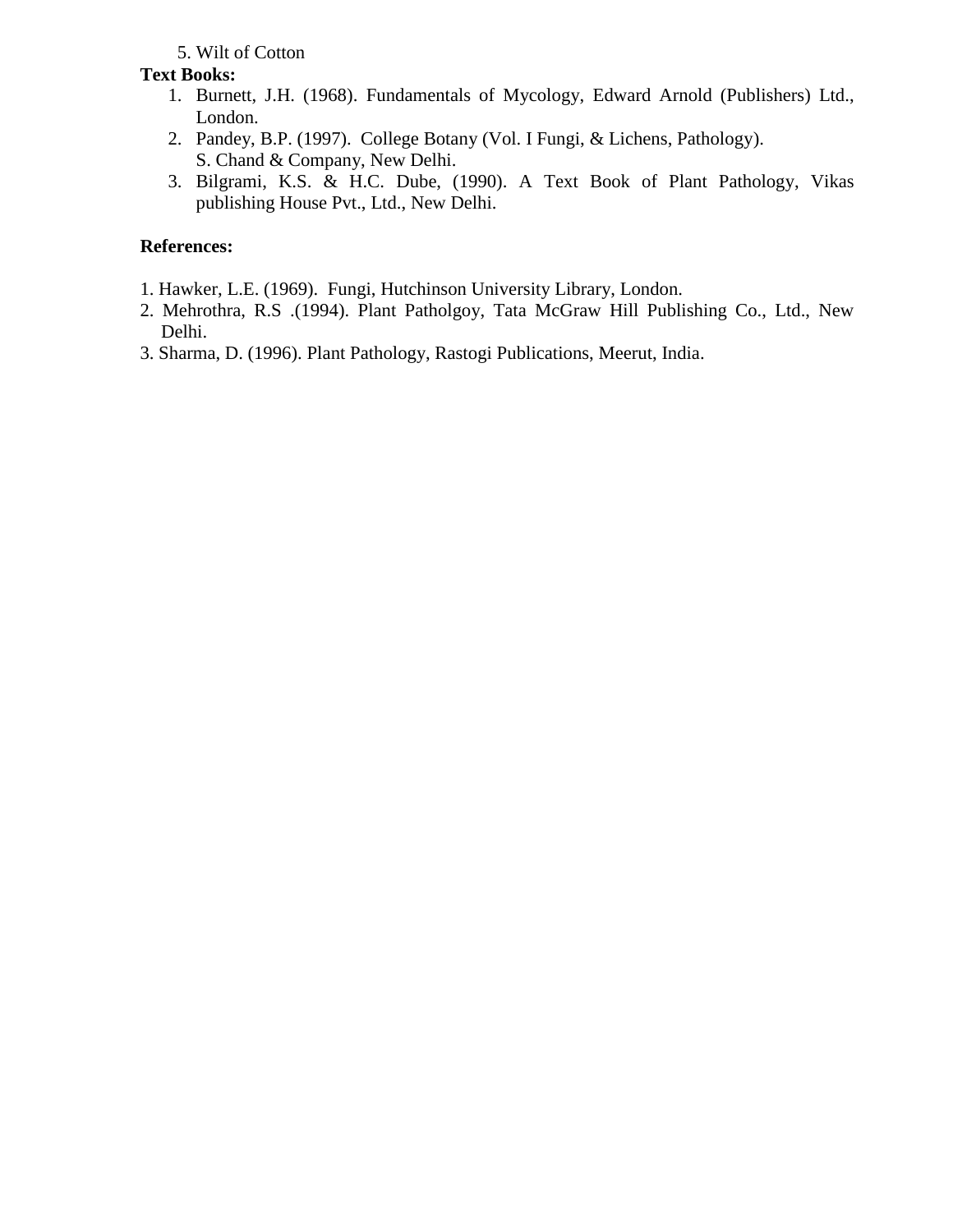#### **SRI KALISWARI COLLEGE (AUTONOMOUS), SIVAKASI Choice Based Credit System UG Programme - B.Sc., Botany-2015-2018 SEMESTER II NON MAJOR ELECTIVE-II PLANT WORLD II-15UBYN21 Duration: 30 Hours Credits: 1**

#### **Objectives:**

To inculcate in students the dependence of man on plants.

 To provide knowledge base on various plant products the humanity depends on. **Course outcomes:**

- Create understanding on various plant products the humanity depends on.
- Explain the relation between plants and human life.
- Define the student's dependence in man and plants.
- Improve the traditional knowledge about the important medicinal plants.
- Analyzing the processing methods of medicinal plants
- Learning conservation and utilization of threatened plants

#### **Unit: I** (6Hours)

 Brief study of the following economic produces with special references to Botanical name, family and morphology of useful parts and uses: Cereals – Paddy and wheat, Pulses – red gram and soya beans, Vegetables- tomato and potato, Fruits- apple and mango.

#### **Unit: II** (6Hours)

 Brief study of the following economic produces with special references to Botanical name, family and morphology of useful parts and uses: Drugs- Cinchona and Turpentine, Narcotic-Tobacco, Hasish (Canabis) Timber- Teak and rose wood. Resin and gums – Oleoresin and Canada balsam.

#### **Unit: III** (6Hours)

 Brief study of the following economic produces with special references to Botanical name, family and morphology of useful parts and uses: Latex – Rubber Gutta percha, fiber- Cotton and jute, Oil- Coconut oil and gingelly oil, Beverages- Cocoa and coffee.

#### **Unit: IV** (6Hours)

Brief study of the following economic produces with special references to Botanical name, family and morphology of useful parts and uses: Spices and condiments – Garlic, cardamom, Ginger and pepper, Medicinal plants – digitalin, Serpentine, Vincristine and Curcumin. Essential oil- lemon grass oil and sandal wood oil.

#### **Unit: V** (6Hours)

Methods of processing – Tea and Eucalyptus oil, Extraction of biodiesel from *Jatropha curcus* and *Pungamia glabra.*

#### **Text Books:**

1. Pandey, B.P. (2004). Economic Botany, S. Chand & Company, New Delhi.

- 2. Sambamurthy, A (1989), Text Book of Economic Botany, Wiley Eastern Private Limited.
- 3. Panda, H. (2004), Herbs cultivation and medicinal uses, NIIR publication, Delhi.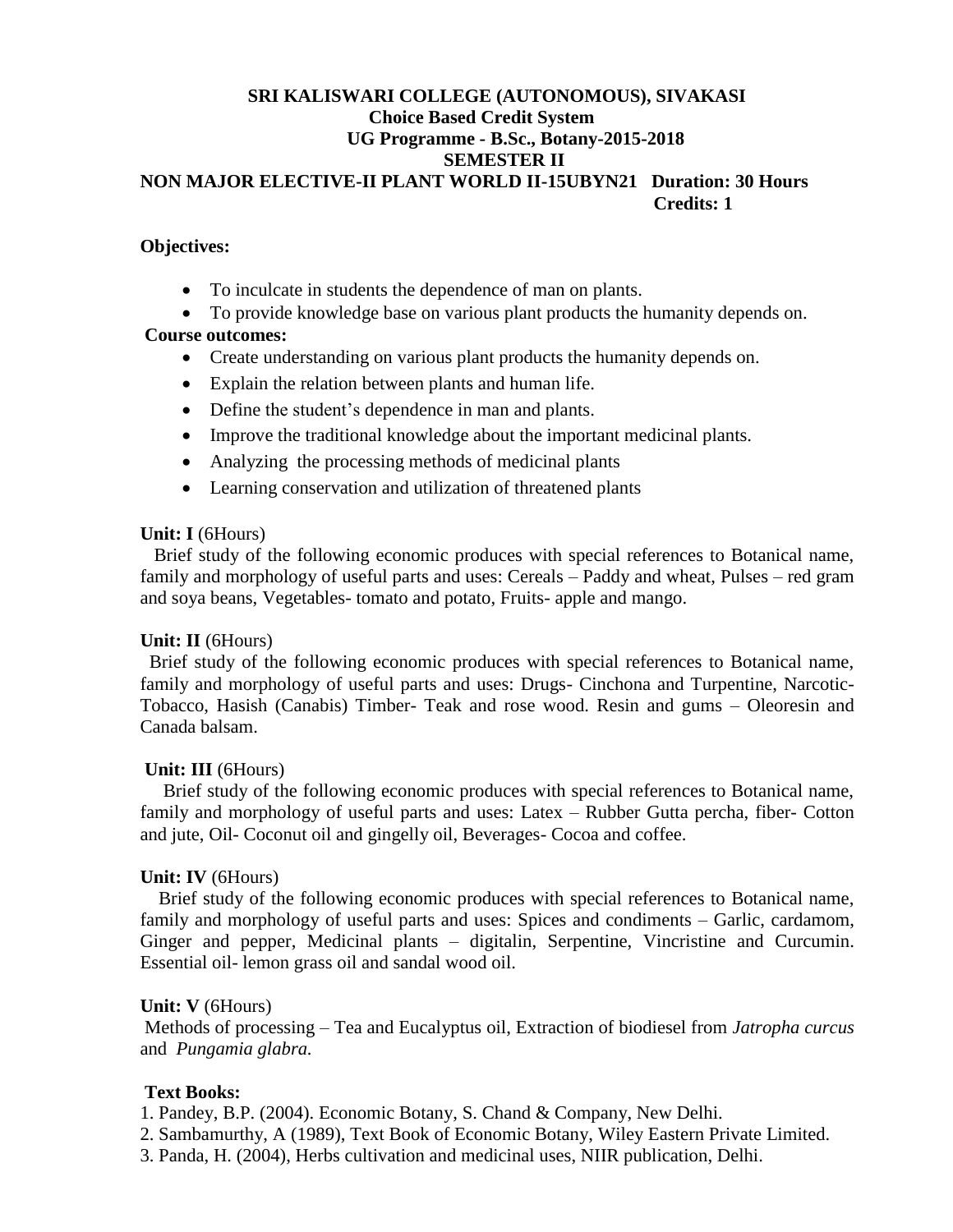# **Reference Books:**

- 1. Kochar, S.L.(1997). Economic Botany, Mac Millan Indian Limited, New Delhi.
- 2. Joshi,S.G.(2004). Medicinal plants, Oxford & IBH Publishing co.Ltd.New Delhi.
- 3. Sambamurthy, A.V.S.S. (1989), A text book of Economic Botany, Wiley Eastern Private Limited.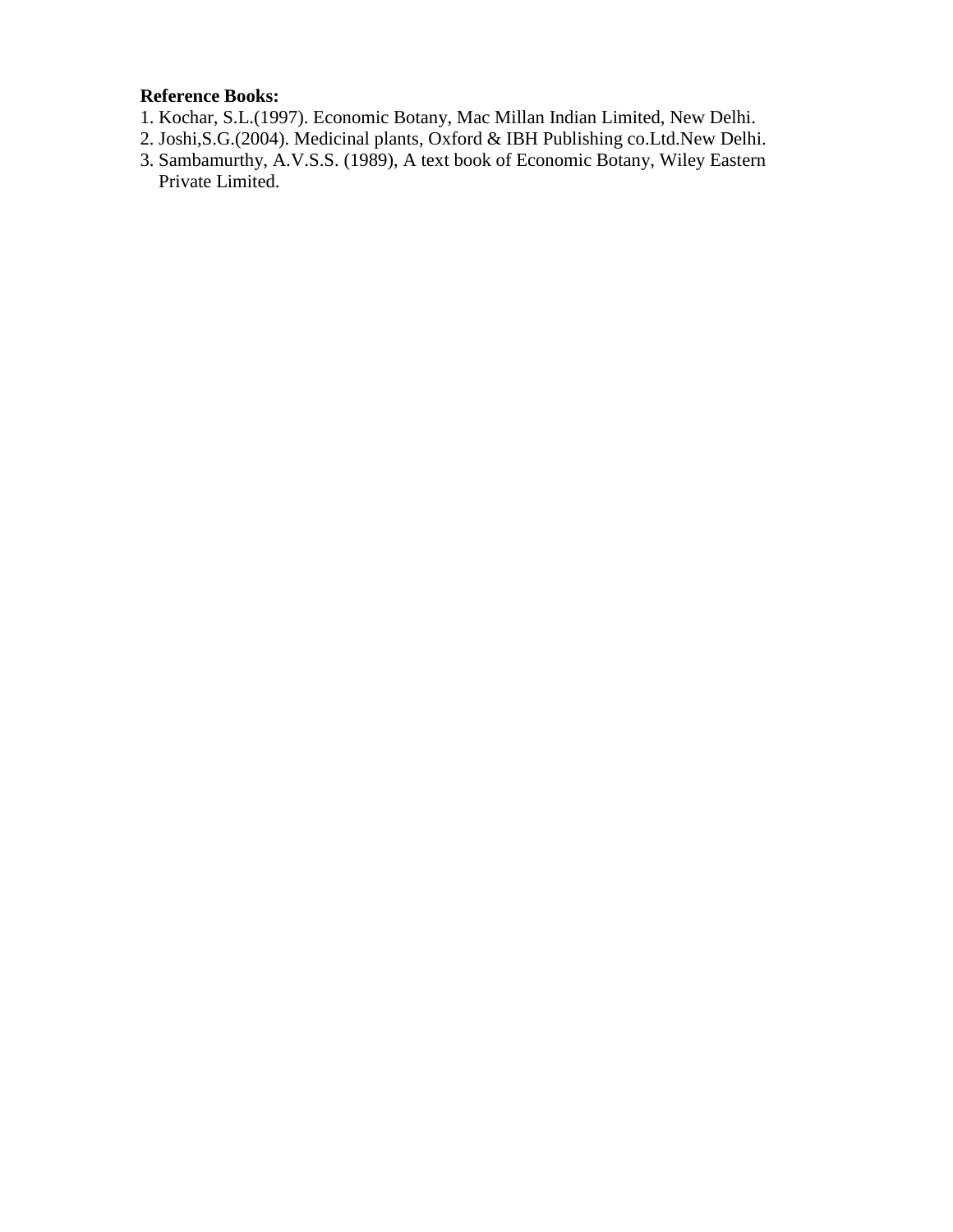# **SRI KALISWARI COLLEGE (AUTONOMOUS), SIVAKASI Choice Based Credit System UG Programme - B.Sc., Botany-2015-2018 SEMESTER - II**

#### **ENRICHMENT COURSE II HORTICULTURE-15UBYE21 Duration: 30 Hours Credits: 1**

### **Objectives:**

- To provide knowledge on various techniques in horticulture and gardening.
- To know about the basic cultivation method of horticultural crops.

#### **Course outcomes**

- Identify various techniques in horticulture and gardening.
- Explain the basic cultivation method of horticultural crops.
- Describe the importance of horticultural crops and their propagation methods.
- Define the types of gardens and their establishment.
- Gain knowledge in floriculture and fruit culture, green house and nursery management
- Acquire with s bonsai methods
- Becomes an entrepreneur through gaining knowledge in horticultural techniques.

# **Unit I (6 Hours)**

Scope and importance of horticulture. Classification of horticultural crops – Climate, soil, water and nutritional needs of Papaya, Bhendi, Brinjal and Sapota.

### **Unit II (6 Hours)**

Vegetative Propagation methods: cuttage- leaf, stem and root cutting. Layerage-Simple layering, compound and air layering, budding- T budding, Graftage- Approach and whip grafting.

# **Unit III (6 Hours)**

Gardening: Types of gardens – planning and layout of indoor garden and kitchen garden Designing and preparation of green house, bonsai and rockery.

# **Unit IV (6 Hours)**

Cultivation of flowers – Jasmine and rose. Planning and lay out of orchards. Preservation and storage methods of fruits and vegetables.

# **Unit V (6 Hours)**

Plant protection: General account of insecticides and pesticides, common diseases of fruits and vegetable crops any two diseases in each crop – Papaya, Sapota, Brinjal and Bhendi (No life cycle is required)

# **Text Books:**

1. Bose, T.K. & Mukherjee, D. (1972). Gardening in India, Oxford & IBH Publishing Co., Kolkatta, Mumbai, New Delhi.

2. Sandhu, M.K. (1989). Plant Propagation, Wiley Eastern Ltd., New Delhi.

3. Kumar , N. (1997). Introduction to Horticulture, Rajalakshmi Publications, Nagercoil, India. **Reference Books:**

1. Edmond Musser & Andres (1988). Fundamentals of Horticulture, McGraw Hill Book Co., Mumbai.

2. Sundararajan, J.S. Muthuswamy, J. Shanmugavelu, K.G. Balakrishnan, R. (1995). A guide to horticulture, Thiruvenkadam Printers, Coimbatore.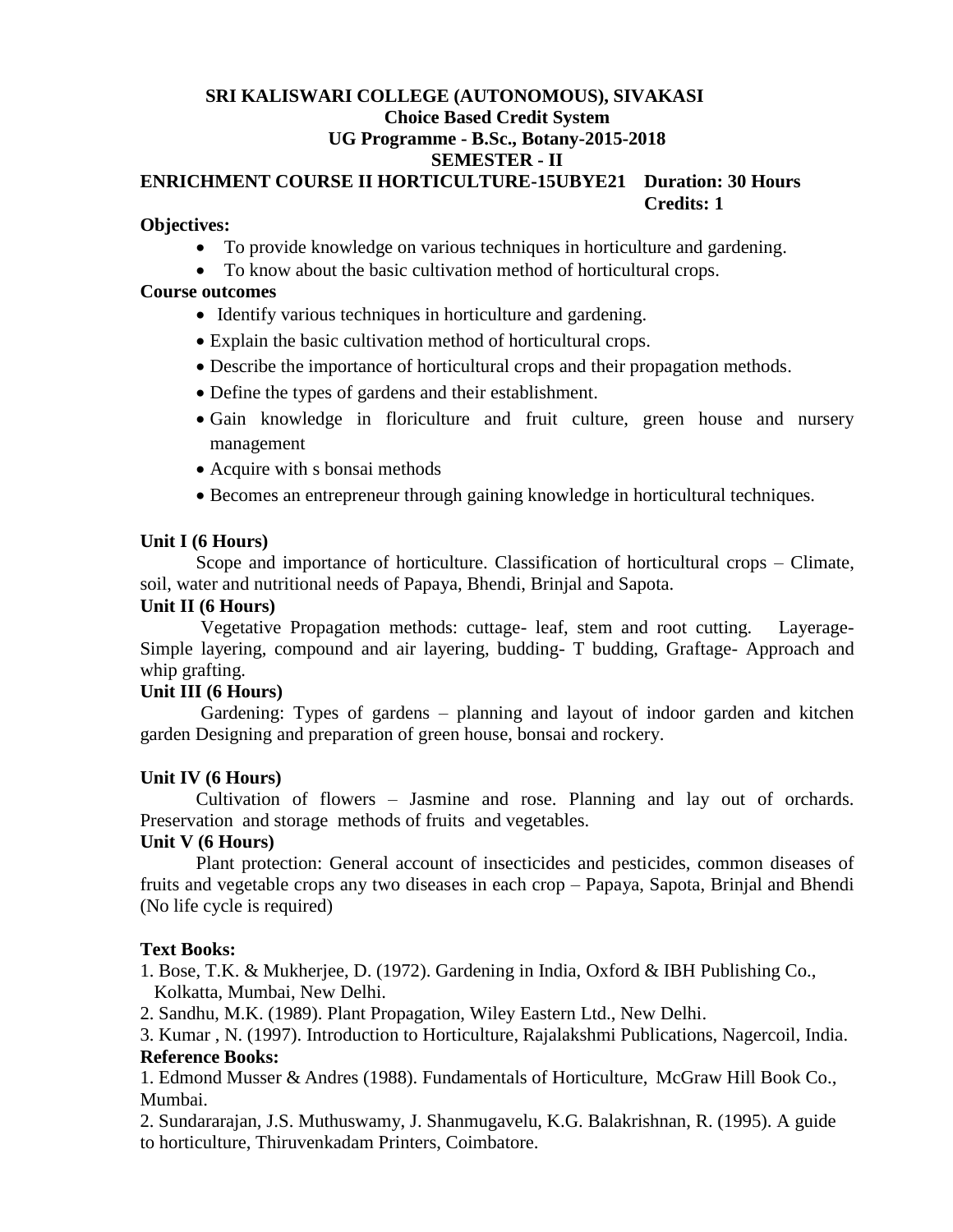#### **SRI KALISWARI COLLEGE (AUTONOMOUS), SIVAKASI Choice Based Credit System UG Programme - B.Sc., Botany-2015-2018 SEMESTER – I & II CORE-III Lab in Algae Fungi, Lichens, Bryophytes & Plant Pathology-15UBYC2P Duration: 60 Hours Credits: 7**

#### **Objectives:**

- To study and identify the Microalgae and Bryophytes and their thallus structures.
- To enrich the knowledge about various plant diseases and their symptoms.

### **Course Outcome:**

- Explain to identify various forms of Algae
- Describe the internal and reproduction structure of Bryophytes
- Learning the mounting techniques of various biological specimens
- Improve the knowledge and skills in identifying the museum specimens
- Define the various plant diseases.
- Gain understanding the various types of microbial techniques.
- Understand the pure culture technique

### **Syllabus:**

1. To make suitable temporary micro preparation of the types prescribed in Algae, Fungi, Lichens, Bryophytes & Plant Pathology.

2. To observe and identify the specimen at sight and write illustrated and explanatory notes on them.

3. To observe and identify at sight and make detailed study of type of the diseases specified.

4. To maintain observation note and submit for external valuation.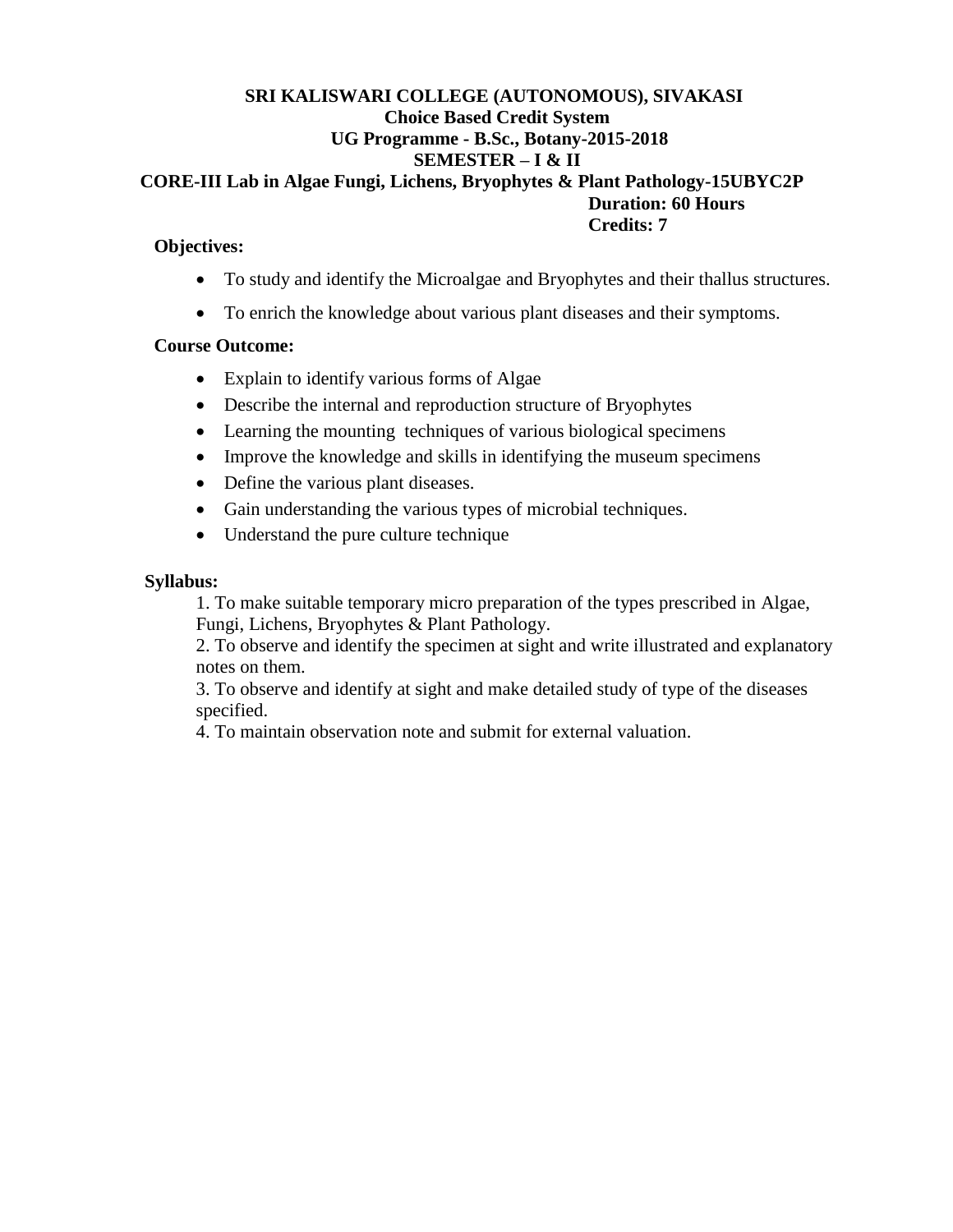# **SRI KALISWARI COLLEGE (AUTONOMOUS), SIVAKASI Choice Based Credit System UG Programme - B.Sc., Botany-2014-2017 SEMESTER - III**

#### **CORE-IV Pteridophytes, Gymnosperms and Paleobotany- 14 UBYC31**

#### **Duration: 60 Hours Credits: 4**

#### **Objectives:**

- To provide a thorough knowledge about structure and life cycle pattern of Pteridophytes, and Gymnosperms.
- To help the student to get a Knowledge about fossils and their importance.

#### **Course outcomes**

- Understand the salient features of Pteridophytes, Gymnosperms and Paleobotany
- Identifying the importance of fossils and fossilization process in tracing evolution.
- Gain thorough knowledge about structure and life cycle pattern of Pteridophytes and Gymnosperms.
- Explain the structure and reproduction of various genera mentioned in the syllabus.
- Describe the Morphology and Anatomy characters of Pteridophyte and Gymnosperm
- Understand the Reproduction and evolutionary trends in Pteridophytes and Gymnosperm.
- Acquire knowledge in the structure and method of fossil formation.
- Learning the geological era.

#### **Unit: I** (12 Hours)

Pteridophytes -general characteristics and classification by Smith. Structure and Reproduction of *Psilotum, Lycopodium* (Need not study the developmental aspects).

#### **Unit: II** (12 Hours)

External and internal Structure and Reproduction of *Selaginella, Equisetum and Marsilea.*

#### **Unit: III** (12 Hours)

Gymnosperms- general characteristics and classification of Gymnosperms by Chamberlin, structure and reproduction of *Pinus*. (Need not study the developmental aspects).

#### **Unit: IV** (12 Hours)

External morphology, anatomy and Reproduction of *Gnetum.* (Need not study the developmental aspects). Economic importance of Gymnosperms.

#### **Unit: V** (12 Hours)

Paleobotany- General classification of Geological era. Brief study of the methods of formation of fossils. A brief study of the following fossil forms:- *Rhynia,Lepidodendron*.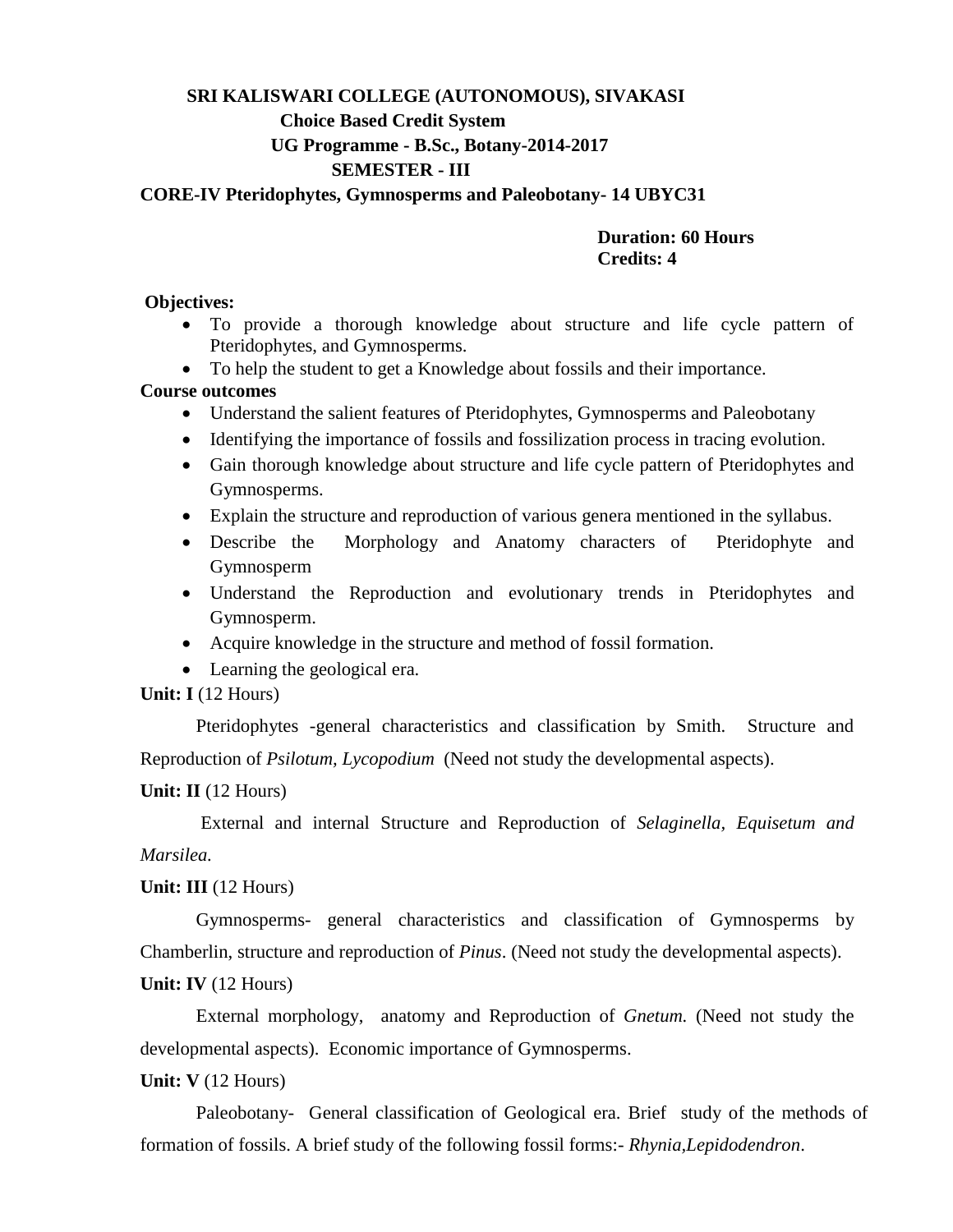#### **Text Books:**

1. Vashishta. P.C. 1972 Botany for Degree Students, Vol IV – Vascular Cryptogams (Pteridophyta), S.Chand & Co. Pvt. Ltd.,

2. Vashista. P.C. 1976. Gymnosperms, S.Chand & Co Pvt. Ltd., 1976.

3. Pandey. B.P. 1977. A Text Book of Bryophyta, Pteridophyta and Gymnosperms. K. Nath and Co., Meerut.

# **References:**

1. Smith, G.M. 1935. Cryptogamic Botany. Vol-III, Tata McGraw Hill Publishing Co., New Delhi.

2. Arnolds, C.A. 1947. An Introduction to paleobaotany, McGraw Hill Book Co., New York.

3. Sporne, K.R. 1991. The Morphology of Gymnosperms. B.I. Publications Pvt. Mumbai.

4. Chamberlain C.J Gymnosperm, Structure and Evolution.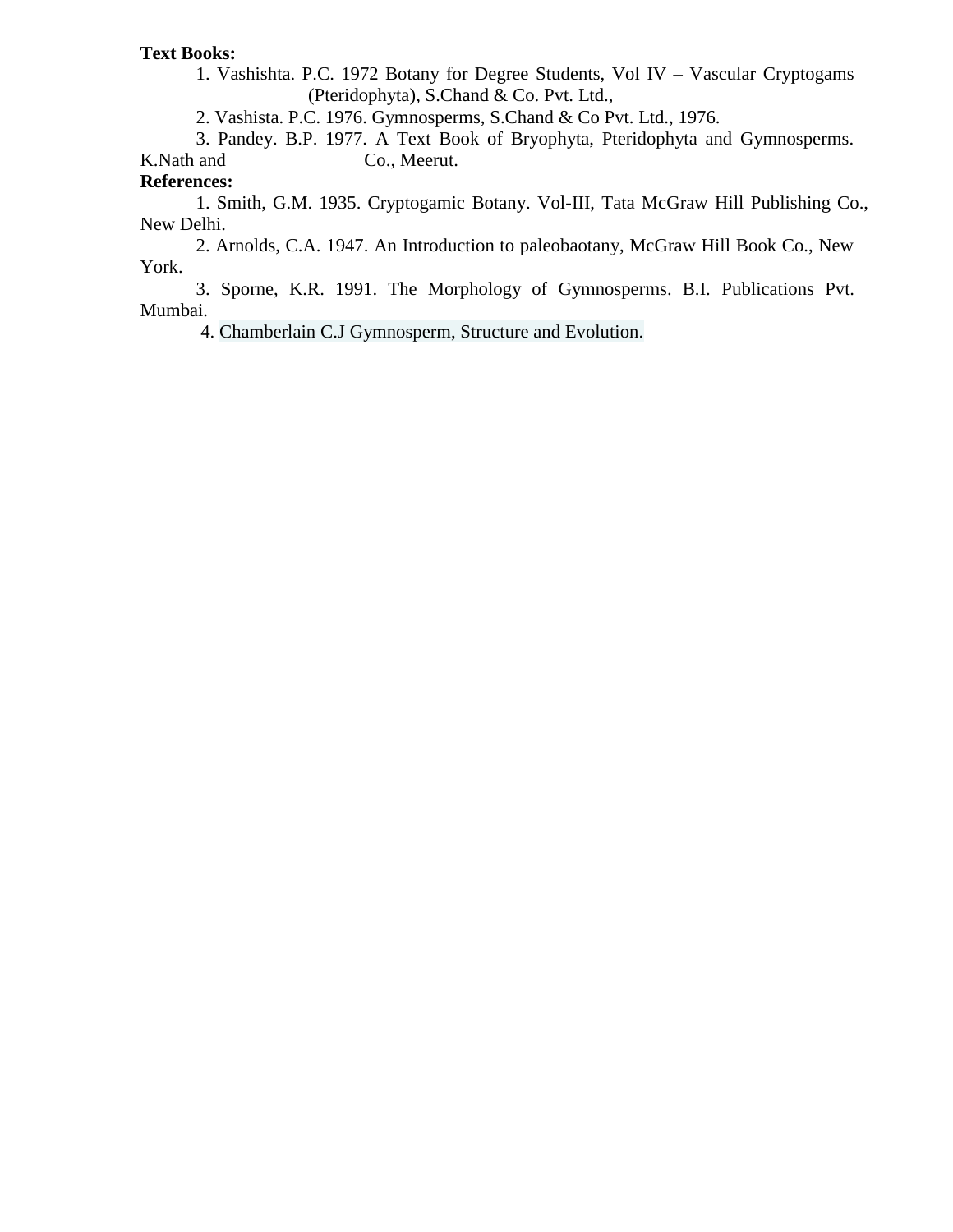# **SRI KALISWARI COLLEGE (AUTONOMOUS), SIVAKASI Choice Based Credit System UG Programme - B.Sc., Botany-2015-2018 SEMESTER - III**

**ALLIED COURSE-II Zoology I - 15 UBYA31 Duration: 60Hours** 

 **Credits: 4** 

#### **Objectives:**

- To learn the diversity of organisms in a systematic manner
- To understand the form and functions of non-chordate animals

#### **Course Outcome:**

- Understand the nature and control measures of malaria.
- Knowledge on formation of Coral reefs and its applications.
- Understand the morphology and other features of worm.
- Knowledge on the life cycle of sea organisms.
- Complete understanding on life cycle of invertebrates.

#### **Unit: I**

(12 Hours)

#### **Taxonomy**

1. Definition 2.Principles of classification 3. Binomial nomenclature

| Unit: II | (12) |
|----------|------|
| Hours)   |      |

#### **Protozoa & Porifera**

#### *Protozoa:*

1. *Paramecium* —General organization, and Conjugation only Protozoan diseases and their control (Plasmodium Life cycle in detail)

#### *Porifera:*

- 1. *Olynthus* General organization, Reproduction and Development only.
- 2. Economic importance of sponges

# **Unit: III** (12)

Hours)

#### **Coelenterata & Helminthes**

#### *Coelenterata:*

- 1. *Obelia* Structure of Obelia colony, Medusa and Nematocyst.
- 2. Coral reefs **--** formation and its types

#### *Helminthes:*

- 1. *Taenia solium* (Tape worm) External characters, Digestive system, Excretory system, Reproductive system and Development (Life cycle).
- 2. Structure, Pathology and control measures of Ascaris .

# **Unit: IV** (12)

Hours)

#### **Annelida & Arthropoda**

#### *Annelida:*

Earthworm – External morphology, Setae, Nephridia, Nervous system and Reproductive system.

#### *Arthropoda:*

Penaeus (Marine Prawn) – External morphology, Appendages, Respiratory system, Reproductive system and Development.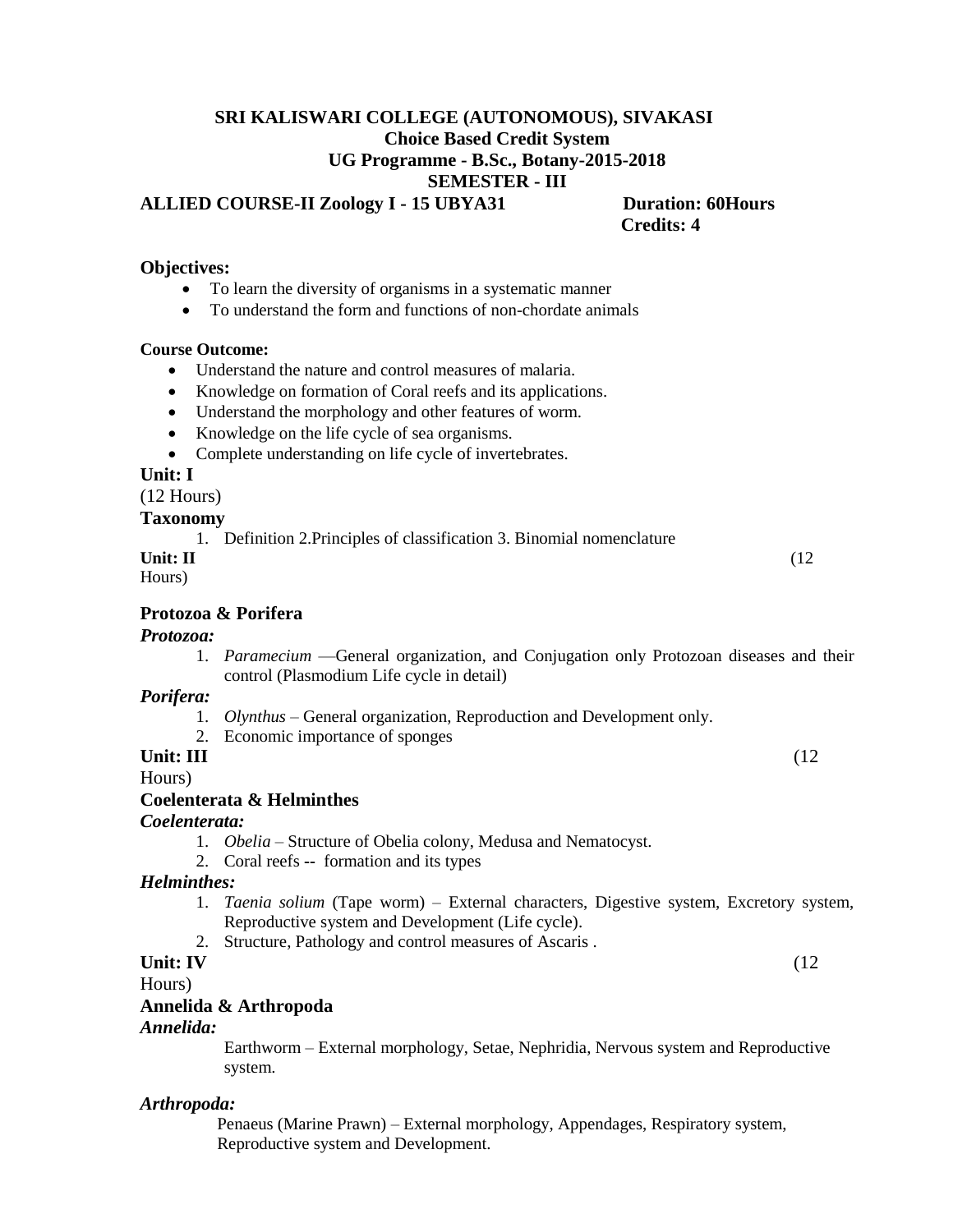#### **Unit: V** (12) Hours) **Mollusca & Echinodermata** *Mollusca:*

1. *Pila globosa* – External morphology, digestive system, Respiratory system,

#### *Echinodermata:*

- 1. Star fish External morphology, Water vascular system only.
- 2. Larval forms in Echinodermata.

# **Text books**

- 1. A text book of Invertebrata N. Arumugam *et al*., (2008) Saras publications, Kottar, Nagercoil.
- 2. A Manual of zoology M. Ekambaranatha Iyer and T.N. Ananthakrishna. (2003 Reprint) S. Viswanathan publishers – Chennai.

# **Reference books**

- 1. Invertebrate zoology T.C.Majupuria, (2001) PJradeep Publications. Jalandar.
- 2. Invertebrate Zoology E. L. Jordon and P.S. Verma (2005 Reprint) S. Chand and Company, 7361, Ram nagar, New Delhi – 110 055; ISBN 81-219-0367- X .
- 3. Invertebrare Zoology R. L. Kotpal, (2005 Reprint) Third Edition published by Rakesh Rastogi for rastogi publications, Meerat.
- 4. Invertebrate Zoology P.S. Dhami and J.K. Dhami (2003) R. Chand and Company, New Delhi.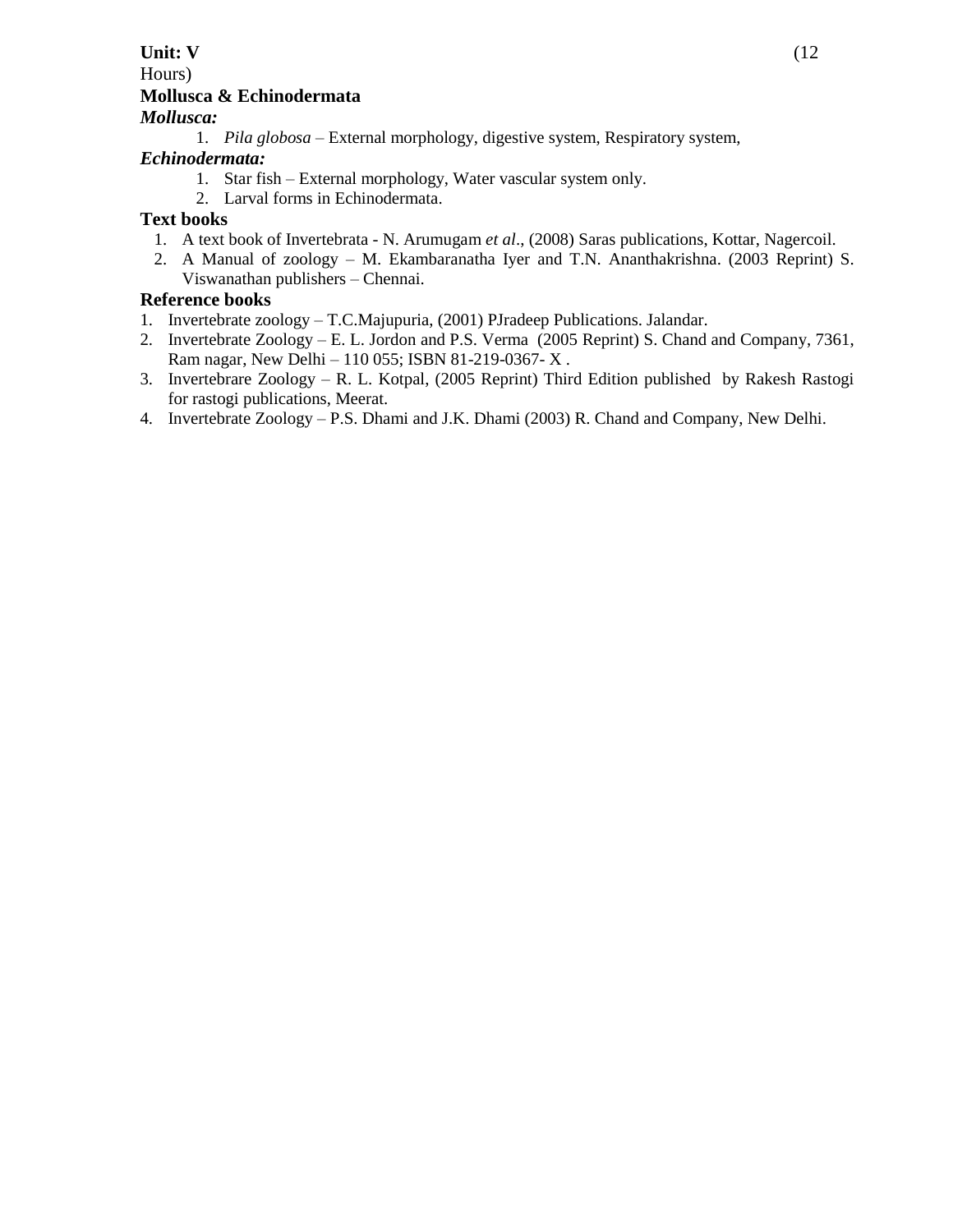#### **SRI KALISWARI COLLEGE (AUTONOMMOUS), SIVAKASI Choice based credit system UG Programme - B.Sc., Botany 2014-2017 Semester - III**

**Value based course- I Mushroom Cultivation – 14UBYV31 Duration: 30 Hours Credits: 1** 

#### **Objectives:**

- To provide the information about mushroom and their uses
- To make the students to be more familiar in mushroom cultivation

#### **Course outcomes**

- Provide information about mushroom and their uses
- Become familiar in mushroom cultivation
- Understand the cultivation process of mushrooms.
- Gain insight on spawn preparation technique
- Understand the various types of mushroom diseases and control
- Gain Knowledge about processing of mushrooms.
- Becoming an entrepreneur through the knowledge of mushroom cultivation

#### Unit:  $1 \tag{6}$ Hours)

History and introduction. Importance, Nutritional value, medicinal value, Recipes of Mushroom. Edible mushrooms and Poisonous mushrooms in the world.

#### Unit:  $II$  (6) Hours)

Systematic position, morphology, climatic needs, distribution, and general characters of *Agaricus, volvariella* and *Pleurotus* spp.

Unit: III (6)

Hours)

Requirements for mushroom cultivation – spawn production, Cultivation of mushrooms-Oyster mushroom and White button mushroom. Oyster mushroom - Polythene bag method.

Unit: IV (6)

Hours) Diseases - Common pests, disease prevention and control measures. Processing - Blanching, steeping, sun drying, canning, pickling, freeze drying. Storage – short term and long term storage.

Unit:  $V$  (6) Hours)

Common Indian mushrooms and world. Production level and economics of mushroom. Mushroom training and research centers in India and job opportunities.

#### **Text Books:**

- 1. Kaul T N (2001. Biology and conservation of mushrooms. Oxford and IBH publishing company N.Delhi
- 2. Gupta P.K. Elements of Biotechnology.
- 3. Harander Singh. (1991). Mushrooms- The Art of Cultivation- Sterling Publishers.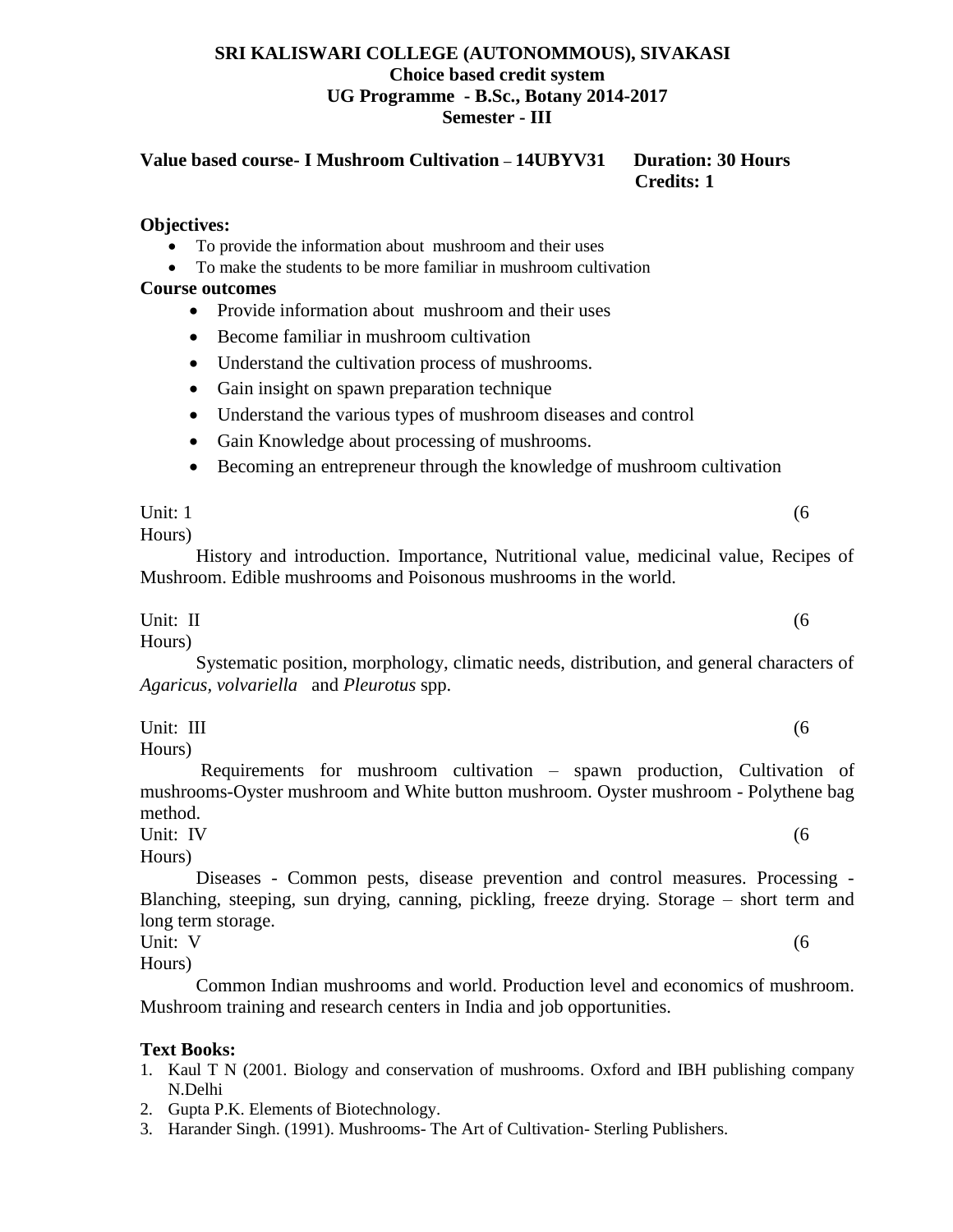# **References**

- 1. Indian Journal of Mushrooms. Published by I.M.G.A*. Mushroom Research Laboratory*. College Agriculture, Solan
- 2. Peter Oei (2000) Mushroom Cultivation III Edition, Backhuyes Publisher USA
- 3. Tripathi DP., (2005) Mushroom Cultivation Oxford and IBH Publishing Co. Pvt. Ltd, New Delhi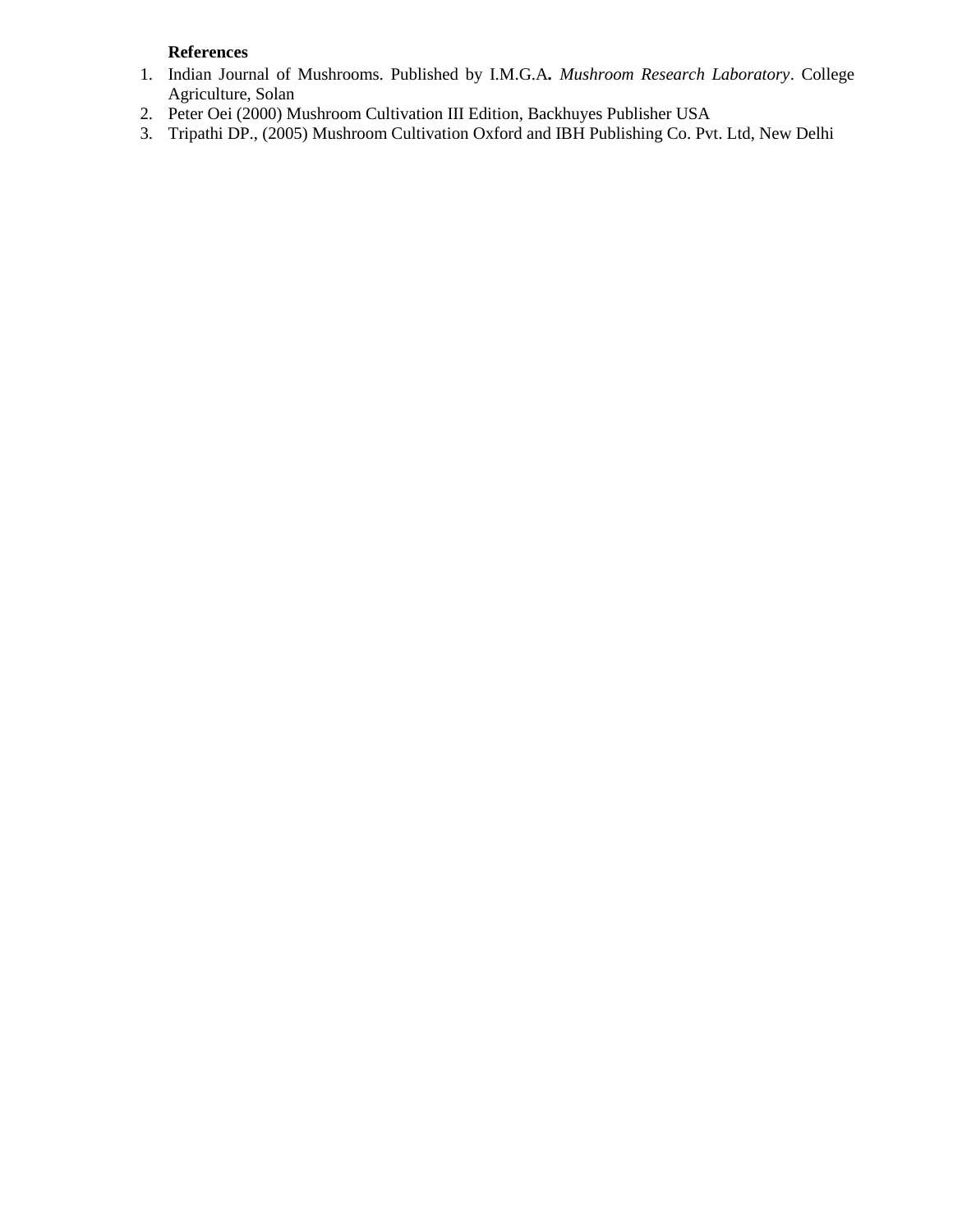#### **SRI KALISWARI COLLEGE (AUTONOMMOUS), SIVAKASI Choice based credit system UG Programme - B.Sc., Botany 2014-2017 Semester - III**

#### **Skill based course- I Herbal Botany-14UBYS31 Duration: 30 Hours**

# **Credits: 1**

#### **Objectives:**

- To provide the information about the importance of medicinal plants
- To make the students to be more familiar in medicinal plants cultivation
- To make them to discern the marketing of medicinal plants.

#### **Course outcomes:**

- Provide knowledge about the importance of medicinal plants.
- Familiarize in medicinal plants cultivation and conservation.
- Acquire with making and processing of medicinal plants.
- Understand the systematic position, diagnostic feature and medicinal uses of selected plants.
- Acquired knowledge on different systems of medicinal plants (Siddha, Ayurveda and Unani)
- Gain understanding in conservation methods of medicinal plants.

#### Unit:  $I - (6$  Hours)

Introduction- scope and importance of Medicinal plants- present status and future prospectus of medicinal crops- opportunities.

#### Unit:  $II - (6$  Hours)

Traditional system of medicine- Siddha, Ayurveda, Unani. Conservation of medicinal plants- *In situ* and *Ex situ* conservation methods.

#### Unit:  $III - (6$  Hours)

Study the systematic position, diagnostic features and medicinal uses of following plants: *Gloriosa superba, Coriander sativum*, *Aloe vera and Phyllanthus niruri.* 

#### Unit: IV– (6 Hours)

Study the systematic position, diagnostic features and medicinal uses of following plants: *Aegle marmelos*, *Catharanthus roseus*, *Azadirachta indica* and *Acorus calamus* 

#### Unit:  $V - (6$  Hours)

Study the systematic position, diagnostic features and medicinal uses of following plants: *Curcuma longa, Zingiber officinale, Gymnema sylvestris.* Standardization of crude drugs – (microscopic, macroscopic and phytochemical*)* Drug adulterations.

# **Text books:**

- 1. Sharma, R., (2004) Agro techniques of medicinal plants, Daya publishing House, New Delhi.
- 2. Azhar Ali Farooqi and B.S. Sreeramu, ( 2001), Cultivation of medicinal and aromatic crops, University press India.
- 3. Purohit, S.S and S.P. Vyas, (2006) Medicinal plant cultivation scientific Approach, Agrobios, India.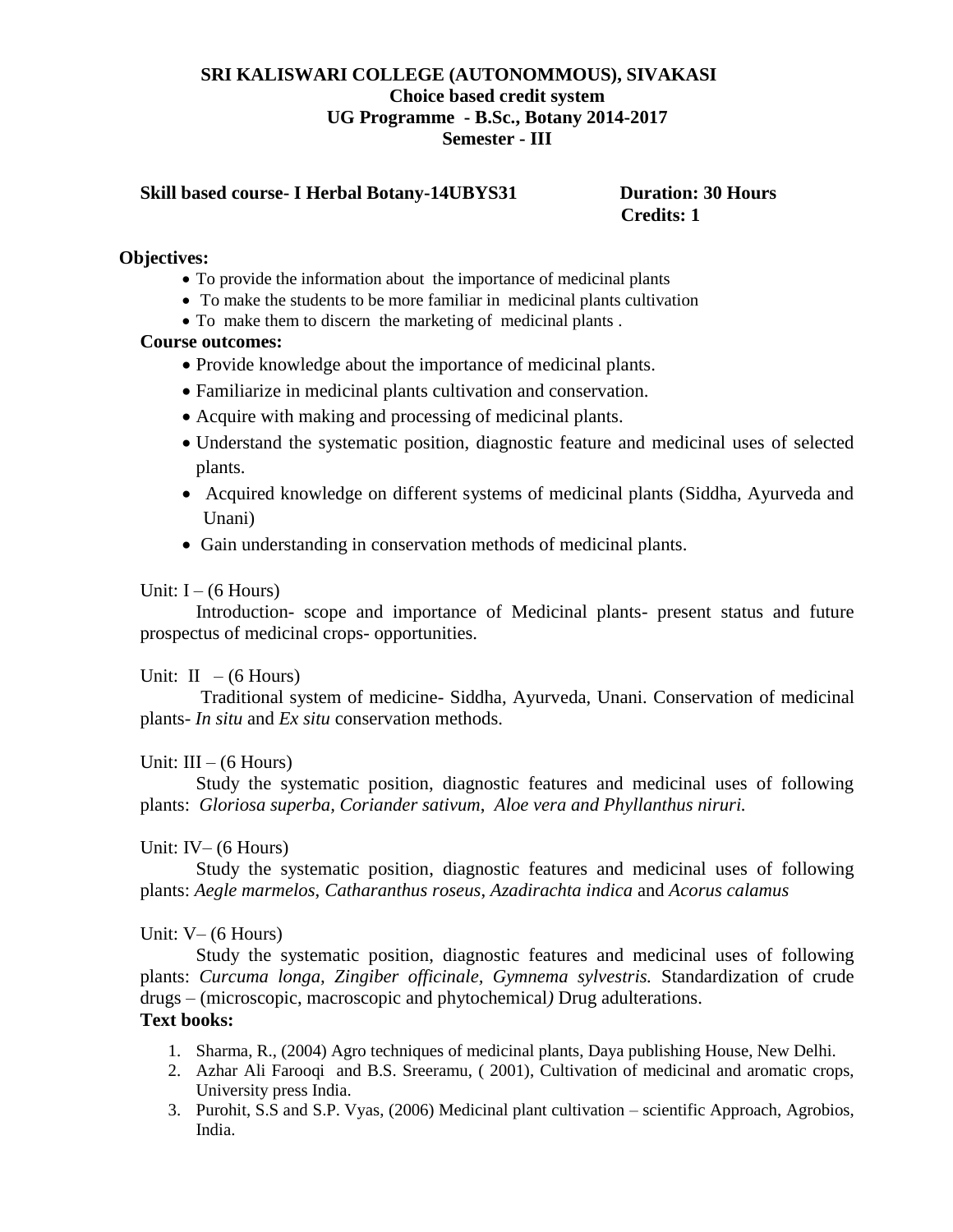# **SRI KALISWARI COLLEGE (AUTONOMOUS), SIVAKASI Choice Based Credit System UG Programme - B.Sc., Botany-2014-2017 SEMESTER - IV**

# **CORE-V Plant Anatomy & Embryology of Angiosperms-14UBYC41**

#### **Duration: 60 Hours**

#### **Credits: 4**

#### **Objectives:**

- To provide information about internal structure of stem, root and leaf.
- To provide the knowledge about the general aspects of Plant reproductive organs and embryo and its development.

#### **Course outcomes**

- Provide information about internal structure of stem, root and leaf.
- Improve the knowledge about the general aspects of plant reproductive organs and embryo and its development.
- Identify the fundamental practices of plant embryology
- Provide knowledge about the various aspects of morphogenesis
- Identifying the key aspects of embryology of Angiosperms
- Understand the process of formation of male and female sexual representatives,
- Understand the mechanism of fertilization in angiosperms.
- Gain knowledge in embryo development and endosperms

### **Unit: I**

(12 Hours)

Structure, Classification and function of Apical Meristems - Theories of Meristemsapical cell theory, Tunica – Carpus and Histogen theory.

#### **Unit: II** (12)

Hours)

Structure and function of simple and permanent tissues - Parenchyma, Collenchyma, Sclerenchyma. Complex permanent tissues- Xylem and Phloem. Primary Structures of Monocot stem and root. Structure of Dicot leaf.

#### **UNIT: III** (12

Hours)

Primary and secondary growth of Dicot stem and root. Anomalous secondary growth in Dicots – Boerhaavia, and monocot stem-Dracaena.

# **UNIT: IV** (12

Hours) Embryology :- Structure and development of microsporangium, male gametophyte, megasporangium, Types of ovule, female gametophyte (Polygonum type). Double Fertilization.

# **UNIT: V** (12

Hours)

Types of Endosperms-Nuclear, cellular and helobial and Ruminate types. Development of embryo – dicot and Monocot. Polyembryony and Parthenogenesis.

#### **Text Books:**

1. Pandey, B.P. (1978) Plant Anatomy, S. Chand and Co., New Delhi.

2. Vashishta, P.C. (1996) A text book of Plant Anatomy - S.Chand & Co., NewDelhi.

3. S.S.Bhojwani &Bhatnagar,S.P. (2004) The Embryology of Angiosperms, Vani Educational Books New Delhi.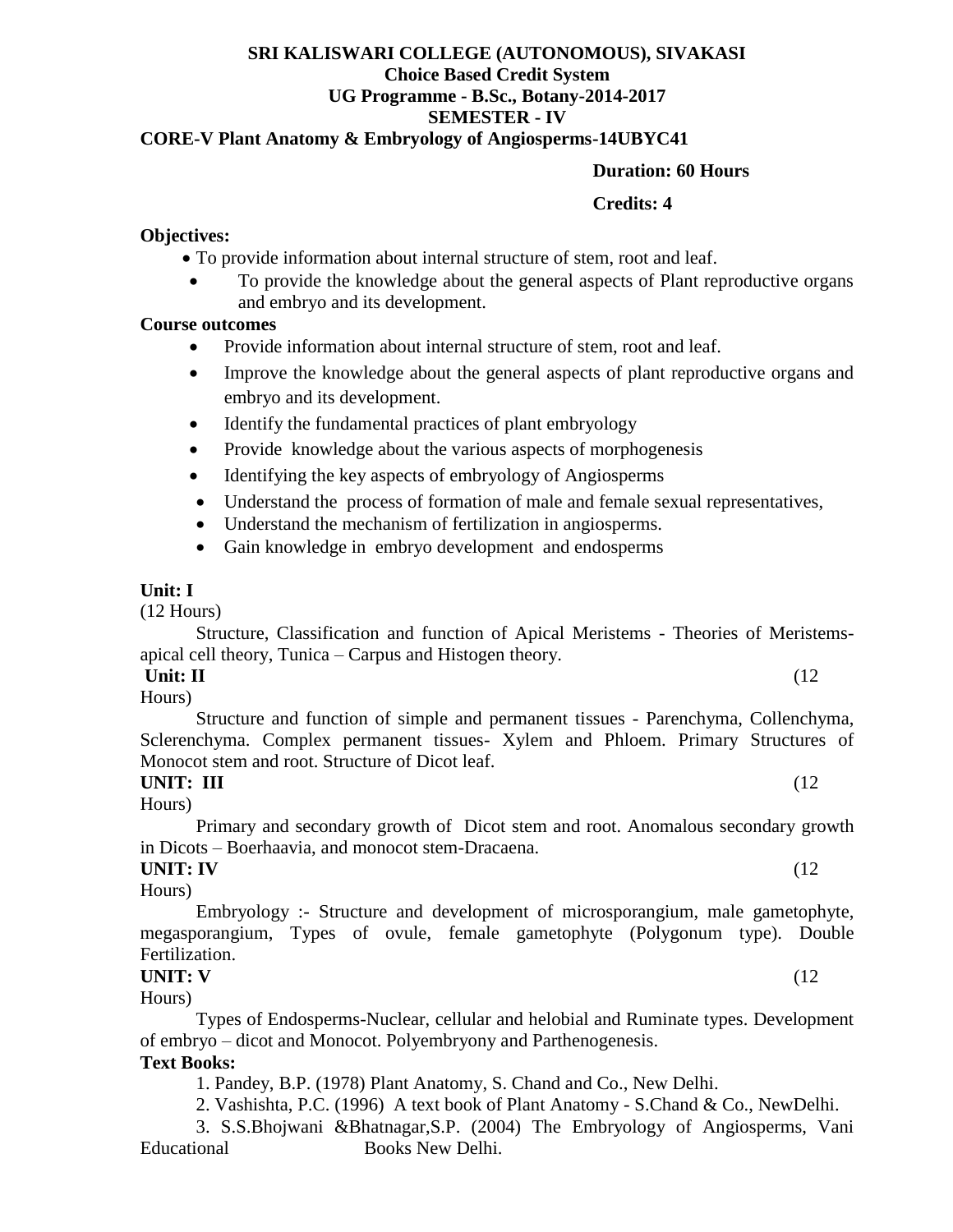# **References:**

- 1. Fahn, A. 1982. Plant Anatomy (3rd edition). Pergoman Press, Oxford.
- 2. Anatomy of seed plants Esau. K. Wiley Eastern Ltd.,NewDelhi.
- 3. Maheswari, P. 1971. An Introduction to the Embryology of Angiosperms. Tata McGraw Hill Publishing Co., Ltd., New Delhi.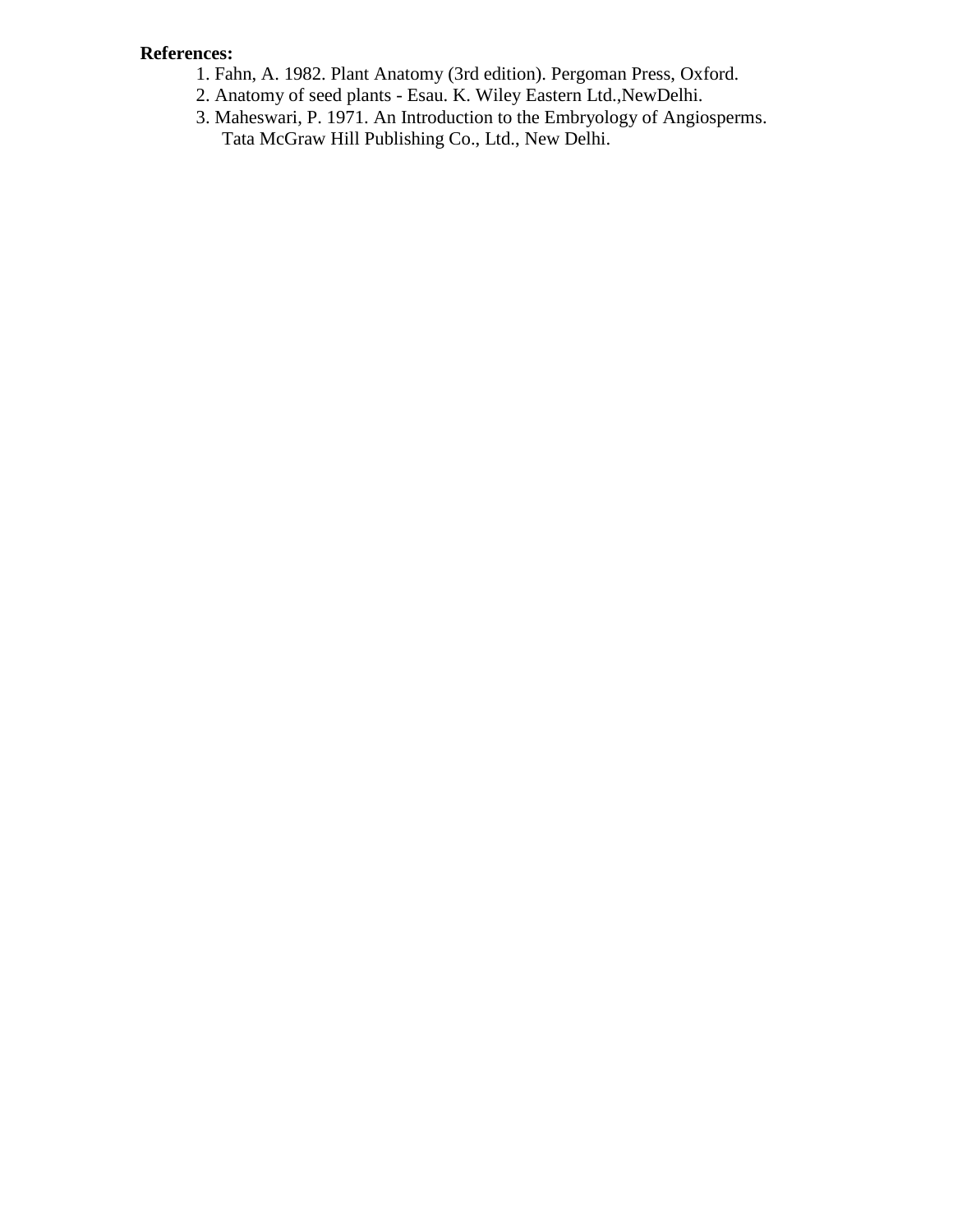# **SRI KALISWARI COLLEGE (AUTONOMOUS), SIVAKASI DEPARTMENT OF BOTANY Choice Based Credit System UG Programme - B.Sc., Botany-2015-2018 SEMESTER – III & IV**

**CORE-V** Duration: 60 Hours

# **PTERIDOPHYTES, GYMNOSPERMS, ANATOMY and EMBROLOGY-15UBYC4P Credits: 7**

#### **Objectives:**

- To enrich the knowledge on various developmental stages and plant reproduction
- To grasp the knowledge on mounting techniques.
- To gain the knowledge on morphological and anatomical structure of plant cells.

### **Course Outcome:**

- Helps to identify various forms of cryptogams
- learn mounting techniques of various biological specimens
- Enrich their knowledge and skills in identifying the museum specimens
- Impart the knowledge about various developmental stages of plant reproduction
- Familiarize with Plant tissue culture.
- Gain understanding in morphological and anatomical cell structures of plants.

#### **Syllabus**

- To make suitable micro preparation of the types prescribed in Ptreidophytes, Gymnosperms and Anatomy.
- To observe and identify the Sections of anther and ovule.
- To observe and identify the Microscopic and macroscopic specimens at sight and write illustrated and explanatory notes on them.
- To observe and identify the fossil slides included in the syllabus.
- Preparation of Permanent Slide (Two slides).
- To observe and identify the developmental stages of anther and embryo using permanent slides.
- To dissect and mount embryo (*Cleome* and *Tridax*).
- To maintain an observation notebook and submit for external valuation.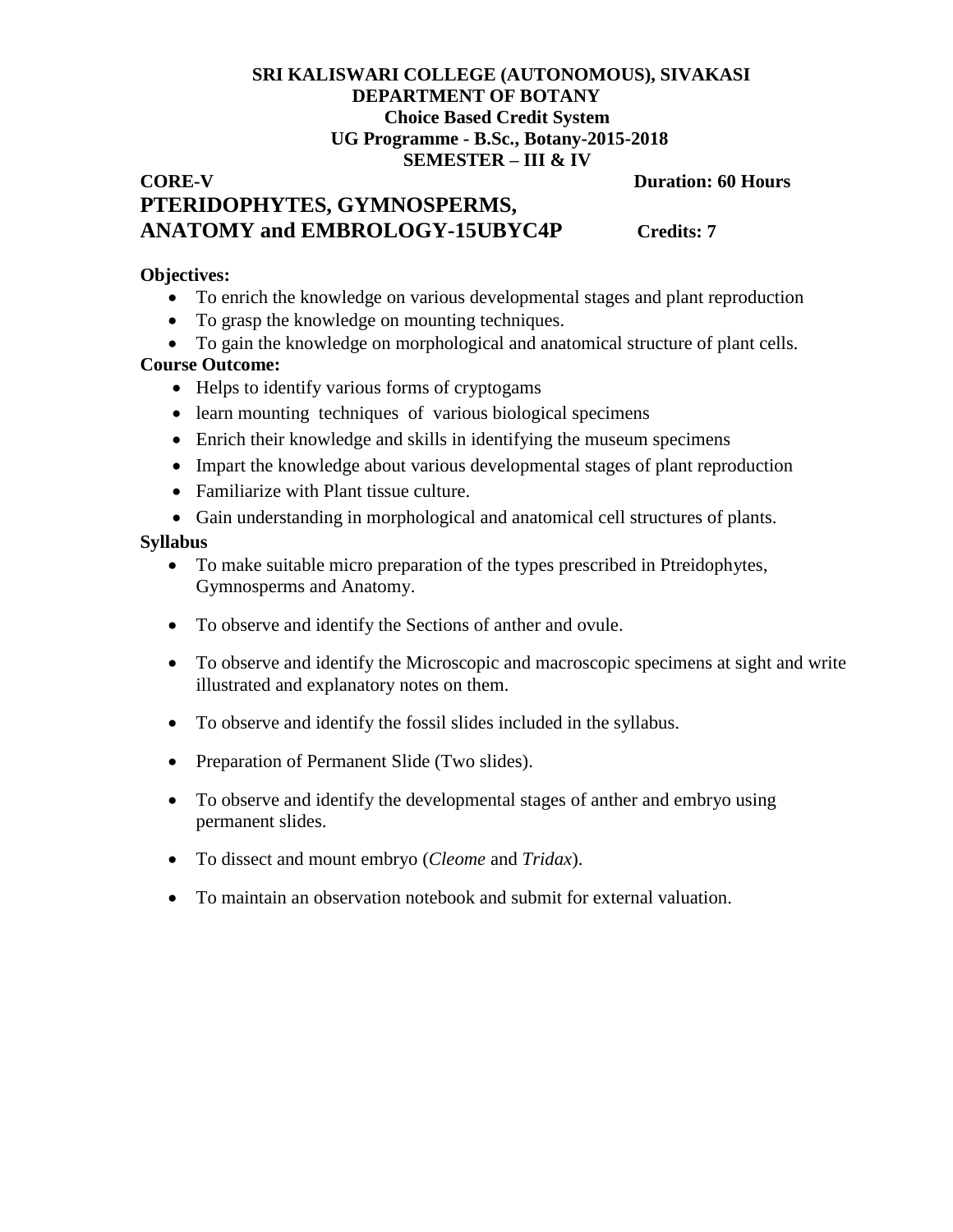# **SRI KALISWARI COLLEGE (AUTONOMOUS), SIVAKASI**

# **Choice Based Credit System**

#### **UG Programme - B.Sc., Botany-2014-2017**

# **SEMESTER – IV**

# **Allied Course-II: Zoology-II-14UBYA41**

# **Duration: 60 Hours Credits: 4**

#### **Objectives:**

- To study the structure and organization of vertebrates
- To understand the functional morphology and comparative anatomy of chordates

# **Course Outcome:**

- Complete understanding on life cycle of chordates.
- Knowledge on flightless birds and its migration.
- Understand the digestive, excretory and reproductive system of amphioxus.
- Understand the digestive, excretory and reproductive system of shark.
- Knowledge on the adaptation of aquatic animals.

# **Unit: I**

(12 Hours)

# *Phylum Chordata and Prochordates*

- 1. General characters of Chordata and its outline classification upto class level
- 2. General characters of Prochordates and its outline classification
- 3. Amphioxus- External features, Digestive system, excretory system, and reproductive system
- 4. Affinities of Prochordates

# **Unit: II** (12)

Hours)

# *Pisces and Amphibia*

- 1. Shark :- External features , Digestive and reproductive system
- 2. Accessory respiratory organs in fishes
- 3. Parental care in amphibians

# **UNIT: III** (12

Hours)

# *Reptilia*

1. General Characters of Reptiles.

2. Poisonous and Non-poisonous snakes – Identification, biting Mechanism and First aid.

# **UNIT: IV** (12

Hours)

# *Aves*

- 1. General characters of class Aves
- 2. Flightless Birds and their distribution
- 3. Migration in birds
- 4. Flight adaptation in birds

# **UNIT: V** (12

Hours)

# *Mammalia*

- 1. Rabbit External morphology, Digestive system, and Reproductive System only.
- 2. Dentition in mammals
- 3. Adaptation of aquatics mammals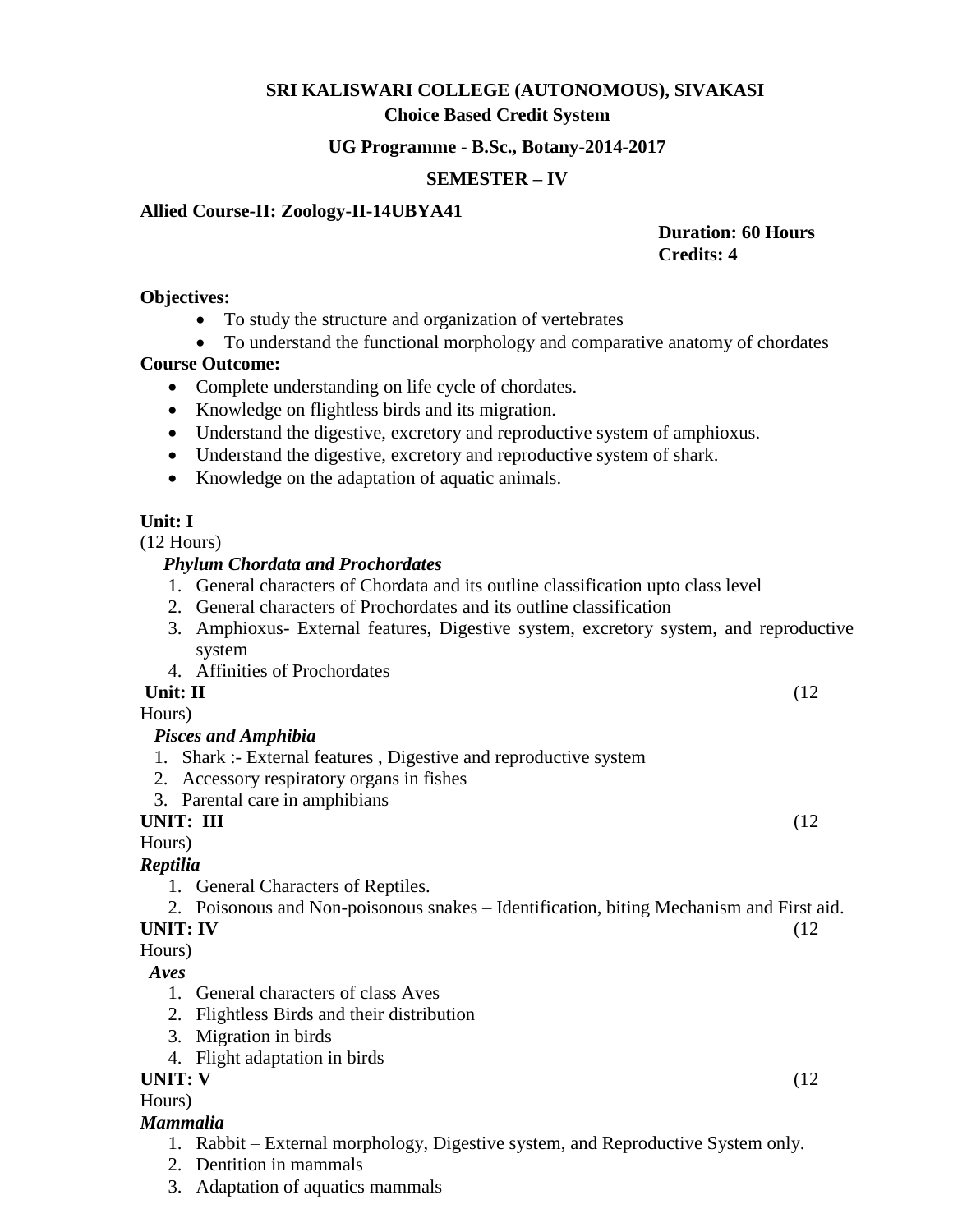# **Text Books**

- 1. Ekambaranatha Ayyar, M., & Ananthakrishnan, T.N. A manual of Zoology (2005 Reprint ) Volume II, Chordata; S. Visvanathan (Printers and Publishers) Pvt Ltd. Chennai.
- 2. Kotpal, R.L Vertebrata, (2005 Reprint) Third Edition, published by Rakesh kumar rastogi for Rastogi Publlishers, Ganapathi Shivaji road, Meerut- 250 002.

#### **References**

- 1. Alexander, R. MCN (1981) The chordates –II International Edition- Cambridge University press, New Delhi.
- 2. Kent. C. George. Comparative anatomy of Vertebrates. Mosby International Edition. Toppan printing, Japan, Library of Congress Catalogue, Card No: 65-15973.
- 3. Romer, R.S & Parson,T.S. (1986)- the Vertebrate Body, VII Edition, W.B.Saunders, Philadelphia.
- 4. E.L.Jordon and P.S.Verma Chordate Zoology (2006 Reprint) published by S.Chand and Co. 7361, Ram nagar, New Delhi – 110 055. ISBN: 81—219 – 1839 -9.
- 5. P.S.Dhami and J.K. Dhami., Chordate Zoology (2006 Reprint) R.Chand and company. New Delhi.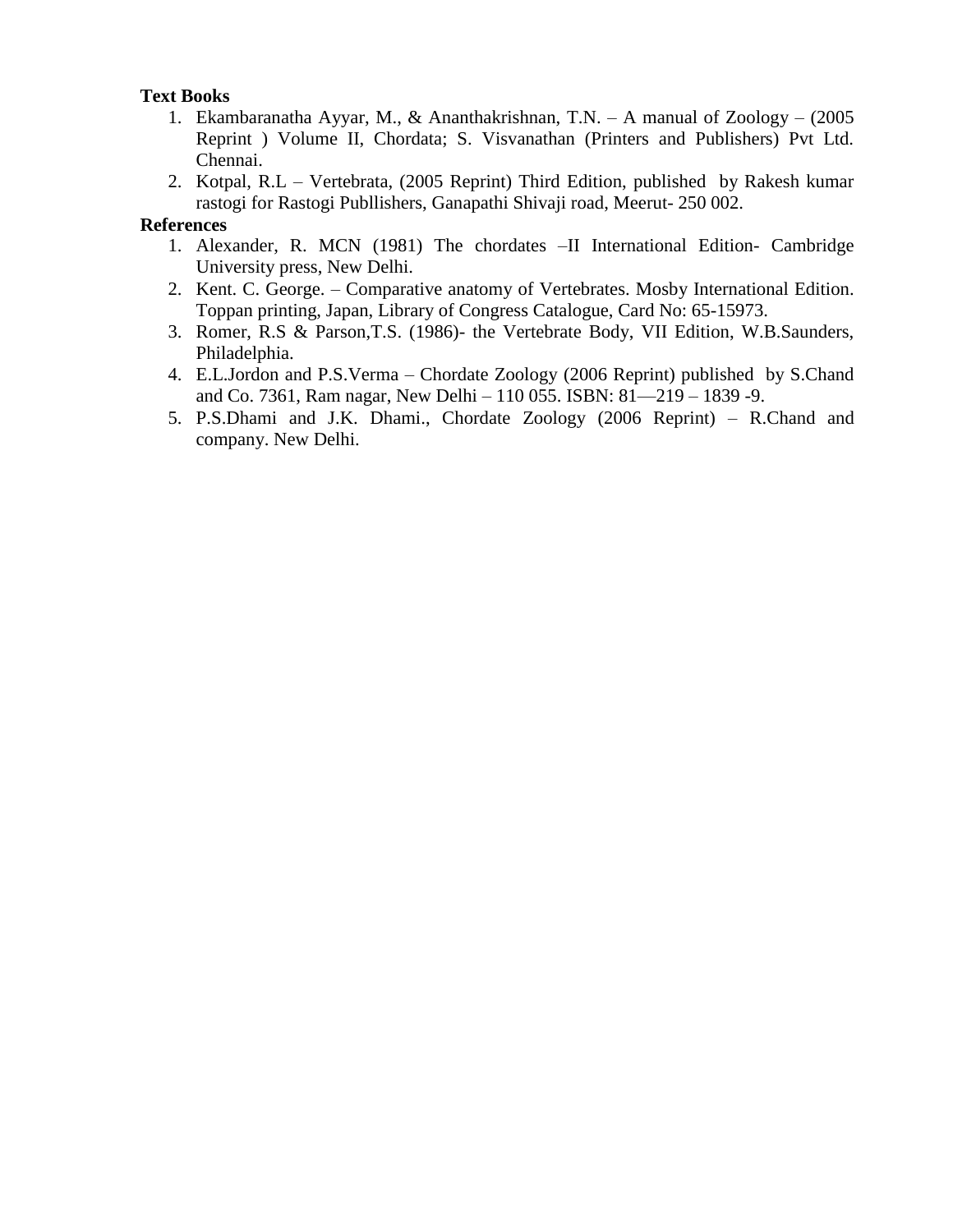#### **SRI KALISWARI COLLEGE (AUTONOMOUS), SIVAKASI Choice Based Credit System UG Programme - B.Sc., - Botany-2014-2017 SEMESTER – III & IV**

#### **ALLIED COURSE-II LAB IN ANCILLARY ZOOLOGY – 14UBYA4P Duration: 60 Hours Credit: 4**

#### **Objectives:**

- To understand the nervous system of earth worm.
- To grasp the oral features of honey bees.
- To understand the features of frogs venous system.

#### **Course Outcome:**

- Ability to differentiate the microscopic spotters of various invertebrates.
- Ability to differentiate the microscopic spotters of chordates.
- Understand the dissemination of annelid.
- Understand the dissemination of arthropoda.
- Knowledge on differentiation various reptiles.

#### **Dissection**

**Demo**

Earthworm: Nerve ring and Nerve cord, Body setae mounting.

**Charts**

Honey Bee: Mounting of Mouth parts and sting of Honey Bee

#### **SPOTTERS**

#### **INVERTEBRATES**

Protozoa : Amoeba, Paramecium, Euglena and Plasmodium

Coelenterata: Obelia colony, Obelia medusa, Jelly Fish, Sea anemone.

Helminthes: Tape worm, Live fluke, Redia and Cercaris.

Nematodes: Ascaris and Wuchereria

Annelida : Earthworm, Nereis, Leech.

Arthropoda: Prawn, Zoea larva, Mysis larva, Centipede.

Mollusca: Pila, Pearl oyster

Echindermata: Star fish – oral and Aboral view.

#### **SEMESTER IV**

# **Dissection**

**Demo**

Frog – Arterial venous system

#### **CHORDATES**

#### **Spotters**

Prochordata: Amphioxus, Balanoglossus, Asidian.

Pisces: Narcine, Echeneis, Hippocampus, Eel, Catla, Tilapia

Amphibian: Bufo, Rhacophorus, Salamander.

Reptilia: Cobra, Krait and Viper, Dryophis and Ptyas.

Aves: Pectoral and Pelvic girdle of Pigeon, Archaeopteryx.

Mammals: Bat, Loris.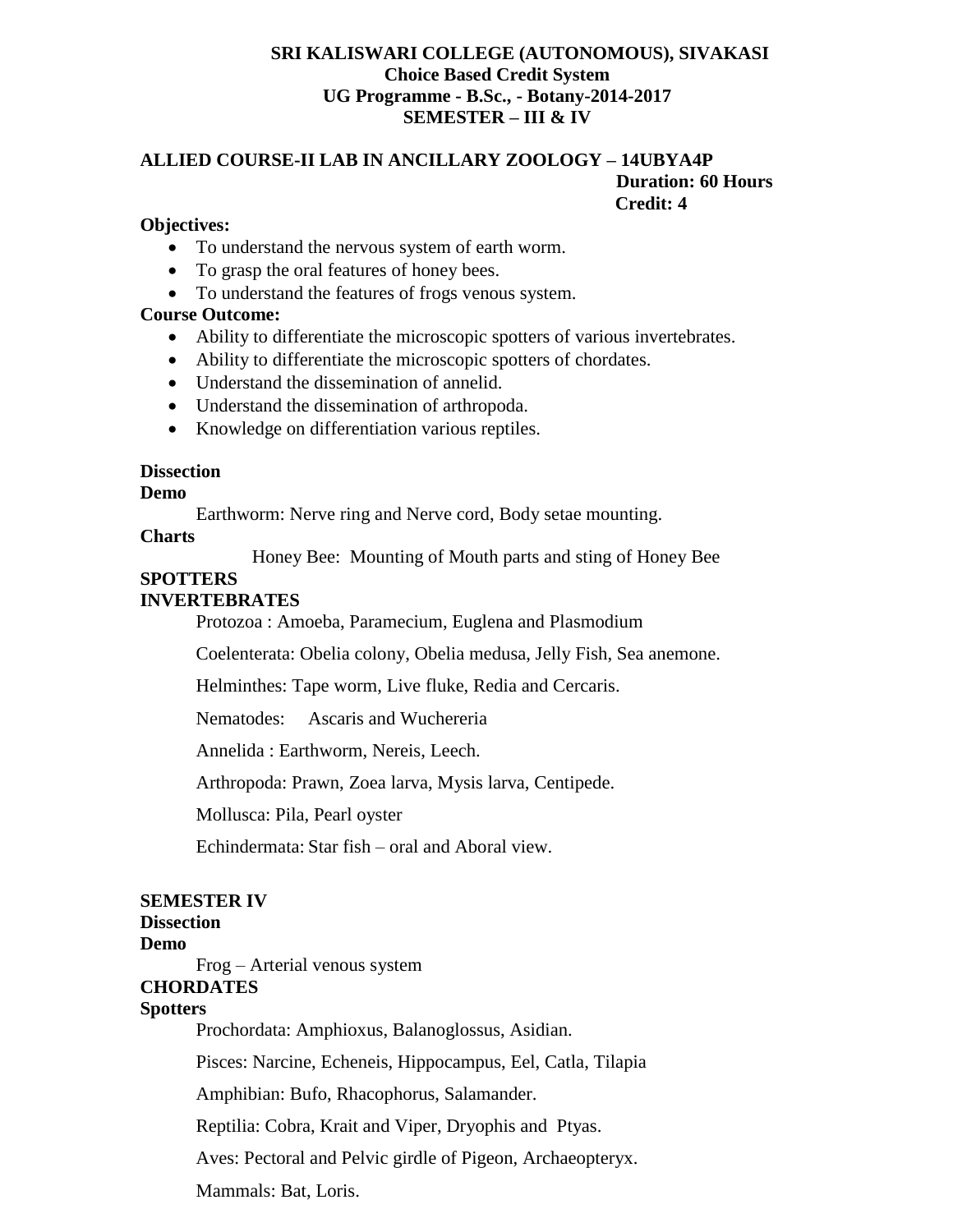# **SRI KALISWARI COLLEGE (AUTONOMOUS), SIVAKASI Choice Based Credit System UG Programme-B.Sc Botany-2014-2017 Semester – IV OPTIONAL/ ELECTIVE BIOCHEMISTRY – 14UBYO41**

 **Duration: 60 Hours Credits-3**

#### **Objectives:**

- To understand the basic featuers of carbohydrates.
- To differentiate the different classes of protein based on its structure.
- To grasp the features of lipids and its classification.
- To understand the role of enzymes in biological system.

#### **Course outcomes**

- Identifying the fundamentals of biochemistry in relation to botany
- Ability to understand the structure of protein and lipids
- Understand the structure of DNA and RNA
- Know the mechanism of enzyme action
- Understand the concept and laws of thermodynamics
- Learning the operating systems of instruments

#### **Unit: I** (12)

Hours)

Structure, Function, Classification of Carbohydrates (monosaccharides/ oligosaccharides/ polysaccharides) Glucose, starch, cellulose and hemicelluloses.

| Unit : II | (12) |
|-----------|------|
|           |      |

Hours)

Structure, Function, Classification of Protein (primary, secondary, tertiary and quaternary) and Amino acids.

#### **Unit : III** (12)

Hours)

Lipid: Structure and functions of lipids. classification of fatty acid: saturated and unsaturated fatty acids. Structure and Biological functions of cholesterol.

**Unit : IV** (12)

Hours)

Nucleic acid: Structure of DNA and RNA- functions and properties. Vitamins: Classification, Functions.

**Unit : V** (12)

Hours)

Enzymes- Discovery and Nomenclature; characteristics of enzymes; Definition of holoenzyme, apoenzyme, coenzyme and co-factors- Lock and key model.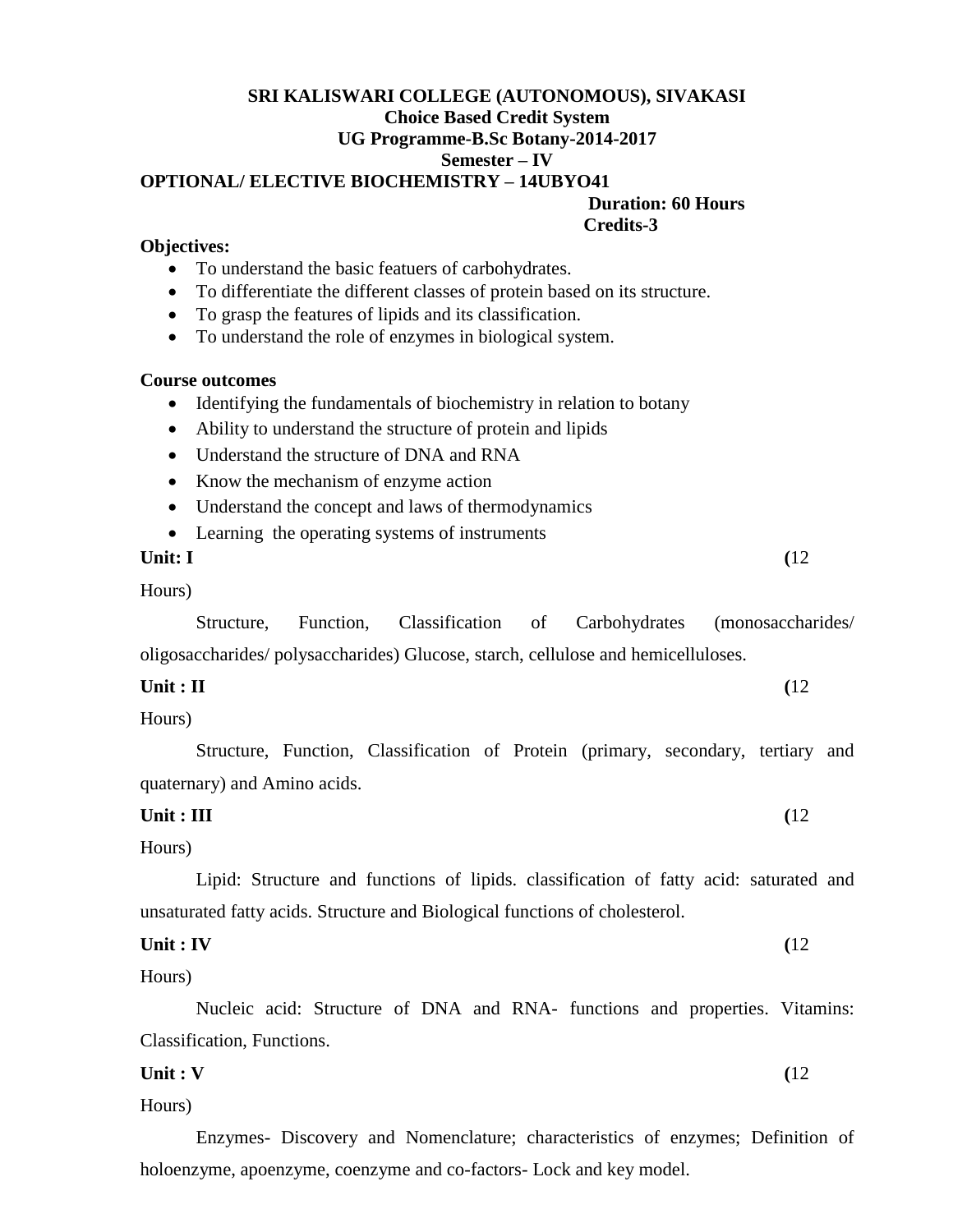### **Text books:**

1.Lehninger.A.L.,Nelson.D.L.,Cox,.M.M(2004)Principles of Biochemistry, 4<sup>th</sup> edition, W.H.Freeman and company, Newyork.

2. Jain J.L., Sunjay Jain, Nitin Jain (2007) Fundamentals of Biochemistry, 6<sup>th</sup> edition, S.Chand and company Ltd.

3. Sathyanarayana (2006) Text book of Biochemistry  $3<sup>rd</sup>$  edition, Uppala author publisher interlinks.

#### **References:**

1. Voet .D., Voet J.G., and Pratt, C.W(2011) Fundamentals of Biochemistry,  $4<sup>th</sup>$  Edition John wiley and sons, Newyork.

2.Murray R.K., D.K.Granner, P.A.Mayes & V.W.Rodwell, Harper's Biochemistry,  $25^{\text{TH}}$ Edition, Mc Graw Hill Publications.

3.Tymouzko J.L. and Stryer Berg(2007) Biochemistry, sixth edition, W.H.Freeman company, New york.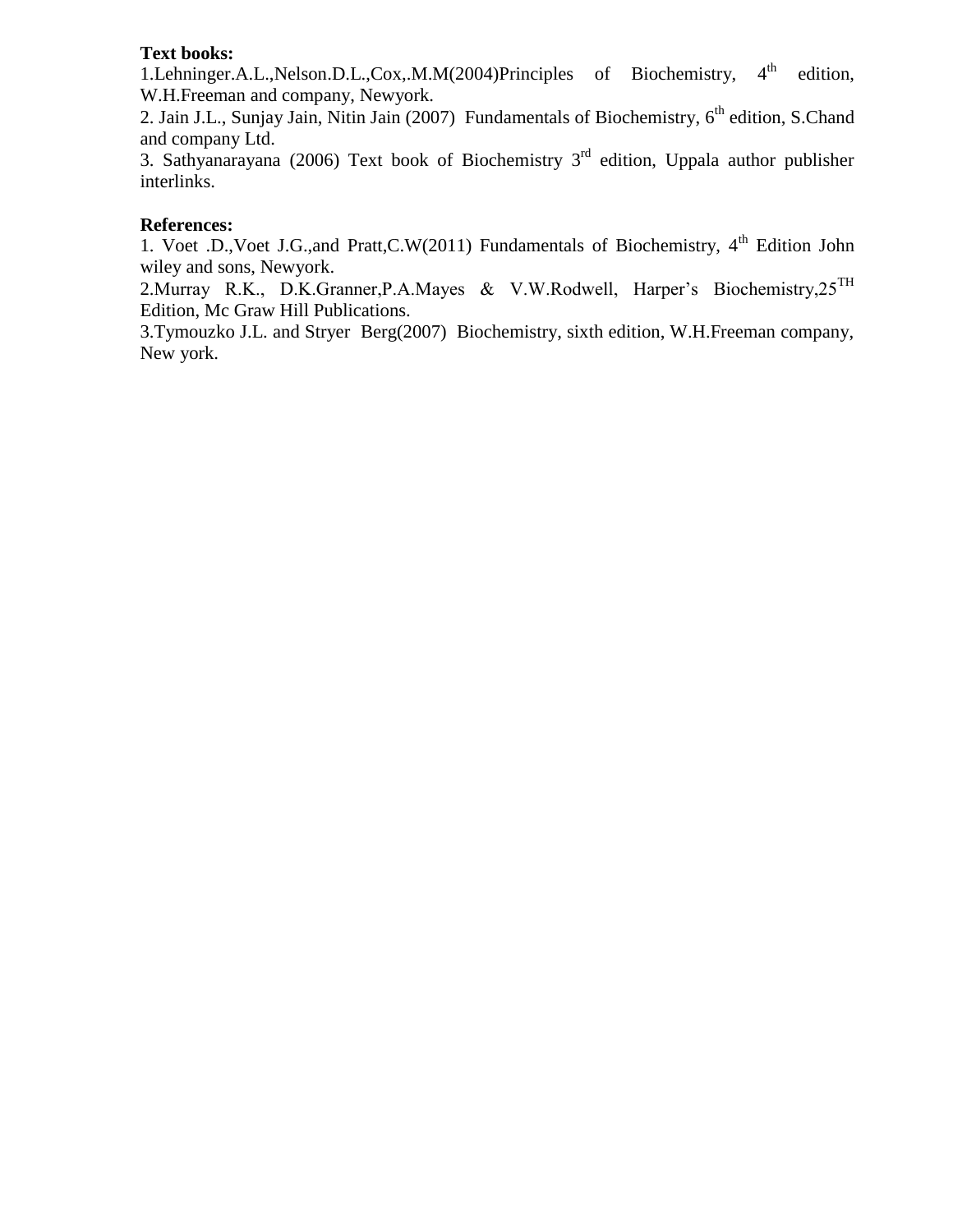#### **SRI KALISWARI COLLEGE (AUTONOMOUS) SIVAKASI Choice Based Credit System U.G Programme- B.Sc., Botany (2014-2017) Semester – V**

#### **Duration: 75 Hours Credit- 5**

# **CORE- VII: TAXONOMY OF ANGIOSPERMS - 14UBYC51**

# **Objectives:**

- To provide a thorough knowledge about Angiosperms.
- To impart the knowledge on identification of plant species.

# **Course outcomes**

- Understand the morphological features of vegetative, inflorescence, fruits and seed characters.
- Provide knowledge on botanical nomenclature, classifications, merits and demerits of various systems of classifications.
- Understand the systematic positions of the selected families of the flowering plants with their economic importance.
- Improved knowledge on the economically important plants with their systematic treatment.
- Gain knowledge to identify the plant species.
- Familiarize with local flora and herbarium techniques.

# **UNIT I** (15 Hours)

Characteristic of Angiosperms: and brief History, Scope and importance of Plant Taxonomy, Botanical nomenclature: Binomial Systems, ICBN: Principles; Rank of taxa, Retention and rejection of names; Typifications; Effective and valid publication; Author Citation.

# **UNIT II** (15Hours)

Classification- Natural, Artificial and Phylogenetic system of Classification. Merits and Demerits. Botanical Gardens: Concept and importance: Botanical Gardens of National and International.

# **UNIT III** (15Hours)

External morphology of vegetative and floral parts. Herbarium: Herbarium techniques, importance of herbarium, Centers of herbarium.

# **UNIT IV** (15Hours)

Taxonomical study of the following taxa and their economic importance:

Dicotyledons: A) Polypetalae: Brassicaceae (Cruciferae), Rutaceae, (sub families: Caesalpinaceae), Cucurbitaceae, Apiaceae, Nymphaeaceae

B) Gamopetalae: Rubiaceae: Asteraceae, Asclepiadiaceae, Solanaceae, Acanthaceae, Lamiaceae

# **UNIT V** (15Hours)

Monochlamydae: Amaranthaceae, Euphorbiacae,

Monocotyledons: Lilliaceae, Arecaceae, Poaceae

# **TEXT BOOKS**

1) Cronquist A 1968. The Evolution and classification of flowering plants, Thomas Nelson and Sons Ltd., London.

2) Jeffrey C 1982. 2nd edn. An Introduction to Plant Taxonomy, Cambridge Uni. Press.

3) Jhori B M and Bhatacharjee S P 1994. Taxonomy of Angiosperms. Narosa Publishers, New Delhi.

4) Lawrence GHM 1951. Taxonomy of Vascular Plants. MacMillan, London.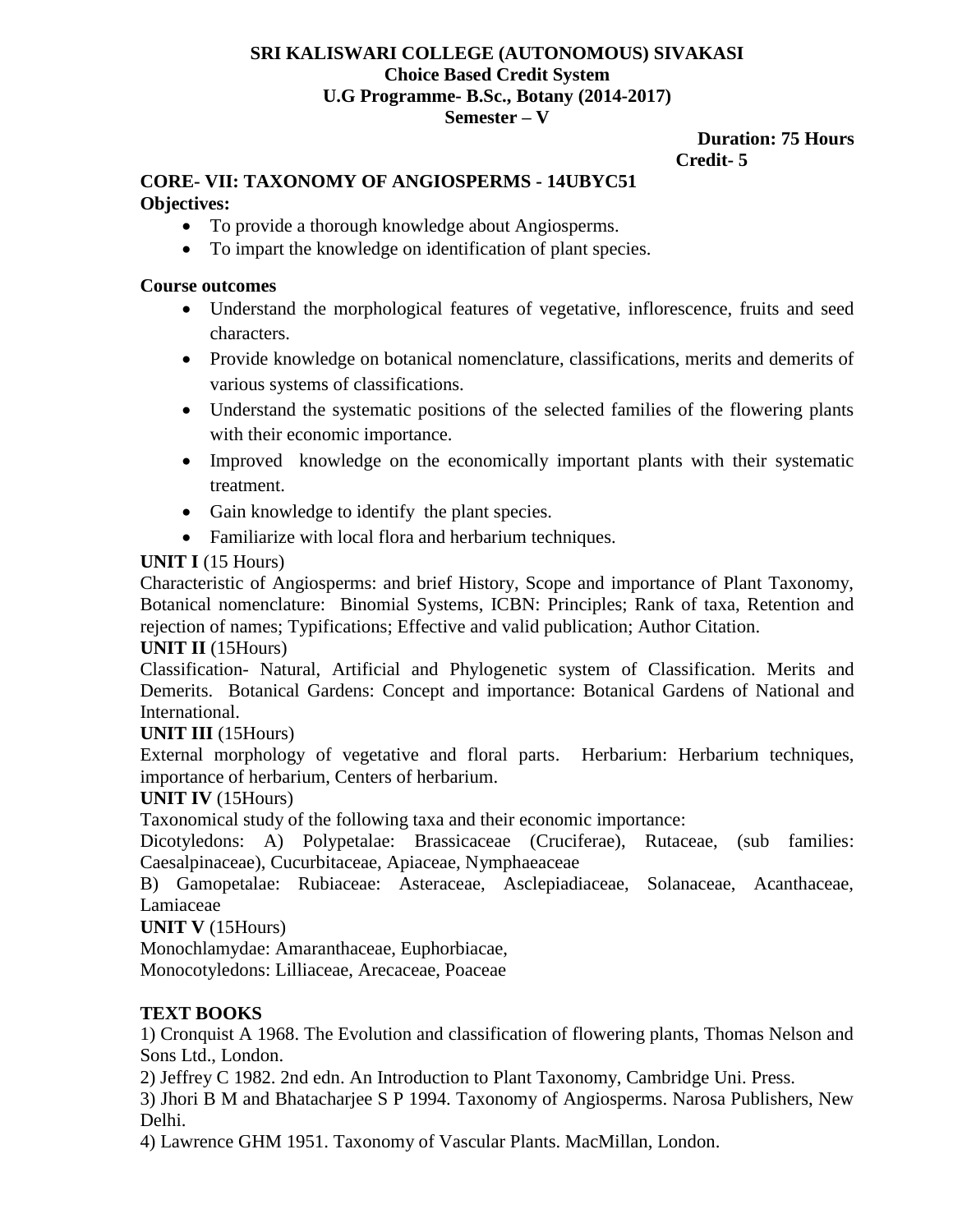# **REFERENCES**

1) Naik N 1984. Taxonomy of Angiosperms, Tata McGraw Hill, New Delhi.

2) Pullaiah T. 1998. Taxonomy of Angiosperms. Regency Publications, New Delhi.

3) Sivaranjan V V. 1984. Introduction to Principles of Plant Taxonomy, Kalyani Publishers, New Delhi.

4) Sambamurthy. 2005. Taxonomy of Angiosperms. I K International Pvt. Ltd., New Delhi.

5) Kocchar, S.L. 1998. Economic Botany of Tropics.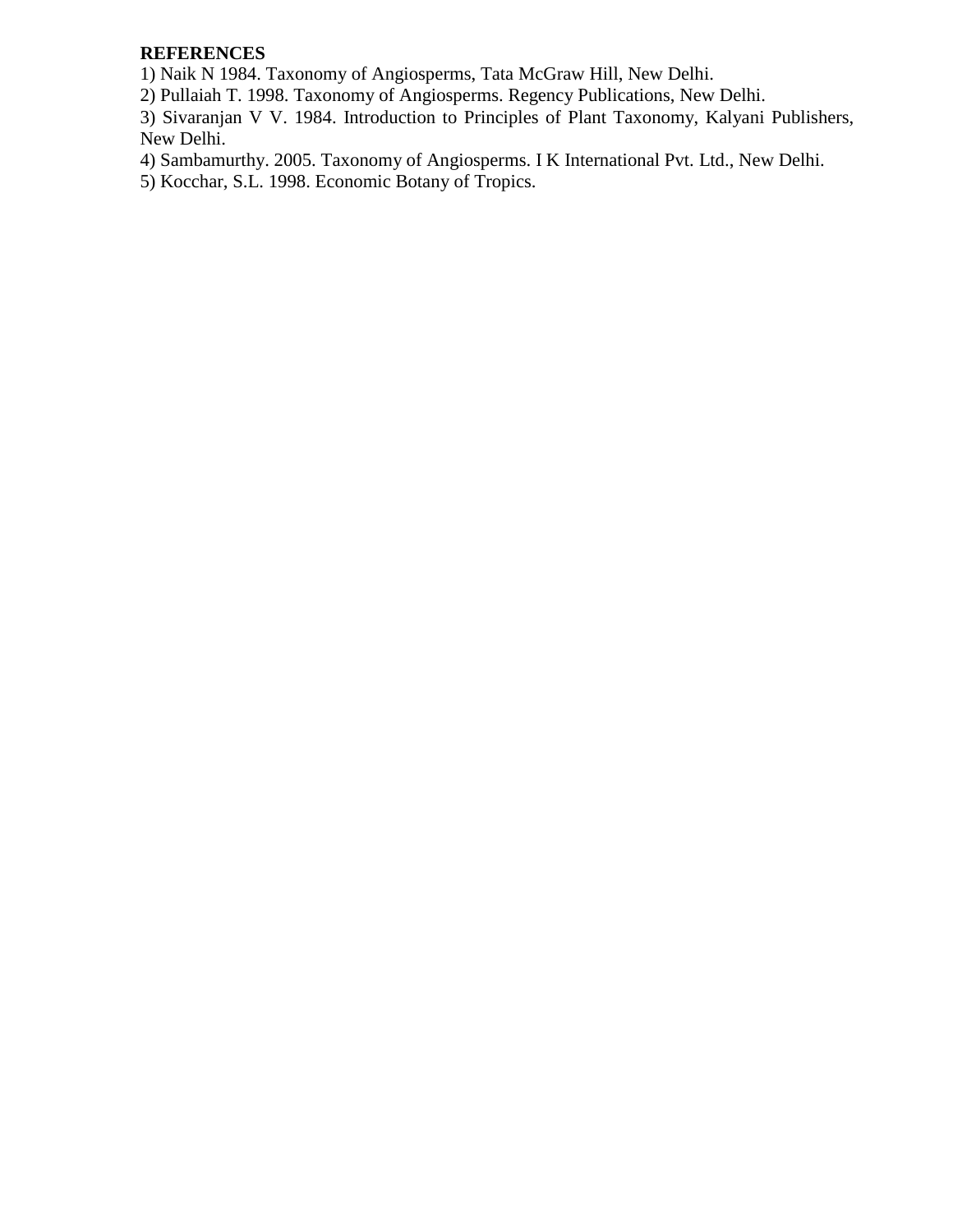# **SRI KALISWARI COLLEGE (AUTONOMOUS) SIVAKASI Choice Based Credit System**

#### **U.G Programme- B.Sc., Botany (2014-2017)**

 **Semester – V Duration: 75** 

# **Hours**

# **Credits- 5**

# **CORE VIII: PLANT PHYSIOLOGY- 14UBYC52**

### **Objectives:**

- To provide a thorough knowledge about physiological factions of Plants.
- To provide an idea on biological synthesis of plant hormones, photosynthesis and respiration.

# **Course outcomes**

- Provide a thorough knowledge about physiological fractions of Plants.
- Understand the role of water and its relationship in plants
- Gain knowledge on functions of various elements in plants
- Provide an idea on biological synthesis of plant hormones, photosynthesis and respiration.
- Understand the metabolic activities of plants
- Gain knowledge on structure, properties and significance of water osmotic and nonosmotic uptake of water Relations.
- Improve the knowledge of Photosynthesis and respiratory systems of plants.

# **UNIT I** (15 Hours)

Water Relations: Imbibition, Diffusion, and Osmosis, water potential, wall pressure, turgor pressure, Transpiration: types, mechanism of stomatal movement, Guttation,

# **UNIT II** (15 Hours)

Absorbtion of water-Active and passive, absorption of minerals – ion exchange, active and passive. Ascent of sap- transpiration pull- cohesion and adhesion theory. Role of macro (N,P,K,S,Ca) and micro (B,Mn,Mg,Zn, Mo,Fe,Cu,N) elements in plant metabolism.

# **UNIT III** (15 Hours)

Photosynthesis: Photosynthetic pigment systems - radiant energy - cyclic and noncyclic photophosphorylation, dark reaction- C3 (Calvin cycle) and C4 (Hatch and slack cycle) pathways, Electron transport system. - factors affecting photosynthesis - photorespiration Respiration: Aerobic - anaerobic, Glycolysis, Kreb's cycle, Electron transport system, ATP synthesis, Factors affecting respiration. Respiratory Quotient.

# **UNIT IV** (15 Hours)

Photoperiodism- long day, short day and day neutral plants, Phytochrome and its role in flowering, vernalization, seed dormancy, factors affecting seed dormancy, Physical and Chemical methods of breaking seed dormancy.

# **UNIT V** (15 Hours)

Plant growth regulators- Physiological role of auxins, gibberellins, cytokinins, ethylene and abscissic acid. Classification of Plant movements-Geotropism, Phototropism, Thigmotropism, Chemotropism.

# **TEXT BOOKS**

1. Pandey, S.N. 1991-Plant Physiology, Tata McGraw Hill Publishers(P)Ltd, New Delhi.

- 2. Verma, S.K.1999-A Text Book of Plant Physiology, S.Chand and Company Ltd.New Delhi.
- 3. Malik, C.P. 1999- Plant Physiology, Kalyani Publishers, Ludhiyana.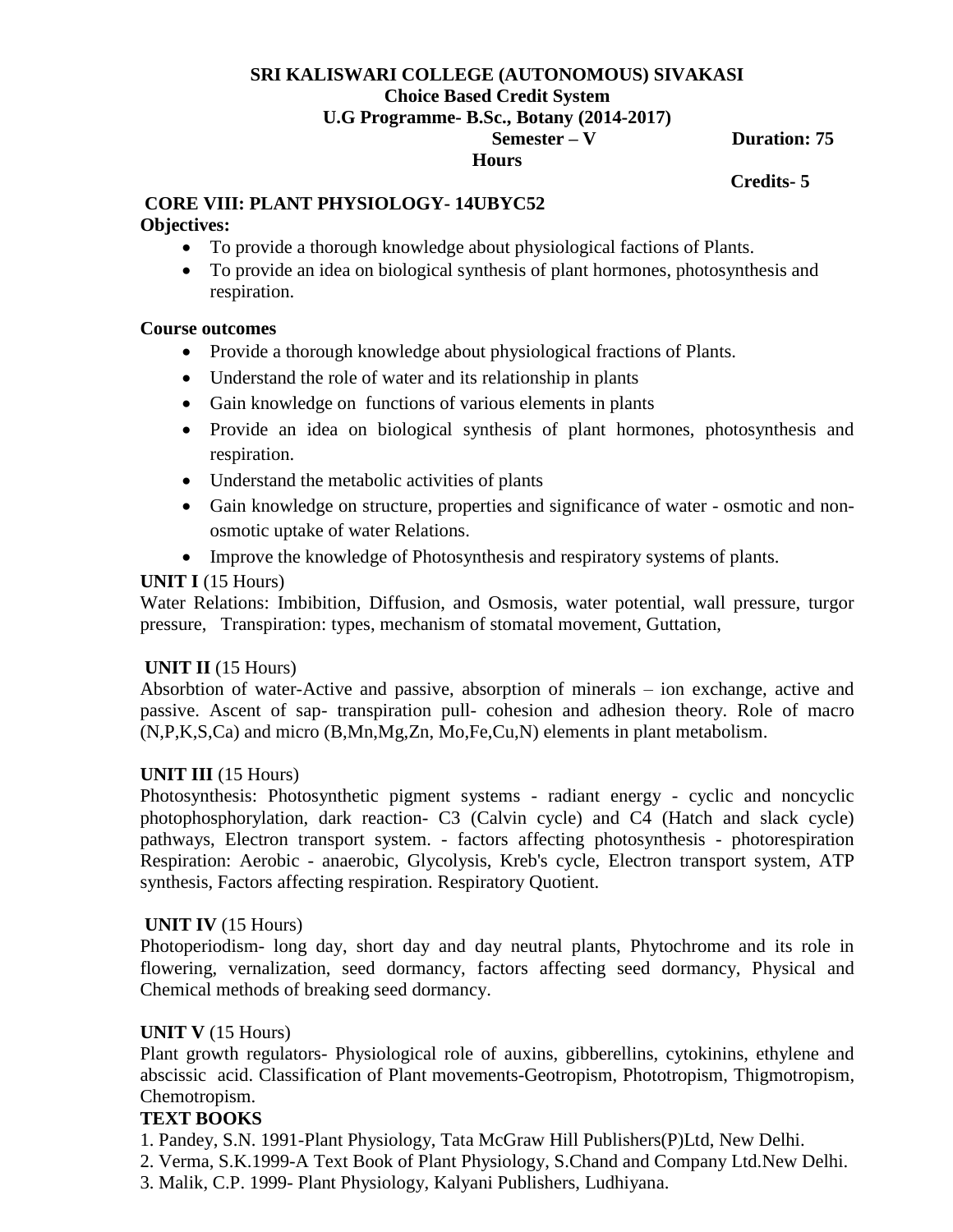# **REFERENCES**

1. Jain, V.K, 2000. Fundamentals of Plant Physiology. S.Chand and Co., New Delhi.

2. Gill, D.S. 2000 - Plant Physiology, S.Chand and Co., New Delhi.

3. Srivastava, H.N.1990-Plant Physiology, Pradeep Publications,Jalandhar.144008.

4. Nogle, G.R., and Fritz, G.J., 1982-Introductory Plant Physiology. Prentice Hall of India Private Ltd.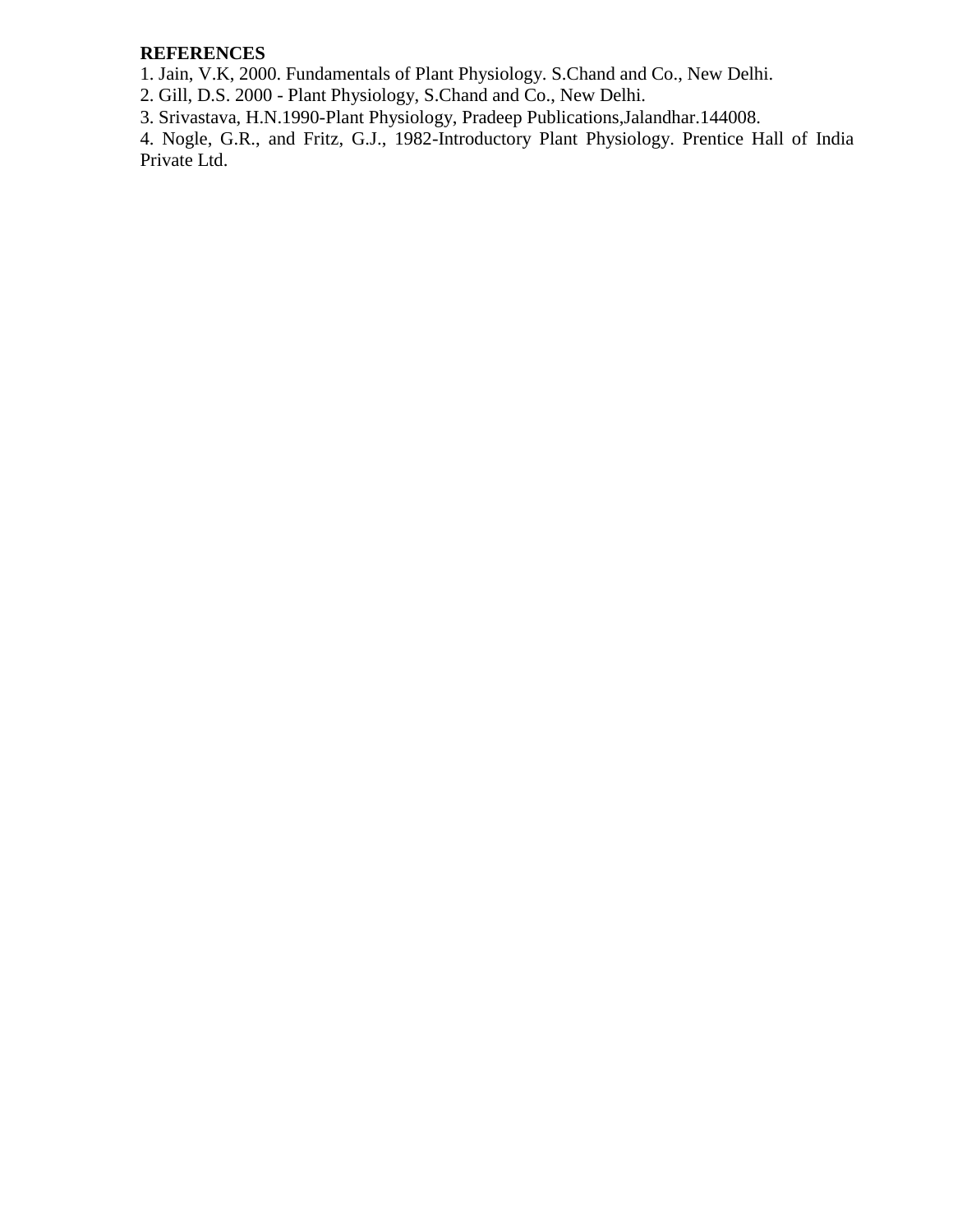#### **SRI KALISWARI COLLEGE (AUTONOMOUS) SIVAKASI Choice Based Credit System U.G Programme- B.Sc., Botany (2014-2017) Semester – V**

#### **Duration: 60 Hours Credits- 4**

# **CORE- IX - CELL BIOLOGY- 14UBYC53**

# **Objectives**

- To provide a thorough knowledge about structure and function of Cells, bio molecules and cellular development.
- To provide the knowledge on advances in cell biology.

### **Course outcomes**

- Identify the structure and function of Cells.
- Provide the knowledge on advances in cell biology.
- Gain In-depth understanding in microscopy, cell organelles of Prokaryotic and Eukaryotic cells.
- Understand gene regulation and chloroplast and mitochondria genome organization.
- Identify the significance of mitosis and meiosis cell divisions
- Understand about the cellular components
- Gain knowledge about cell biology to selected examples of changes or losses in cell function.

# **UNIT I** (12 Hours)

Overview of prokaryotic and eukaryotic cells, cell size and shape, Ultrastructure of a plant cell,

cell wall. Plasma membrane- Trilaminar model, fluid mosaic model, chemical composition.

# **UNIT II** (12 Hours)

Membrane functions – permeability of plasma membrane to water and solutes – conc. gradients – movements of ions – Passive diffusion – Active Transport, pinocytosis – phagocytosis.

# **UNIT III** (12 Hours)

Structure and functions of Chloroplast, Mitochondria, Endoplasmic reticulum, Golgi complex, lysosome and ribosomes, Microbodies - Peroxisomes and glyoxysomes.

# **UNIT IV** (12 Hours)

Chromosomes- Types, morphology, giant chromosomes- polytene, lamp brush chromosomes. Heterochromatin, Euchromatin. Karyotype,

# **UNIT V** (12 Hours)

Cell division- Amitosis, mitosis and meiosis, Dynamics of cell division. Significance of mitosis and meiosis. Cell cycle.

# **TEXT BOOKS**

- 1. Rastogi, S.C. 1992 Cell biology TATA McGraw Hill publishing Co, New Delhi.
- 2. Sundararajan, S. 2000 Cytology, Anmol Publication (P) Ltd., New Delhi.
- 3. Singh S.P&Tomar B.S 1996 –Cell biology, Rastogi Publication, Meerut.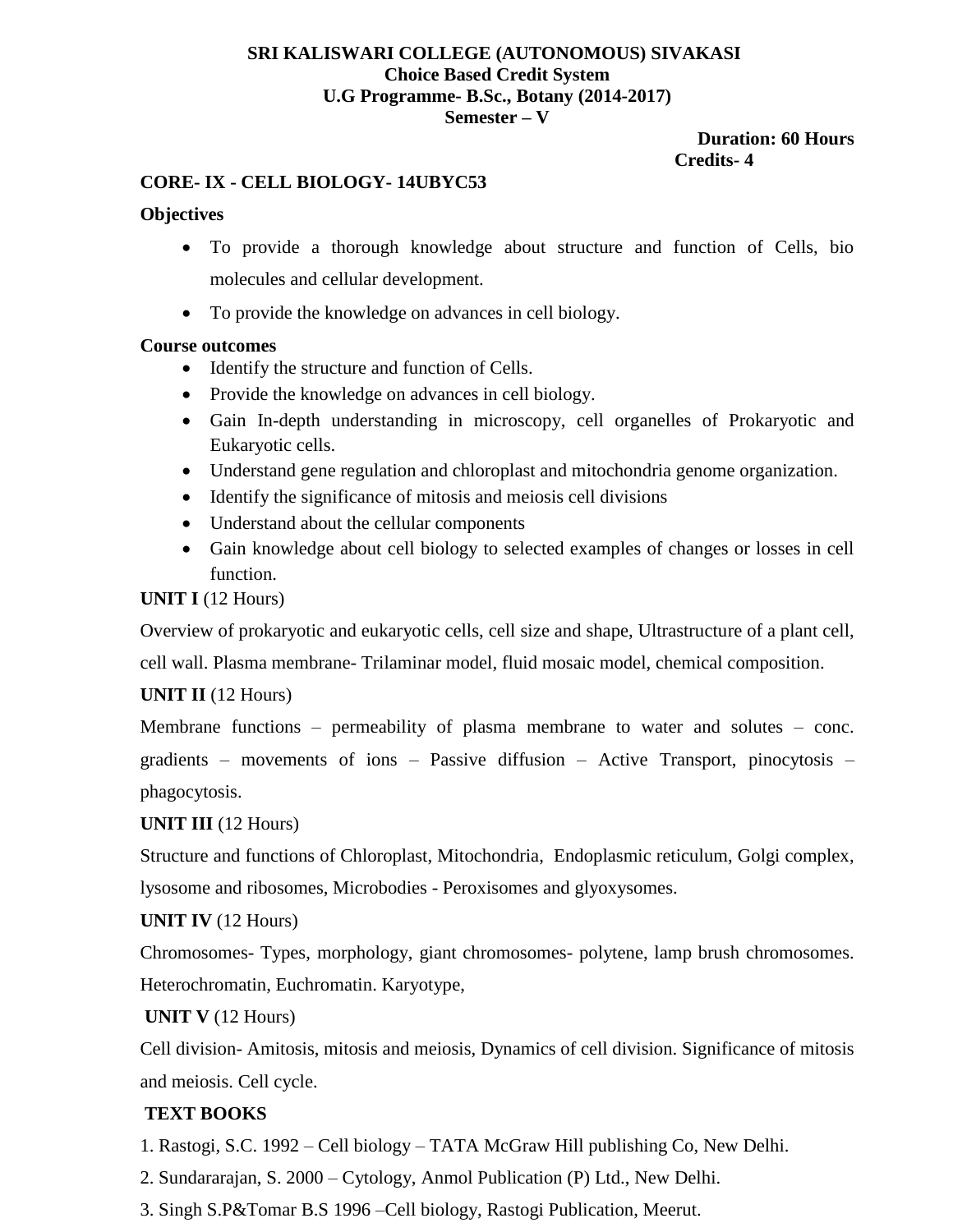# **REFERENCES**

1. De Robertis, E.D.P. and De Robertis, E.M.F. 2006.Cell and Molecular Biology.8th edition. Lippincott Williams and Wilkins, Philadelphia.

2. Cooper, G.M. and Hausman, R.E. 2009. The Cell: A Molecular Approach. 5th edition.ASM Press & Sunderland, Washington, D.C.; Sinauer Associates, MA.

3. Karp, G. 2010. Cell and Molecular Biology: Concepts and Experiments. 6th Edition.John Wiley & Sons.Inc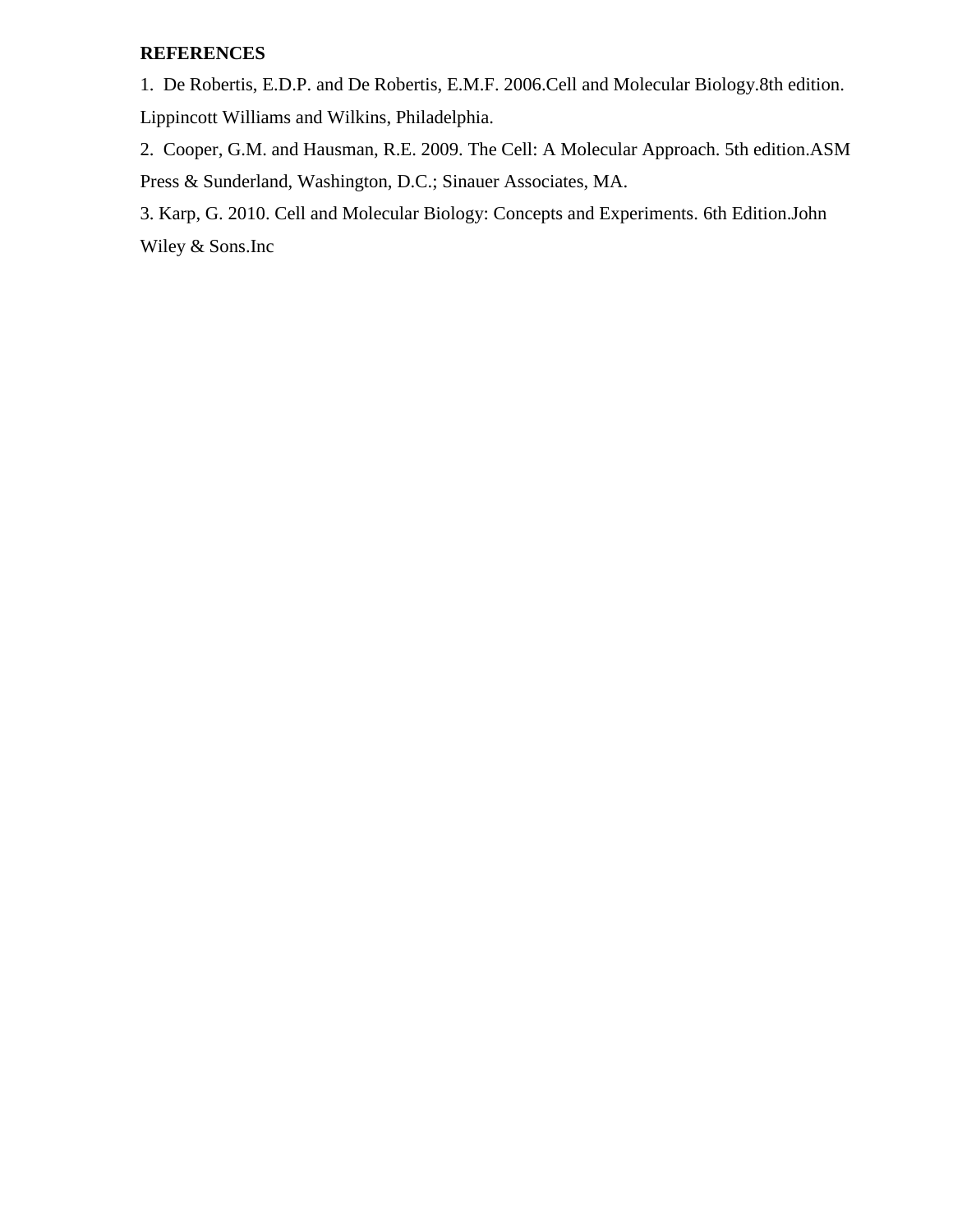#### **SRI KALISWARI COLLEGE (AUTONOMOUS) SIVAKASI Choice Based Credit System U.G Programme- B.Sc., Botany (2014-2017) Semester – V**

#### **Duration: 45 Hours**

#### **Credits- 3**

#### **CORE X: LAB IN TAXONOMY OF ANGIOSPERMS- 14UBYC5P**

#### **Objectives:**

- To study the plants and identify the botanical name and their locality.
- To enrich the knowledge about the preparation of Herbarium.

#### **Course Outcome**

- Helps to assign various plants to their respective families
- Understand the floral and morphological characters of various families
- Helps to know the permanent herbarium preparation techniques
- Improve the knowledge about the plant identification
- Identify the key preparations of families, Genus and species
- Provide knowledge about ethnobotanical studies of in and around areas.

#### **Practical Syllabus:**

1) Preparation of minimum 20 Herbaria.

2) A field trip to a floristically rich area to study plants in nature.

4) Field survey for of local flora in College Campus.

5) Study of locally available plants as per the theory syllabus.

6) Field Study: Plant collection Tour of Minimum Two days and submissions of evaluation report during practical examination.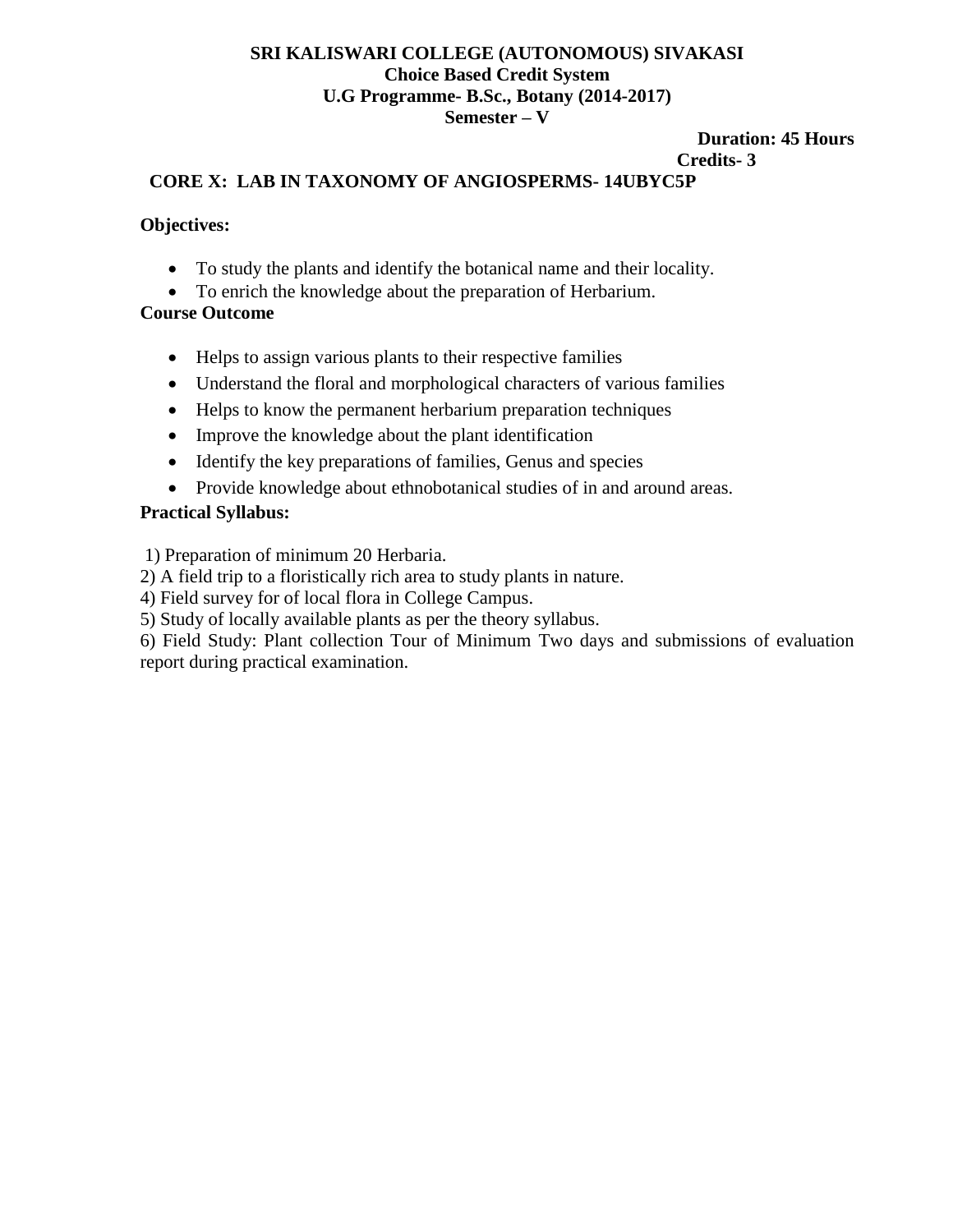#### **SRI KALISWARI COLLEGE (AUTONOMOUS) SIVAKASI**

#### **Choice Based Credit System U.G Programme- B.Sc., Botany (2014-2017) Semester – V**

# **CORE- XI LAB IN PLANT PHYSIOLOGY AND CELL BIOLOGY - 14UBYC5Q**

 **Duration: 45** 

#### **Hours**

 **Credits – 3** 

#### **Objectives:**

- To study the plant osmosis and permeability techniques.
- To study and observe the various stages of cell division in mitotic technique.

# **Course outcomes**

- Acquire the basic skills of Plant Physiology
- Learning the adaptive features of plant growing in various habitats
- Describe the chromatographic techniques
- Learning the cell division techniques.
- Define photosynthesis respiration systems of plants
- Gain thorough knowledge to observe the various cell organelles

#### **Plant Physiology**

- 1. Determination of Osmotic Pressure of Rhoeo leaf plasmolytic method.
- 2. Effect of temperature and chemicals on membrane permeability.
- 3. Determination of water absorption and transpiration ratio of twigs.
- 4. Effect of light intensity on transpiration using Ganong's Potometer.
- 5. Separation of plant pigments by paper chromatography.

6. Effect of intensity of light on  $O_2$  evolution during photosynthesis using Wilmott's bubbler.

7. Measurement of rate of respiration in germinating seeds/flower buds using simple Respiroscope.

8. Measurement of RQ by Ganong's respirometer.

#### **Demonstration Experiments**

- 1. Potato Osmoscope.
- 2. Anaerobic respiration.
- 3. Geotropism
- 4. Fermentation-khune's
- 5. Ganong's light screen

# **CELL BIOLOGY**

.

- 1. Study of mitosis by squash technique.
- 2. Microscopy- Theoretical knowledge of Light and Electron microscope.
- 3. Study of cell organelles through photo micrographs
- 4. Histochemical localization of lipids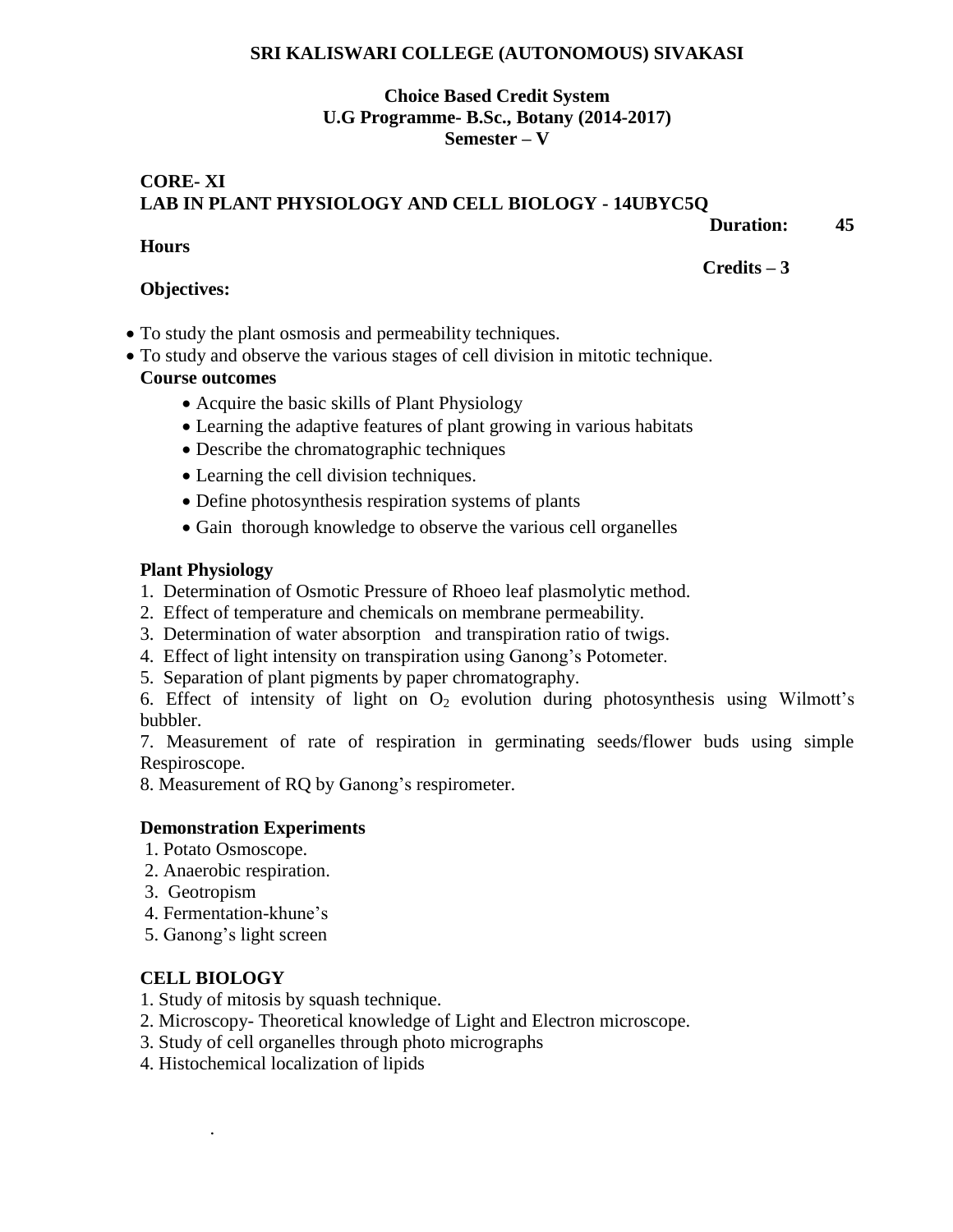# **SRI KALISWARI COLLEGE (AUTONOMOUS) SIVAKASI**

#### **Choice Based Credit System U.G Programme- B.Sc., Botany (2014-2017) Semester – V**

#### **OPTIONAL/ELECTIVE COURSE –II: Credits- 3**

 **Duration: 60 Hours**

#### **BIODIVERSITY AND CONSRVATION- 14UBYO51 Objectives:**

- To provide a thorough knowledge Plant diversity.
- To understand the importance of Biodiversity and Bioresources.

### **Course outcomes**

- Provide a thorough knowledge on Plant diversity.
- Helps to study the ecological adaptations of plants
- Explain the concept of biodiversity and conservation strategies
- Understand the importance of Biodiversity and Bioresources.
- Gain understanding on the biodiversity hotspots of the world and India
- Learn the conservation of threatened plants.

#### **UNIT I** (12 Hours)

Biodiversity - definition – Importance and patterns of biodiversity:  $\alpha$ ,  $\beta$  and  $\gamma$  diversity, Genetic diversity, Species diversity.

#### **UNIT II** (12 Hours)

Endemism and Biodiversity, Categories of endemics, Species richness and species index, species richness, rarity and abundance, Agro biodiversity.

#### **UNIT III** (12 Hours)

Biodiversity hot spots - indicator species - keystone species. IUCN categories of extinction red data book - Causes for species extinction. Biodiversity loss- habitat destruction and fragmentation, Over exploitation of natural resources, population explosion and hunting.

#### **UNIT IV** (12 Hours)

Intellectual property right (IPR) and Intellectual property protection (IPP), Trade related Intellectual property right (TRIPS), General agreement on tariffs and trade (GATT), Biopiracy, Bioprospecting.

#### **UNIT V** (12 Hours)

Conservation: *In situ* Conservation - Biosphere reserve - National Parks - Wild life sanctuarieson farm conservation - Community gardens, home gardens- *Ex situ* conservation, Cryopreservation, Germplasm conservation, gene bank, seed bank, pollen bank, tissue culture, community gene bank; Ecotourism. Organization involved in conservation activities of NBPGR, BSI, MoEF.

# **TEXT BOOKS**

- 1. Sharma P.D, Elements of Ecology, Rostogi Publication, Meerat.
- 2. Odum, E.P. Fundamentals of Ecology, Saunder co, London.
- 3. Kumar H.D. Modern concept of Ecology, Vikas publishing house, New Delhi.

#### **REFERENCES**

1.Meffe, G.K. and Carrol, R.C. 1994. Principles of Conservation Biology. Sinauer Associates, Inc., Publishers, Saunders.

2.Melchias,G.2001. Biodiversity and Conservation. Oxford and IBH publishing company Pvt, Ltd, New Delhi.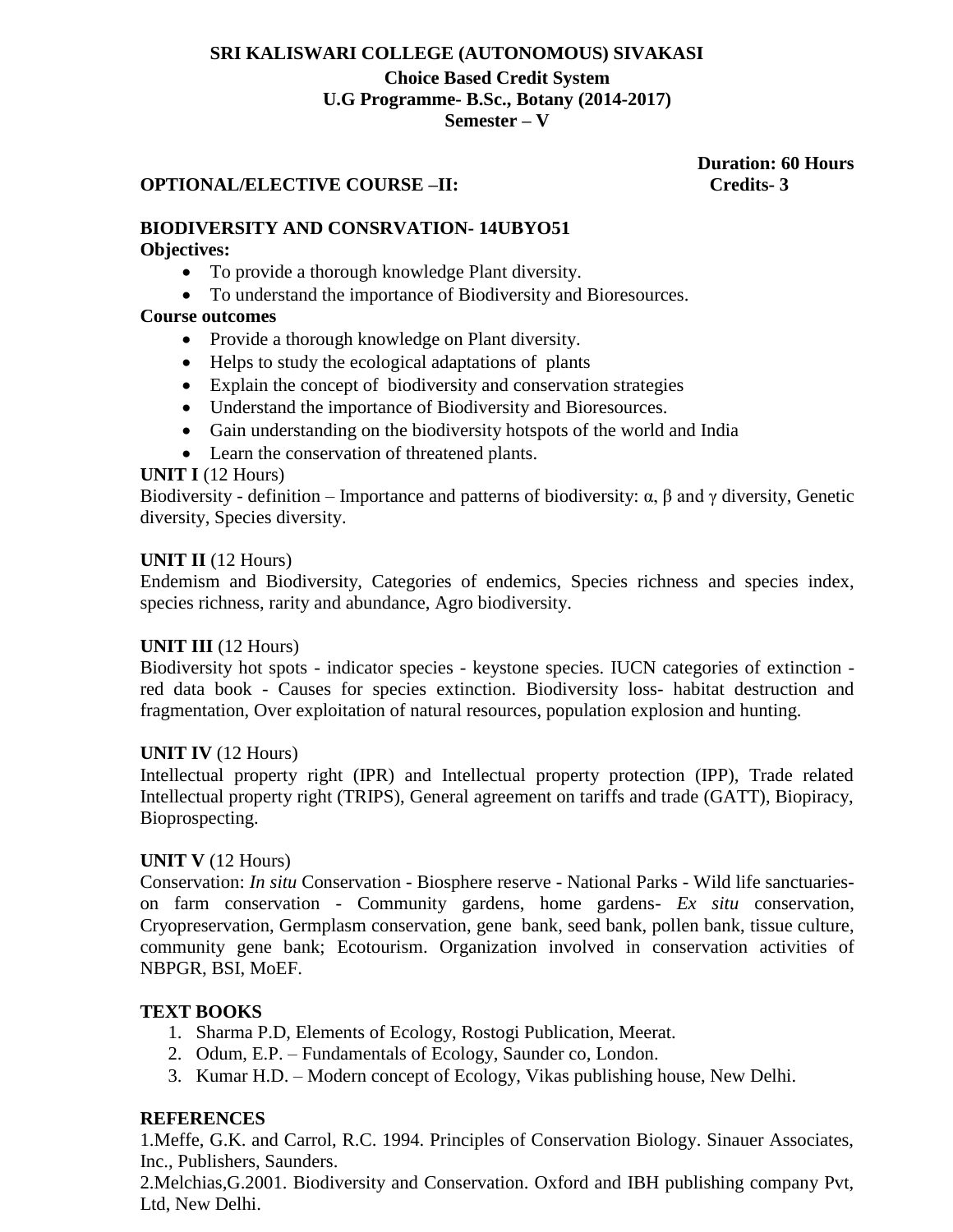3.Praboth K. Maiti and Paulami Maiti .(2011). Biodiversity Perception, Peril and Preservation. PHI Learning Pvt, New Delhi.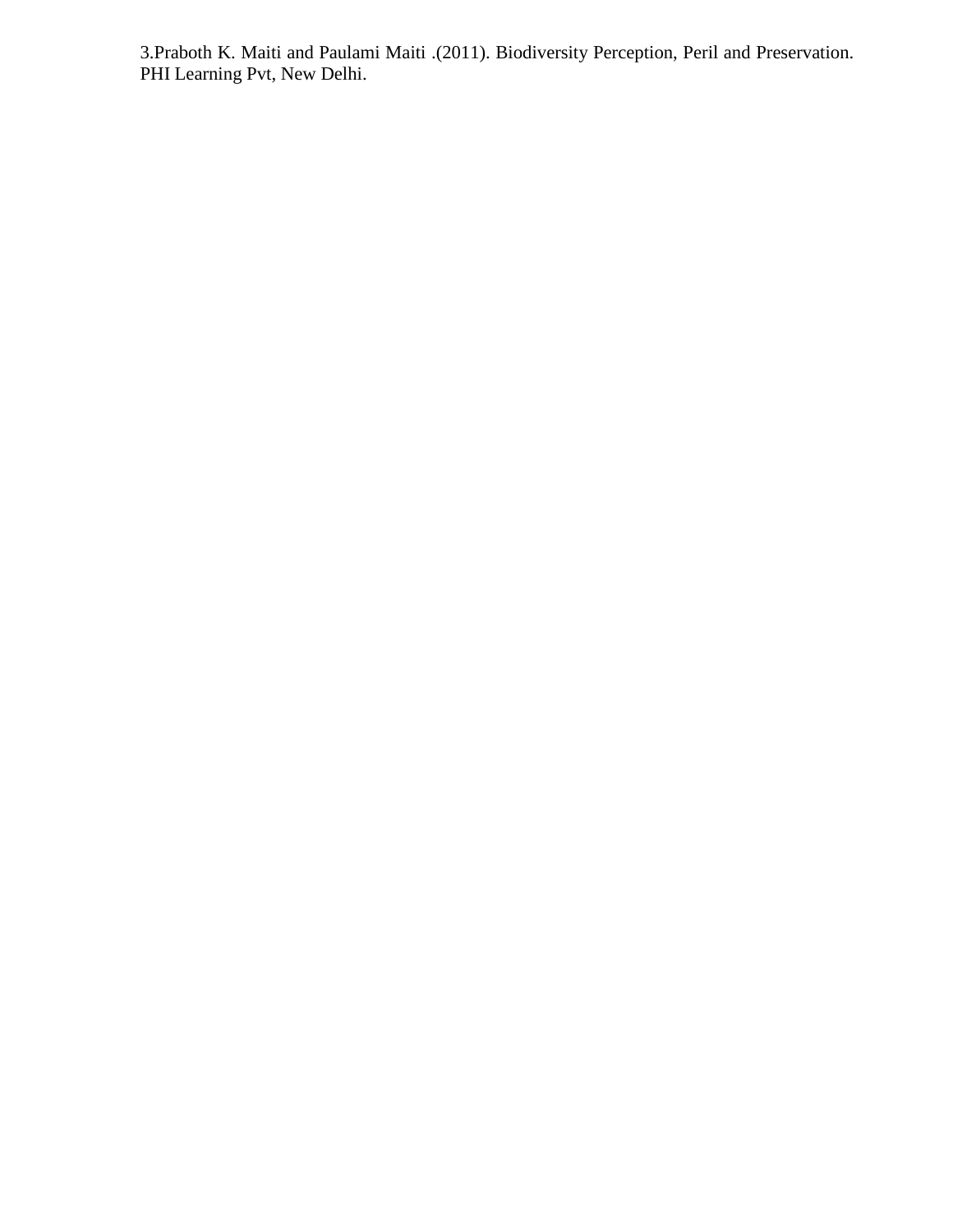# **SRI KALISWARI COLLEGE (AUTONOMOUS) SIVAKASI Choice Based Credit System U.G Programme- B.Sc., Botany (2014-2017)**

# **OPTIONAL/ELECTIVE COURSE - II: Credits- 3 ETHNOBOTANY AND BIORESOURCES - 14UBYO52**

 **Semester – V Duration: 60 Hours** 

### **Objective:**

- To provide a thorough knowledge Ethanomedicinal plants.
- To provide the sufficient knowledge on Indigenous system of medicine.
- To understand the basic knowledge of Traditional system of medicine.

# **Course outcomes**

- Provide a thorough knowledge of Ethanomedicinal plants.
- Provide sufficient knowledge on Indigenous system of medicine.
- Understand the basic knowledge of Traditional system of medicine.
- Documented the wild edible and medicinal plants species of the local areas
- Acquaint with various types tribes and there life system.
- Learning the different western medicinal systems of India.

# **UNIT I** (12 Hours)

Ethanobotany: Introduction, concept, scope and objectives, History of traditional medicines and Ethanomedicine – definition, history and its scope – Inter disciplinary approaches in ethnobotany – Collection of ehtnobotanical data from ethnic group in Tamil Nadu.

# **UNIT II** (12 Hours)

Importance of medicinal plants – Sacred groves, role in human health care, The relevance of ethnobotany in the present context, Methodology of Ethnobotanical studies: a) Field work b) Herbarium c) Ancient Literature d) Archaeological findings e) temples and sacred places. **UNIT III** (12 Hours)

# Medico-ethnobotanical sources in India. Traditional knowledge and utility of some medicinal plants in Tamilnadu- *Centella asiatica, Solanum trilobatum, Cassia auriculata, Solanum trilobatum, Cardiospermum halicacabum, Vitex negundo, Adathoda vasica, Eclipta alba, Aristolochia indica.*

# **UNIT IV** (12 Hours)

Plants used by the tribals: a) Food plants b) intoxicants ( Tricopus zylanicus and Cassava) and beverages c) Resins and oils and miscellaneous uses. Pharmaceutical importance of Glycosides, Alkaloids, Phenolics, Steroids, Volatile oils and Resins, Intellectual Property Rights and Traditional Knowledge.

# **UNIT V** (12 Hours)

Methods of extraction, solvent system for isolation and characterization of plant secondary metabolites. Intellectual Property Rights and Traditional Knowledge.

# **TEXT BOOKS**

- 1. Gokhale, S.S., C.K.Kokate and A.P. Purohit (1994) Pharmacognosy. Nirali Prakashan. Pune.
- 2. Tyagi, Dinesh Kumar (2005) Pharma Forestry. Field Guide to Medicinal Plants. Atlantic Publishers and Distributors, New Delhi.
- 3. Faroogi, A.A., and B.S. Sreeramu (2004). Cultivation of Medicinal and Aromatic Crops. University Press (India) Pvt. Ltd., Hyderabad.

# **REFERENCES**

1. Tribal medicine – D.C. Pal & S.K. Jain 1998, Naya Prakash, 206, Bidhan Sarani, Calcutta – 700 006.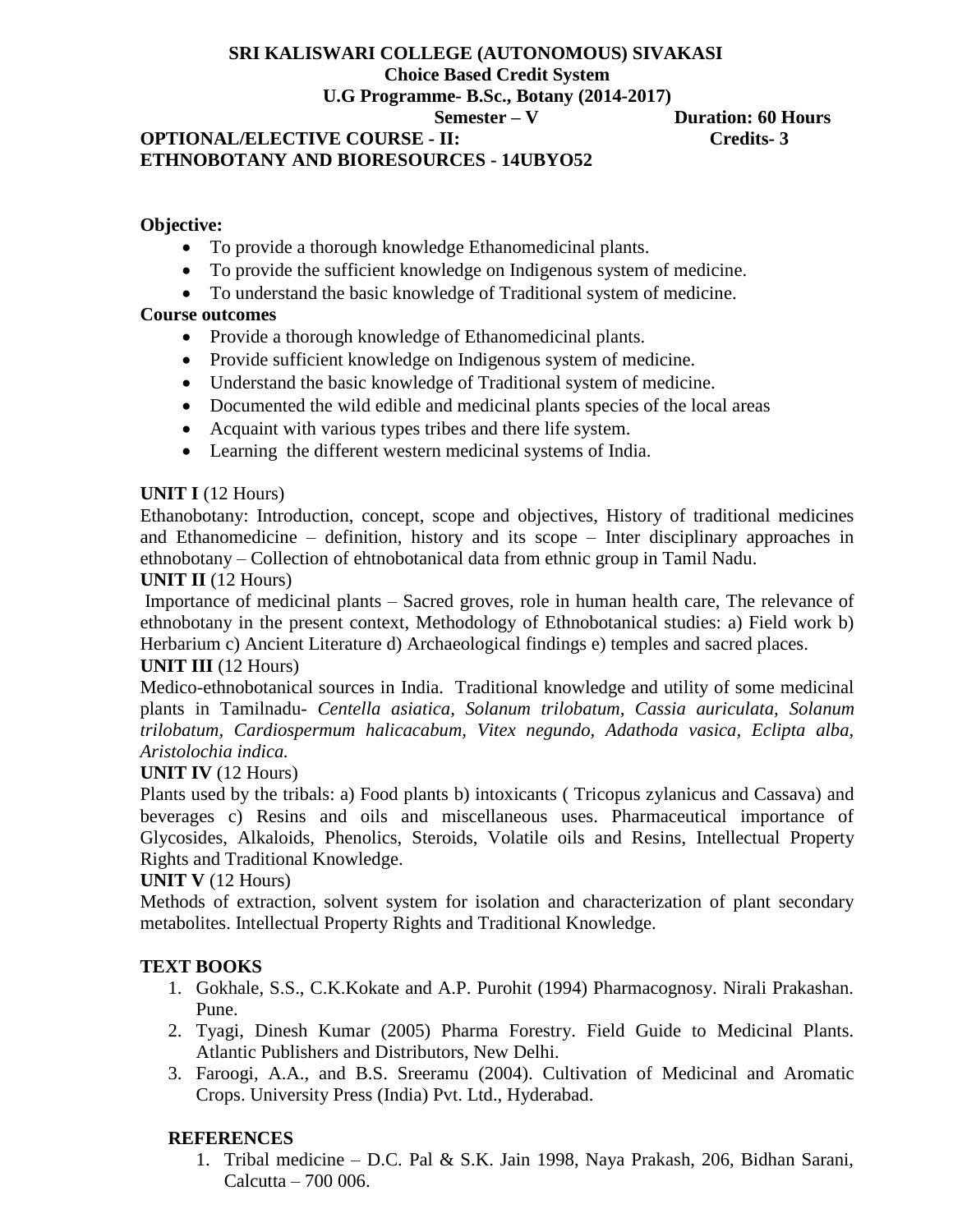- 2. Contribution to Indian ethnobotany S.K. Jain 1995, 3rd edition, Scientific publishers, P.B.No. 91, Jodhpur, India.
- 3. A Manual of Ethnobotany S.K.Jain, 1995, 2nd edition.
- 4. S.K. Jain, Manual of Ethnobotany, Scientific Publishers, Jodhpur, 1995.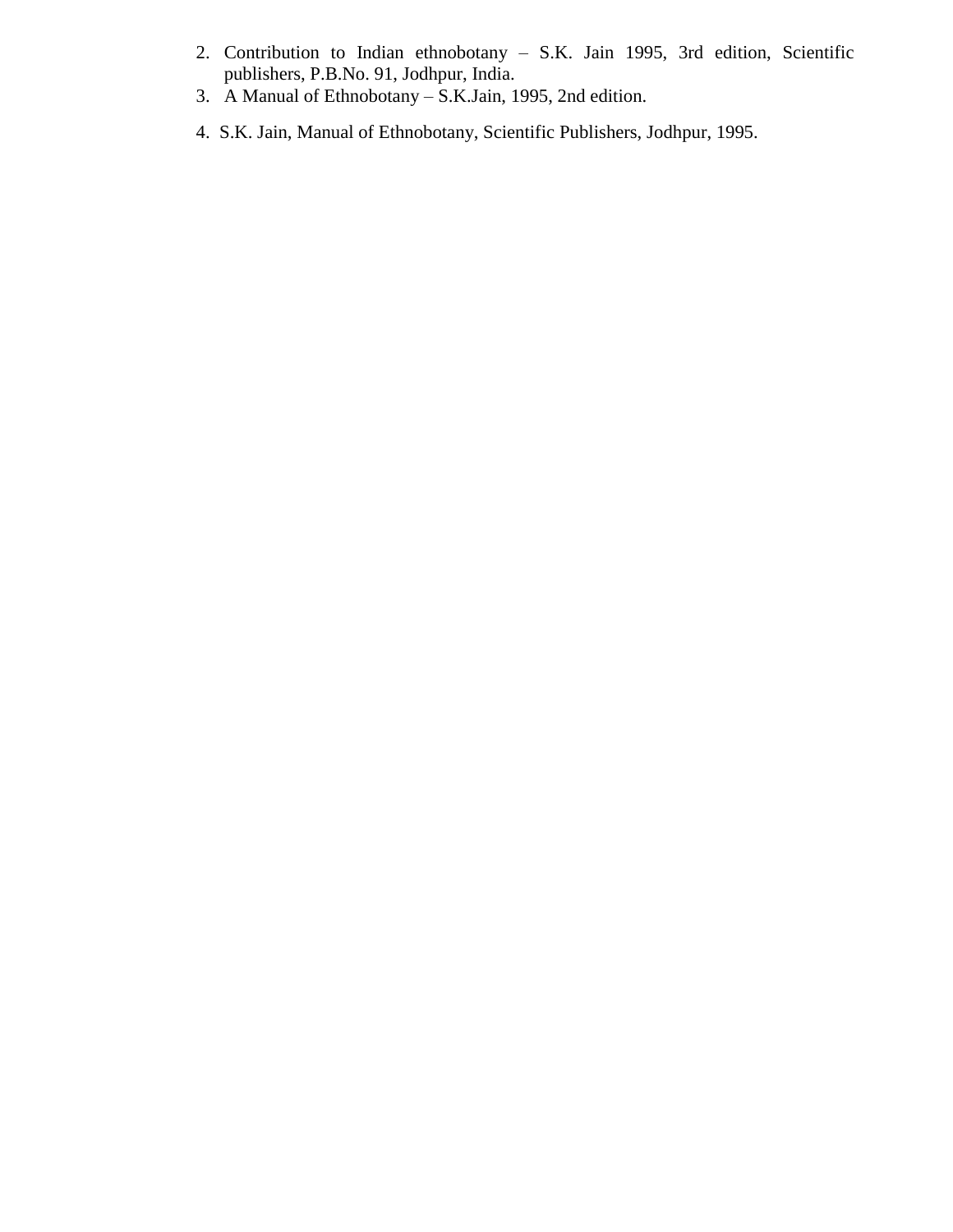#### **SRI KALISWARI COLLEGE (AUTONOMOUS) SIVAKASI Choice Based Credit System U.G Programme- B.Sc., Botany (2015-2018) Semester – V**

#### **SKILL BASED COURSE –II:** Credits-2 **BIOLOGICAL TECHNIQUES AND BIOSTATISTICS - 15UBYS51 Objectives:**

- To provide a thorough knowledge on techniques in plant biology.
- To understand the basics importance of Biochemistry.

### **Course outcomes**

- Learn the different types of microscopes and their uses of biological science laboratories.
- Identify the methods of mounding media and slide preparations
- Explain the sectioning processors of the rotary microtome and their uses.
- Understand the principle, Applications and different methods of chromatography.
- Exposure to the basic principles of different techniques.
- Improve the knowledge of data collection and Biostatistics methods.

# **UNIT I** (6 Hours)

Fixation and Fixatives, Dehydration, infiltration, embedding, sectioning by rotary microtome. Mounting media, Double staining method- Safranin and fast green.

### **UNIT II** (6 Hours)

Methods of mounting - smear, squash and maceration (Jeffrey's method). Whole mount of delegate material. Histochemical localization of carbohydrates (PAS), Proteins (Bromophenol blue)

# **UNIT III** (6 Hours)

Principles and uses of Camera lucida, Micrometry, UV/VIS Spectrophotometry, Infrared spectroscopy, Atomic absorption spectroscopy.

# **UNIT IV** (6 Hours)

Chromatography- paper, thin layer, gas chromatography, HPLC.

# **UNIT V**(6 Hours)

Data Collection- Formation of frequency distribution, Mean, Median and Mode, Variations, standard deviation, standard error, Chi - square test. Basic concept of probability

# **TEXT BOOKS**

1.Johansan D.A 1940, Plant Microtechniques Tata McGraw Hill.

- 2. Sase John E 1964, Botanical Microtechnique, oxford 7 Ibh.
- 3. Gray P 1964, Hand Book of Basic Microtechniques, McGraw Hill.
- 4. Sinha and Sunitha Sinha 1985, Cytogenetics, Plant Breeding and Evolution, Vani

Educational Books.

# **REFERENCES**

1. Alan Peacock H 1966, Elementary Microtechniue; Edward Arnod Publishers Ltd.

- 2. Duddington C.L. 1960, Practical Microscopy, Pitman.
- 3. Mccluney C.L 1961, Hand Book of Microscopical Technique, Wafner.

4.Rangaswami R.A 1995, A Text Book of Agricultural Statistics. New Age International Publications.

# **Duration: 30 Hours**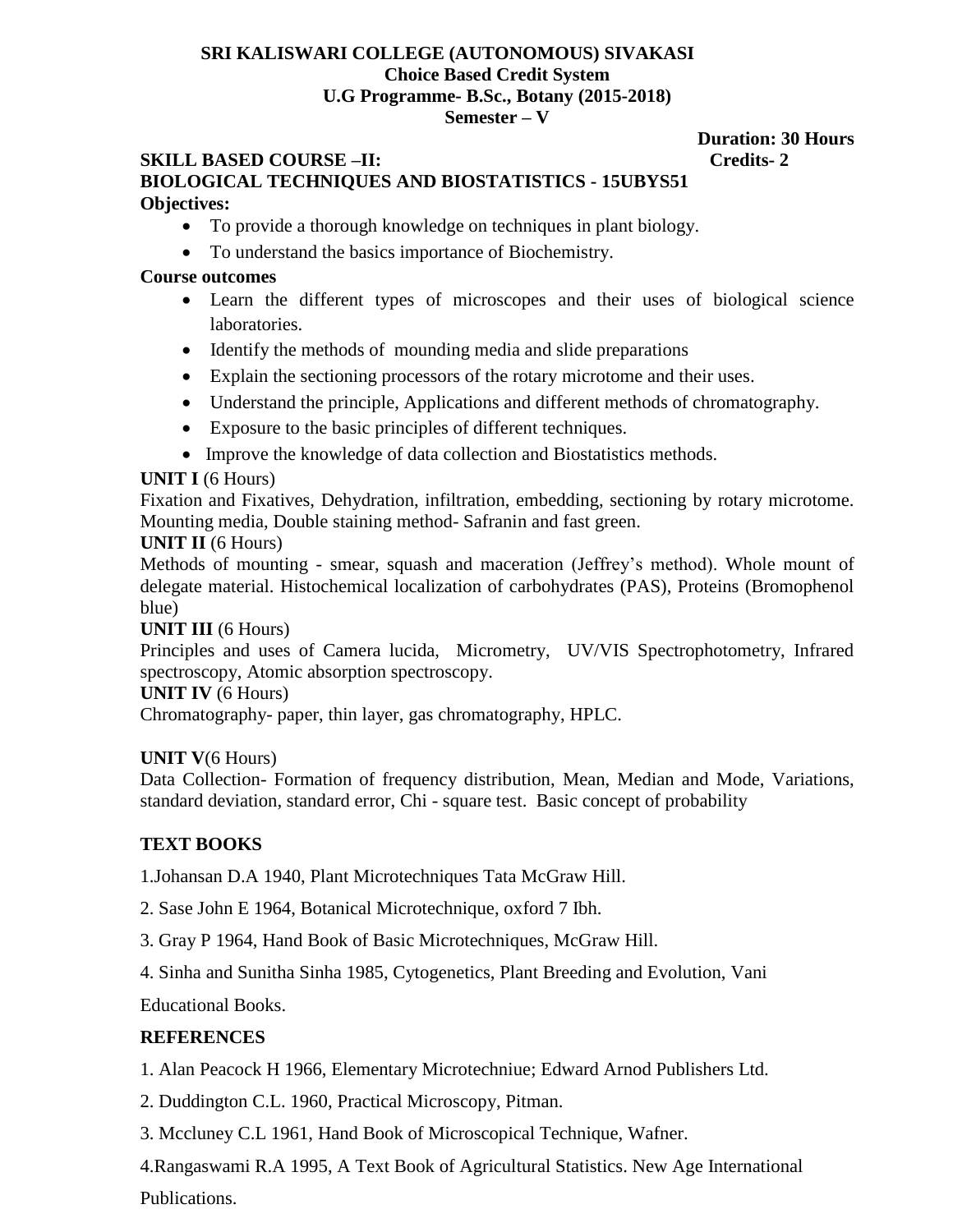#### **SRI KALISWARI COLLEGE (AUTONOMOUS) SIVAKASI**

#### **Choice Based Credit System U.G Programme- B.Sc., Botany (2015-2018) Semester – V**

# **SKILL BASED COURSE –III: Credits- 2 FOREST BOTANY- 15UBYS52**

# **Duration: 30 Hours**

# **Objectives:**

- To enable the students to understand the importance and value of forest and its products
- To accelerate the awareness on conservation and sustainable utilization of forest and its resources.
- To understand the ecological relationship, hydrological cycle and vegetation dynamics of forest.

#### **Course outcomes:**

- Understand the importance and value of forest and its products
- Create awareness on conservation and sustainable utilization of forest and its resources.
- Understand the ecological relationship, hydrological cycle and vegetation dynamics of forest.
- Learn various ecosystems of forest
- Understand the Keystone species of wild life
- Helps to study various products of forest

Unit: I (6 Hours)

General introduction to forest. Classification of world forest and Indian forests, tropical, temperate, monoculture, forest climate.

Unit: II (6 Hours)

Forest and biodiversity, Forest ecosystem, Hydrological cycle. preservation of natural forestry and pollution control

Unit: III (6 Hours)

Forest policies forest protection through people, forest physiology forest ecology. Major and minor forest products. Use and misuse of forest by man, direct and indirect forest wealth:

#### Unit: IV (6 Hours)

Silviculture: concept and scope, outline of seed dynamics in forest seed production, dissemination, germination, establishment and mortality, forest research organizations, importance of forest research.

#### Unit V (6 Hours)

Forest and wild life: floristic and faunastic wealth of India. National policies on wild life production; Keystone species importance of wild life, Forestry for social and national development.

#### **TEXT BOOKS**

- 1. Principle of silviculture, Fredrick S. Backer, Mcgraw Hill Book co. NY, 1950.
- 2. Forest menturation, Donald bruseand Grancis X. Schumacher , Mcgraw Hill Book co. NY, 1950.
- 3. Multipurpose tree germplasm , Ed, Burley S and von carlowitiz P. International council for research in agroforestry, Nairobi, 1984.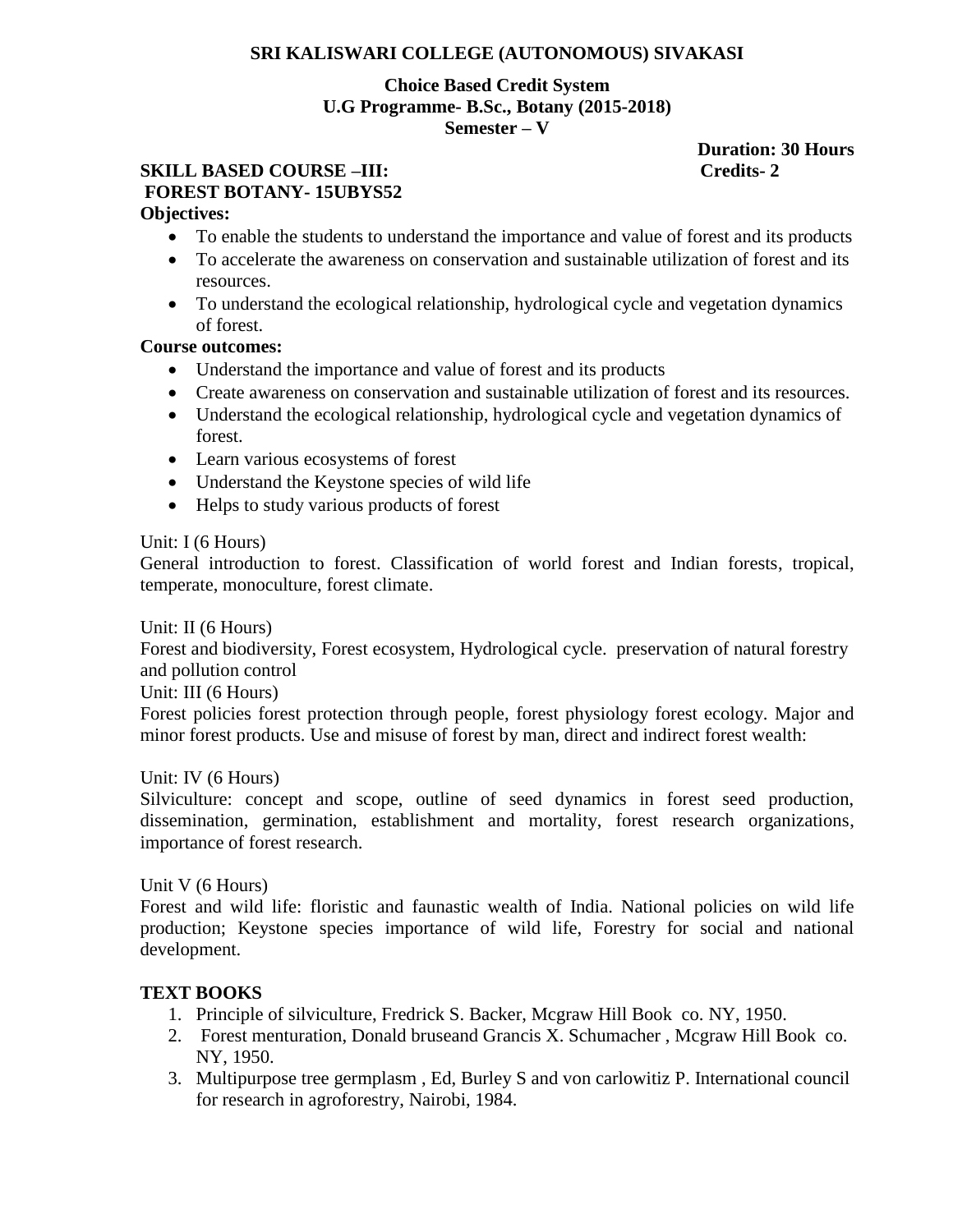# **REFERENCES**

1. Forest Ecology J.B.Lal Media : Hard Back, 1992

2. Forestry and Rural Development - Planning and Management Dr. A.Arul Ghana Sekar, 2001.

3. Tropical forests, Ed. Holm –Neilsen .DC and balselv II academic pree, London, 1989.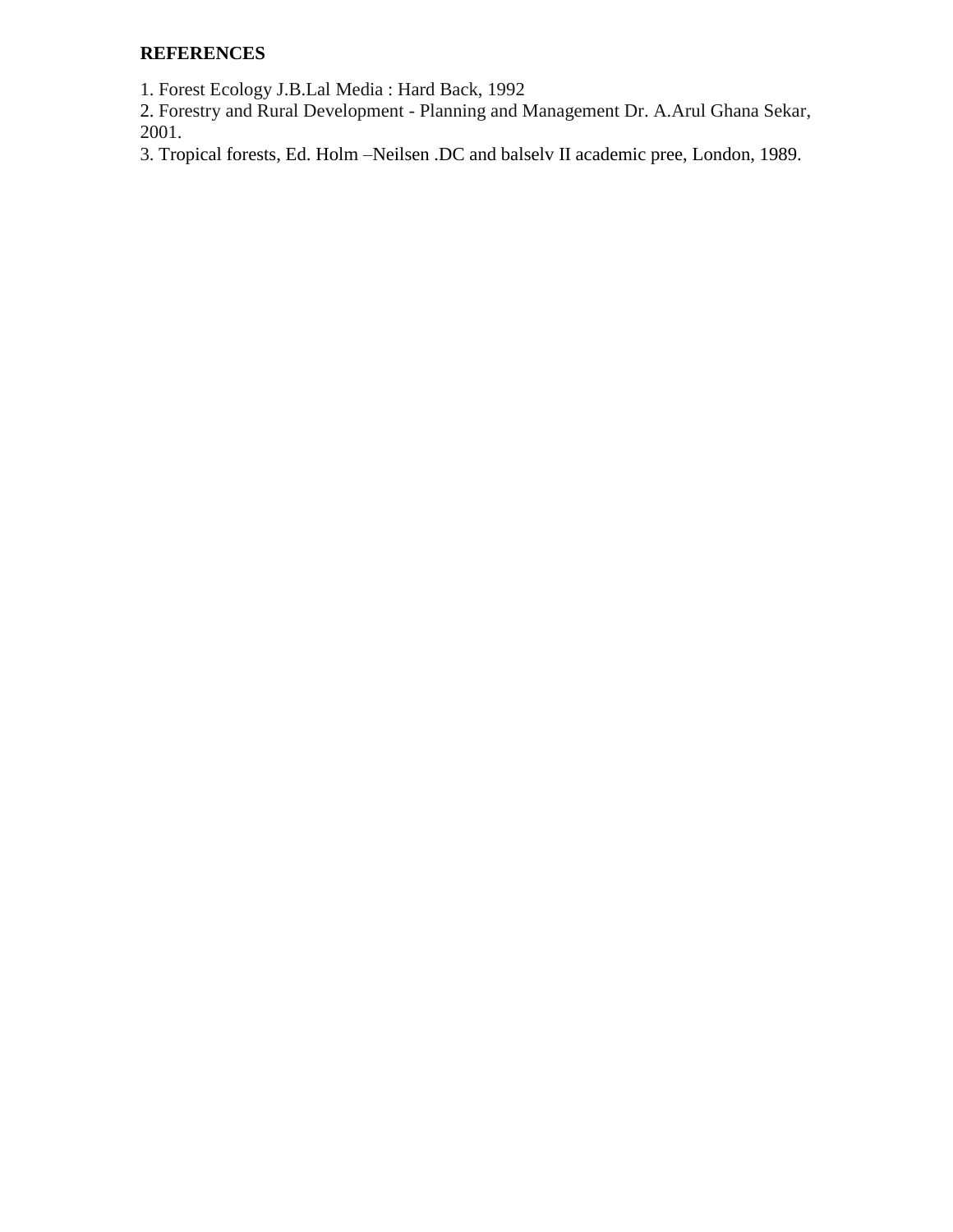#### **SRI KALISWARI COLLEGE (AUTONOMOUS) SIVAKASI Choice Based Credit System U.G Programme- B.Sc., Botany (2015-2018) Semester – VI**

# **Duration: 75 Hours Credits- 5**

# **CORE- XII - PLANT ECOLOGY AND PHYTOGEOGRAPHY- 15UBYC61 Objectives:**

- To provide a thorough knowledge about environmental biology and ecosystem.
- To provide the sufficient knowledge on Phytogeography.

# **Course outcomes**

- Provide a thorough knowledge about environmental biology and ecosystem.
- Provide sufficient knowledge on phytogeography.
- Understand the Approaches to Phytogeography Climate of India  $\&$  its climatic zones
- Gain an appreciation of Earth's geological history and understand the role of historical biogeography in interpreting plant distributions
- Gain knowledge about the environmental pollution and causes of pollutions
- Investigate the relationship between systematic and biogeography (phylogeography)
- Provide knowledge about Vegetation types

# **UNIT I** (15 Hours)

Principles and Scope of Ecology, Plant environment - climatic, edaphic and biotic factors – Primary productivity and its measurements, Biogeochemical cycle- C, N, P.

# **UNIT II** (15 Hours)

Ecosystem: concept, structure and functions of ecosystem, components of ecosystem- Biotic and abiotic – energy flow in ecosystem - grassland, pond, food chain, food web, ecological pyramids, ecological niche.

# **UNIT III** (15 Hours)

Vegetation - Units of vegetation formation, Ecological succession- stages of succession, monoclimax and polyclimax theories of succession. Plant succession Hydrosere, xerosere

# **UNIT IV** (15 Hours)

Environmental pollution – Types and causes of pollution – Effects and control measures of Air pollution, water pollution, soil pollution, thermal pollution, Noise pollution and radioactive pollution.

# **UNIT V** (15 Hours)

Principles of Phytogeography- Climatic zone- Factors affecting the distributions of species phytogeography, Vegetation in Tamil Nadu, evergreen forest, deciduous forest, scrub forest & mangroves forest.

# **TEXT BOOKS**

1. Sharma, P.D,1989. – Elements of Ecology, Rastogi Publication, Meerut.

2. Kumar, H.D, 1978. – Modern concepts of ecology, Vikas publishing house, New Delhi.

3. R.S. Shukla and P.S. Chandel Plant ecology and soil science ,chanda and company Ltd., 1998.

# **REFERENCES**

1. Odum, E.P., 1959. Fundamental of Ecology, W.B. Saunder Colondon.

- 2. Ambast, R.S, 1969. A text book of Plant Ecology, Students Friends & C.Varanashi
- 3. Bhatia and Sharma, 2005. Atreaties on Plant Ecology, Pradeep Publication, Jalendhur.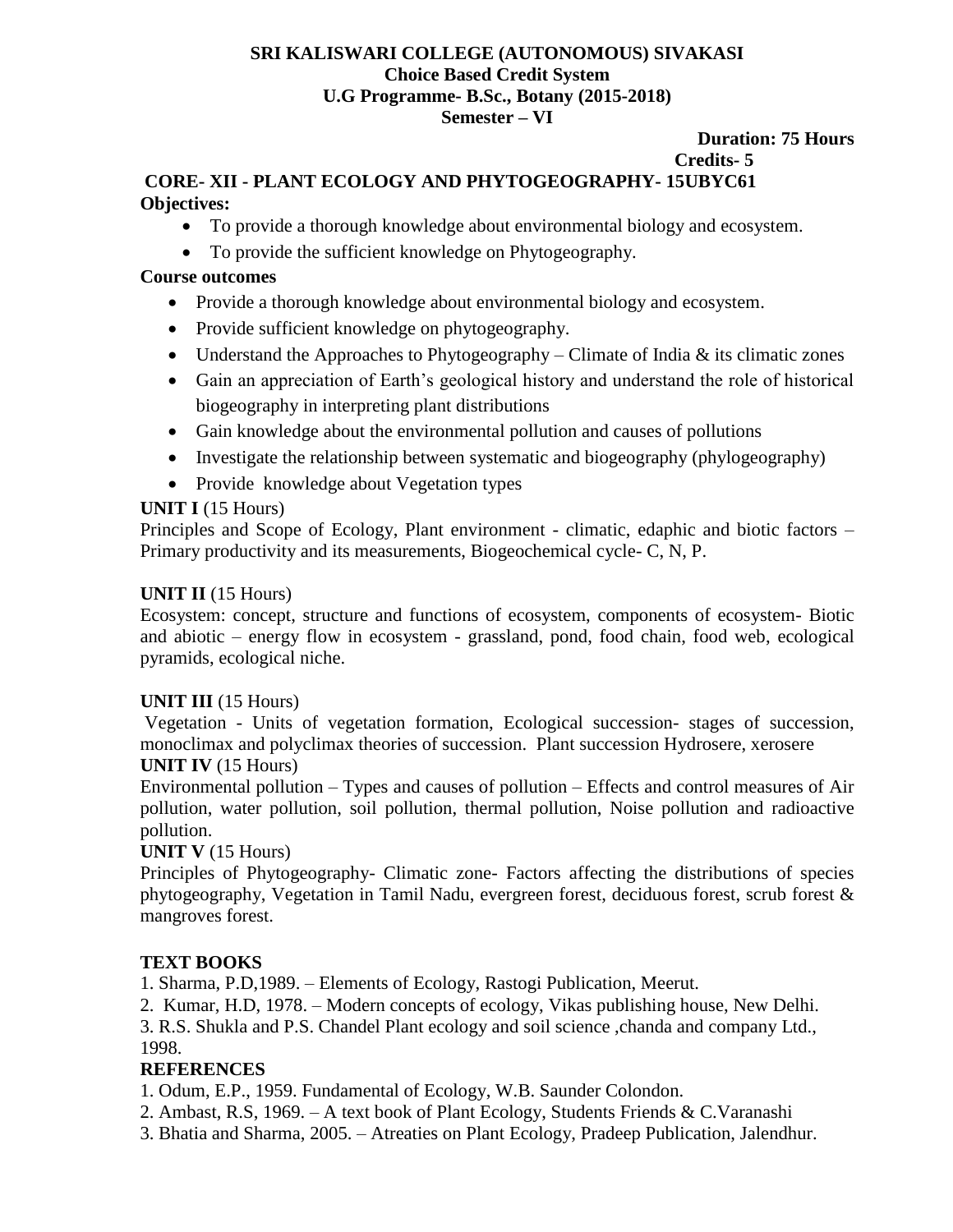#### **SRI KALISWARI COLLEGE (AUTONOMOUS) SIVAKASI Choice Based Credit System U.G Programme- B.Sc., Botany (2015-2018) Semester – VI**

#### **Duration: 60 Hours Credits- 4**

# **CORE- XIII -GENETICS – 15UBYC62**

# **Objectives:**

- To study the principles of Mendelian genetics
- To gain knowledge about mutation and population genetics.

# **Course outcomes**

- Gain understanding on the principles and concept of Mendelian law
- Gain knowledge about mutation and population genetics
- Understand basic structure and function of DNA and chromosomes
- Provide sufficient knowledge of hybridization and concepts of genetics
- Understand the concept of genetic recombination's at molecular level
- Gain insight in the origins of the human species.

# **UNIT I** (12 Hours)

Introduction to Genetics - Mendel's work, Terminology, Monohybrid and Dihybrid cross-Mendelian laws- Back/test cross. Complete and Incomplete Dominance. Incomplete dominance. lethal factor, complementary factor and dominant and recessive epistasis,

### **UNIT II** (12 Hours)

Allelic gene interaction- Multiple alleles -ABO Blood group inheritance. Linkage, crossing over, mapping of genes on chromosomes, sex linkage, cytoplasmic inheritance (plastid inheritance in *Mirabilis jalaba*, male sterility in corn).

# **UNIT III** (12 Hours)

Sex determination in plants, changes in chromosome structure. Characteristics of Genetic code- Codon and anticodon - Wobble hypothesis.

# **UNIT IV** (12 Hours)

Mutations Chromosomal abberations: Deletion, Duplication, Inversion, Translocation, Aneuploidy and Polyploidy; Gene mutations: Induced versus Spontaneous mutations, Molecular basis of Mutations in relation to UV light and chemical mutagens.

#### **UNIT V** (12 Hours)

Population genetics- gene pool concept, Hardy – Weinburg law- gene frequencies calculation and factors affecting Hardy – Weinburg law-

# **Text books**

1. Verma P.S and V.K Agarwal 1991. S.Chand &Co, New Delhi.

2. Gupta, P.K 2002. Genetics. Rastogi Publishers, Meerut.

3. Meyyan, R.P. 2000 – Genetics – Saras Publication, Nagercoil

4. Gardner, E.J., Simmons, M.J., Snustad, D.P. (2008). VIII ed. Principles of Genetics.Wiley India.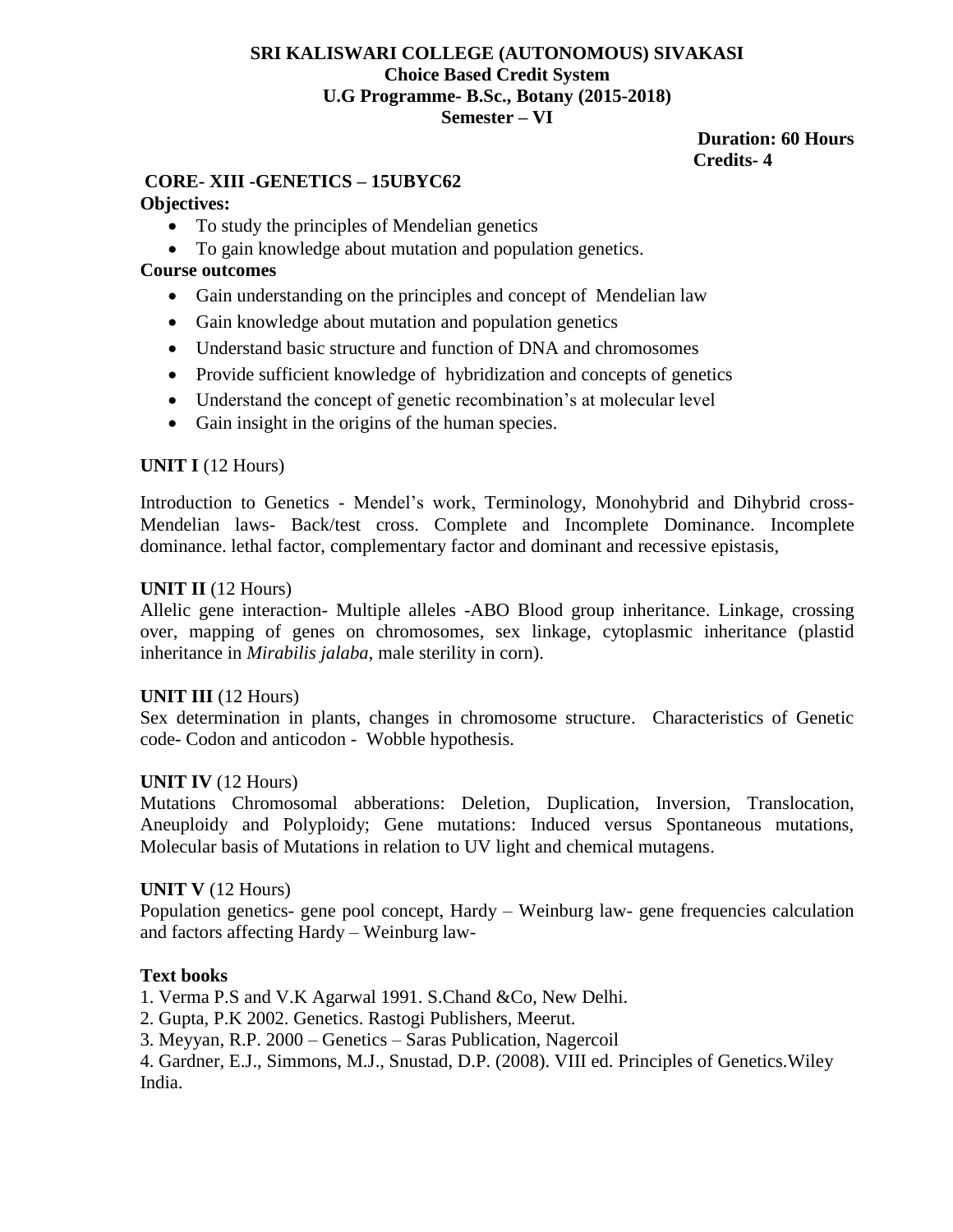#### **REFERENCES**

5. Russell, P. J. (2009). Genetics- A Molecular Approach. III Edition. Benjamin Cummings.

6. Glick, B.R., Pasternak, J.J. (2003). Molecular Biotechnology- Principles and Applications of recombinant DNA. ASM Press, Washington.

- 7. Pevsner, J. (2009). Bioinformatics and Functional Genomics.II Edition.John Wiley & Sons.
- 8. Griffiths, A.J.F., Wessler, S.R., Lewontin, R.C. and Carroll, S.B. IX Edition. Introduction to Genetic Analysis. W. H. Freeman and Co.
- 9. Gupta, P.K. 2000 Genetics Rastogi Publication Meerut.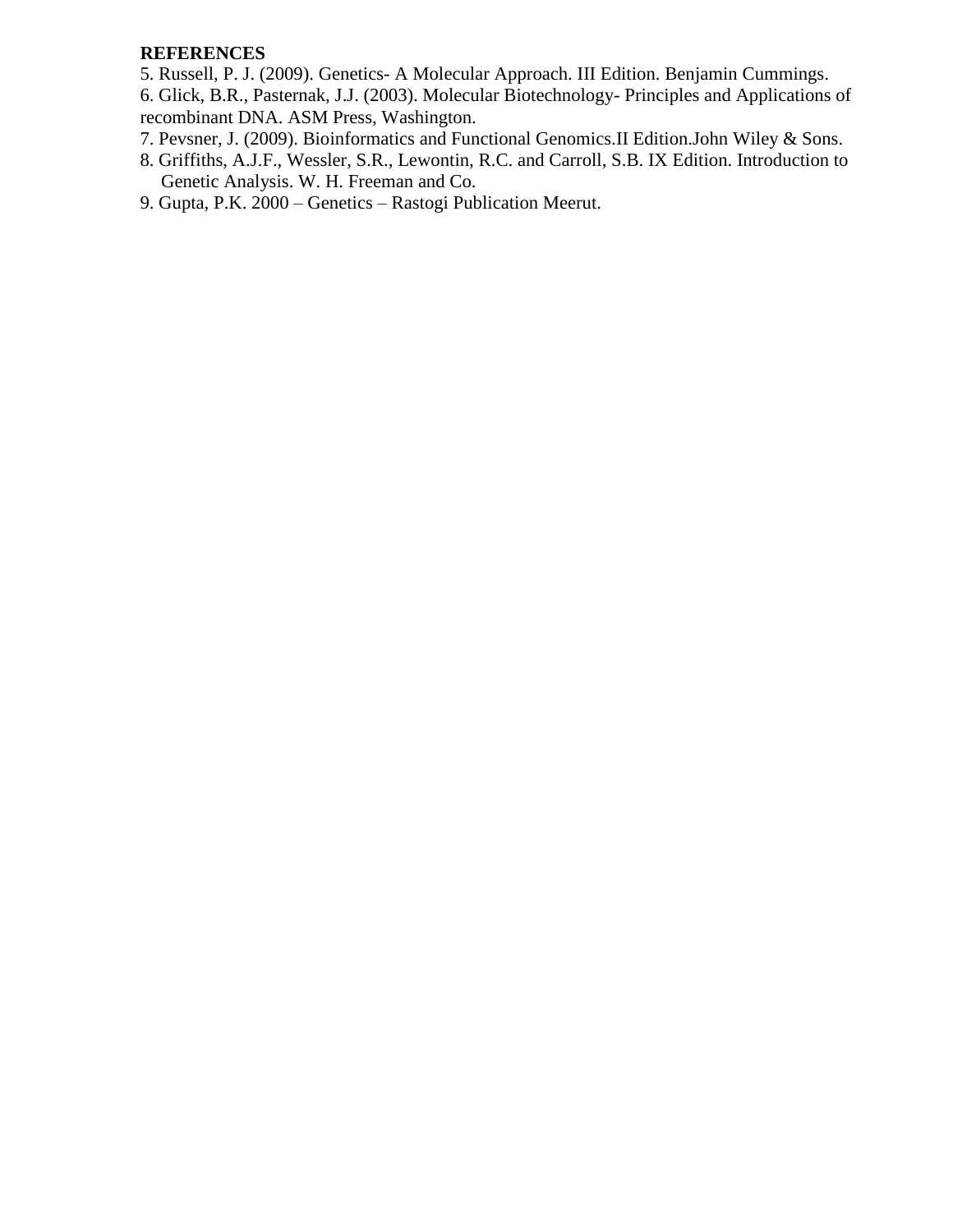#### **SRI KALISWARI COLLEGE (AUTONOMOUS), SIVAKASI Choice Based Credit System UG Programme - B.Sc., Botany (2015-2018) SEMESTER - VI**

#### **CORE-XIV Duration: 75 hours Credits: 4**

# **MICROBIOLOGY -15UBYC63**

#### **Objectives:**

- To enable students to understand the diversity of microbes and importance of classification of microorganisms
- To help the students to understand the influence of microorganisms and microbiological applications on everyday life.

#### **Course outcomes**

- Understand the basic knowledge of microbiology and types of microbes, classification & characterization.
- Studied the history of microbiology and its applications
- Describe the classification of bacteria
- Explain the different types of viruses and plant diseases
- Provide the sufficient knowledge about the types of symptoms and their causative agents of diseases.

Understand the diversity of microbes and importance of classification of microorganisms.

#### **UNIT I** (12 Hours)

Early development of microbiology- contributions of Anton Van Leeuwenhoek, Louis Pasteur and Robert Koch and his postulates. Principles and working mechanism of compound microscope, phase contrast microscopes, and Electron microscopes-TEM, SEM.

#### **UNIT II** (12 Hours)

Classification of microbes-Bacteria, *(upto* the order level with one example),Whittaker five kingdom concept, Virus classification (up to family with one example). General structure of Bacteria – Ultra structure and Life cycle of bacteria.

#### **UNIT III** (12 Hours)

Soil and Agricultural improvement; Soil microbes and their roles- Adaptation and interaction. Improvements of Soil fertility- Nitrogen fixing bacteria and their role in Nitrogen Cycle- Phosphate Solubilization. Microbes as biofertilizer and Biopesticides. Mycorrhizae.

#### **UNIT IV** (12 Hours)

Soil habitats (Lithosphere), microbial biochemical cycling, microbial test for the detection of soil fertility- Soil enzymes. Environment of soil microorganism, contribution of soil microorganisms to soil. Microorganism and formation of different soils. Rhizosphere and *Rhizobium*.

#### **UNIT V** (12 Hours)

Biodeterioration- Microbial Biodeterioration of agricultural products. Microbial pesticides, Microbial insecticides, microbial nematicides, microbial herbicides.

#### **TEXTBOOKS**

- 1. Prescott L.M., J.P. Harley and D.A. Klein, (2005) Microbiology, Sixth edition McGraw Hill, Boston.
- 2. Pelzer M.J., E.C.S. Chan and N.R. Kreig, (1993) Microbiology, McGraw Hill Inc., New York.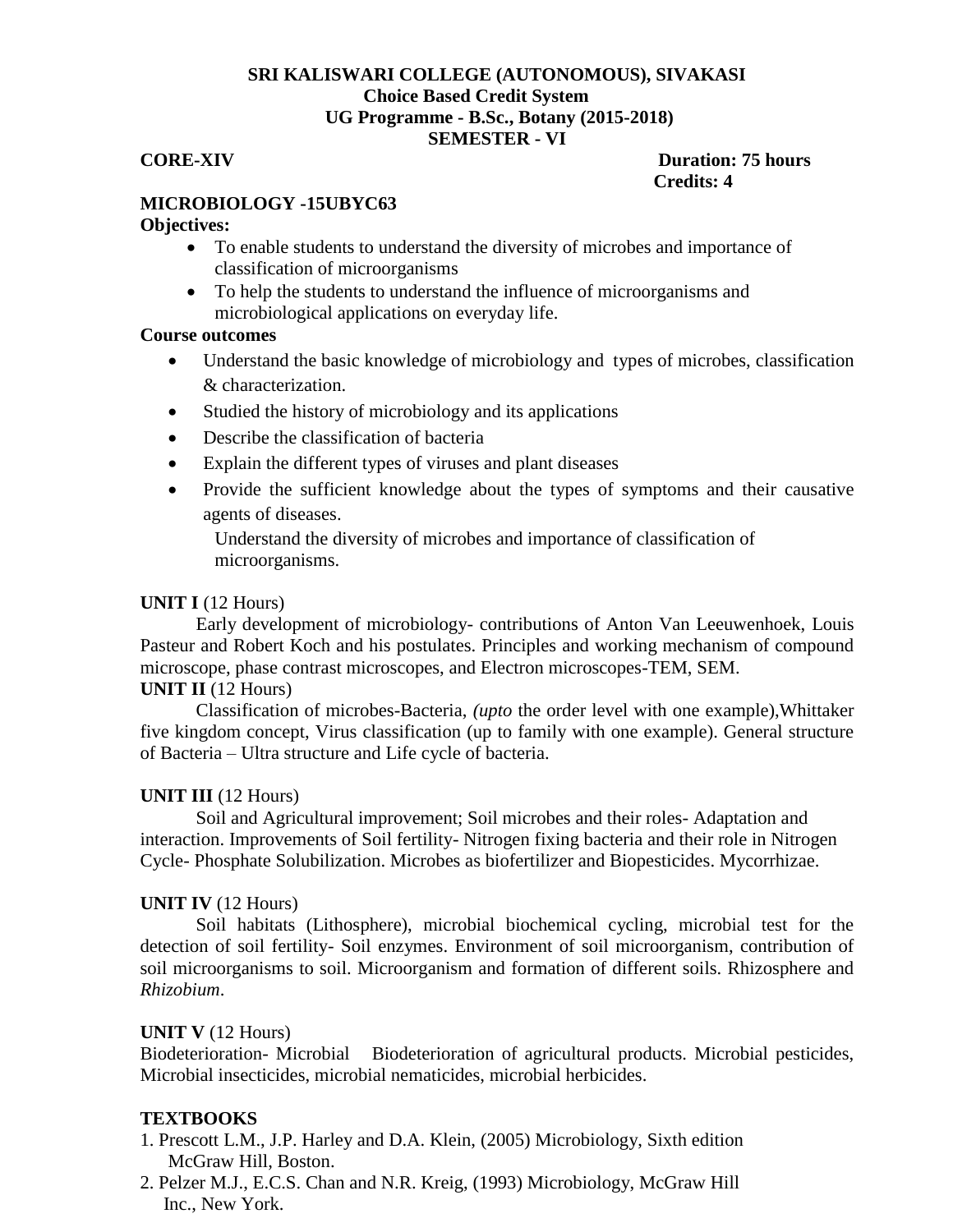- 3. Ananthanarayanan and J.Panicker. (2005) Text book of Microbiology, Eighth edition,Orient Long Publishers.
	- 4. Alef, Kassem, and Paolo Nannipieri. *Methods in applied soil microbiology and biochemistry*. Academic press, 1995.

#### **References:**

1. Michael T. Madigan John M. Martin & Jack Parker. (1984) Biology of Microorganisms, Prentice Hall International, Inc., London.

2. Gerard J. Tortora, Berdell R. Funke, Christine & L. Case. (2001) Microbiology - An Introduction, Benjamin Cummings, U.S.A.

3. Danial Lim. (1998) Microbiology, McGraw-Hill Companies , New York.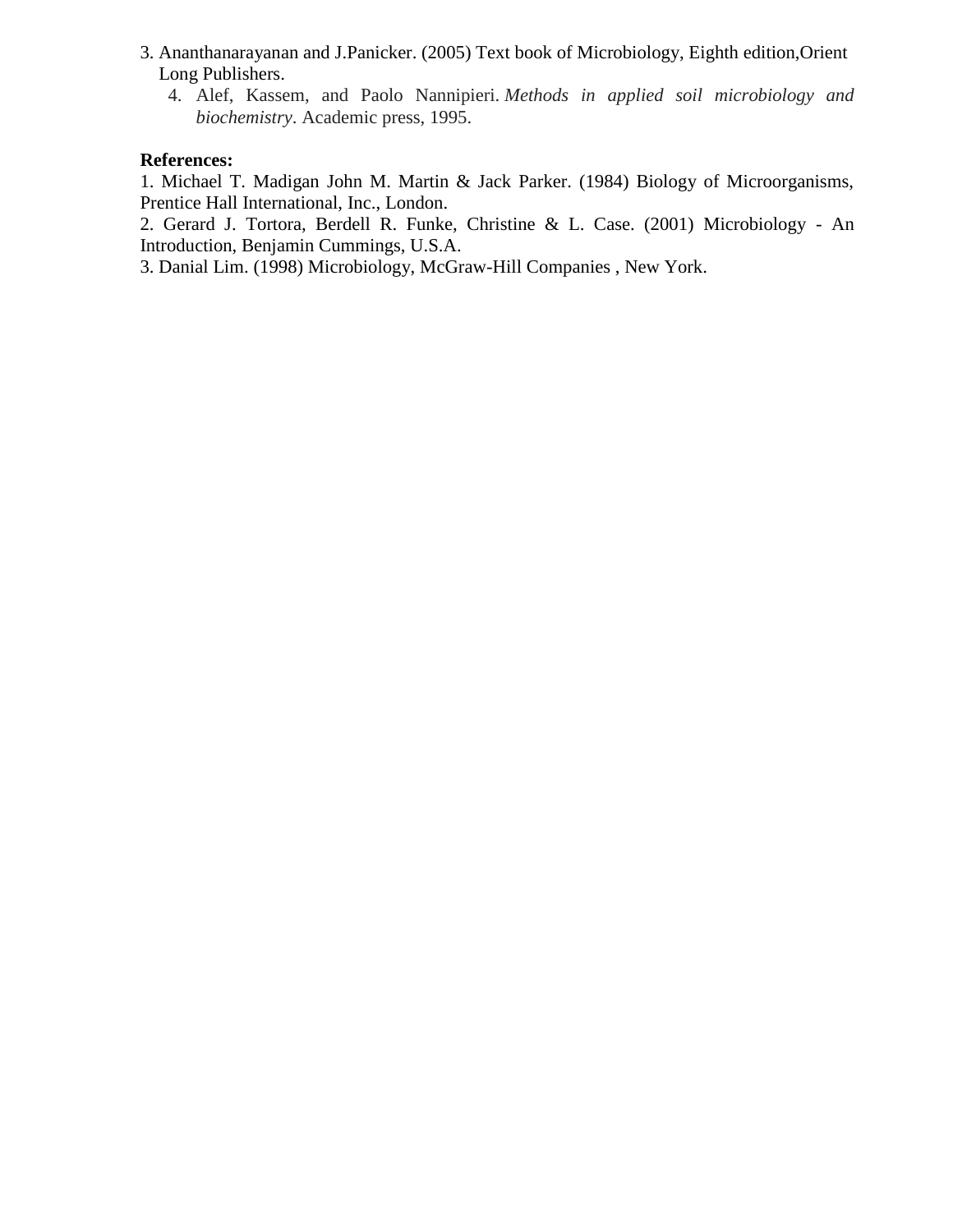#### **SRI KALISWARI COLLEGE (AUTONOMOUS) SIVAKASI Choice based credit system U.G Programme- B.Sc. Botany (2014-2017) Semester – VI**

#### **Duration: 45 Hours Credits- 3**

# **CORE-XV: LAB IN PLANT ECOLOGY AND PHYTOGEOGRAPHY AND GENETICS- 14UBYC6P**

### **Objectives:**

- To Study of the morphological and structural adaptations and their habitats.
- To enrich the knowledge of Field study about Transect and Quadrate methods.

# **Course outcomes**

- Identify the adaptive features of plant growing in various habitats
- Understand the principal concepts of biodiversity
- Provide sufficient knowledge about different vegetations of ecosystem
- Helps to work out problems on Monohybrid and Dihybrid ratios
- Enable learning the cell division methods mitosis
- Describe the transaction methods and species richness

# **Phytogeography**

Filed visit to nearby Western Ghats to observe the vegetation.

# **Genetics**

- 1. Problems of monohybrid and dihybrid ratios
- 2. Test cross, Incomplete dominance and Interaction of genes
- 3. Chi-square and probability.
- 4. Spotters related to syllabus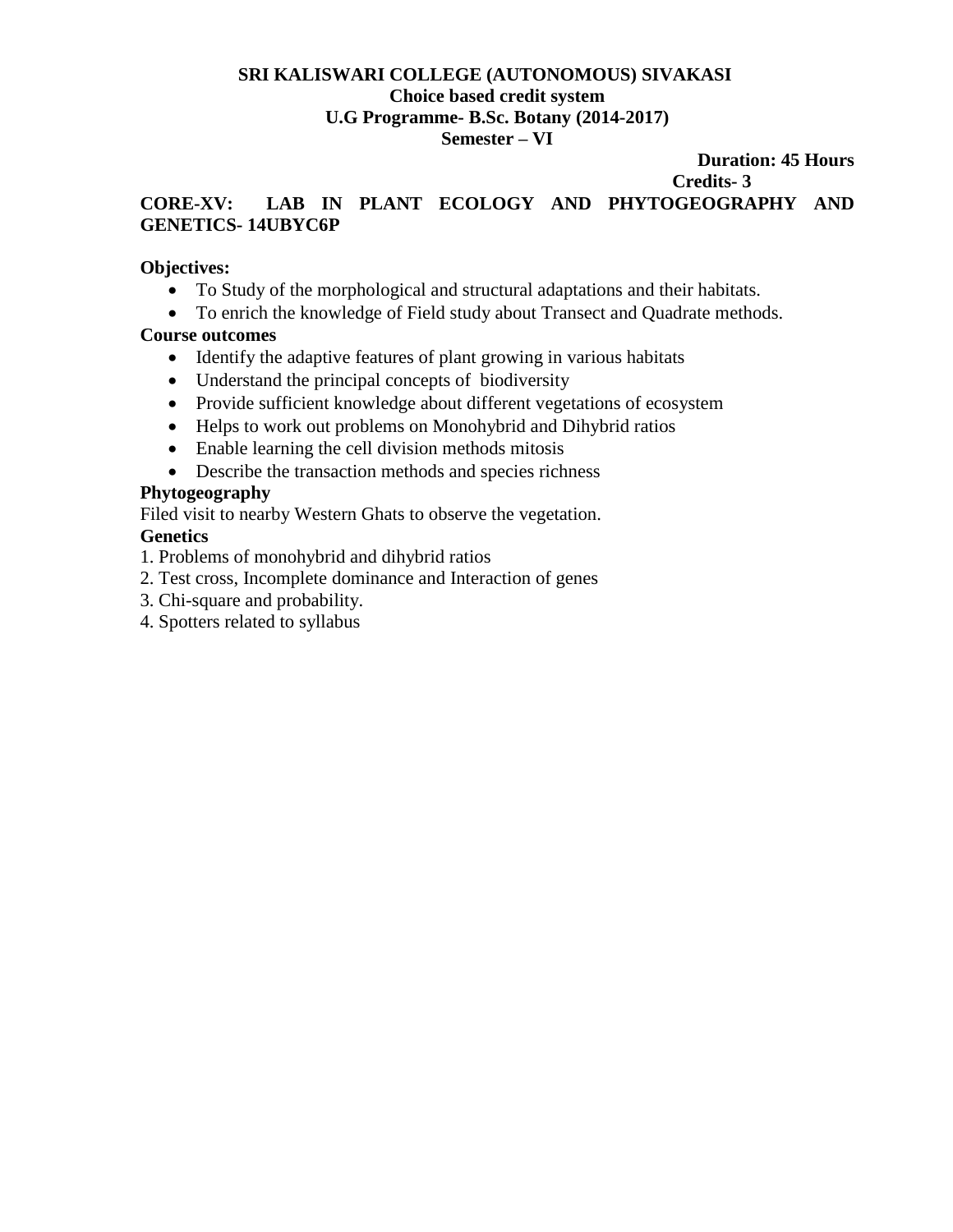#### **SRI KALISWARI COLLEGE (AUTONOMOUS) SIVAKASI Choice Based Credit System U.G Programme- B.Sc. Botany (2014-2017) Semester – VI CORE- XVI LAB IN MICROBIOLOGY -14UBYC6Q Duration: 45 Hours Credits: 3**

#### **Objectives:**

- To enable the students acquire the knowledge about basic technical skills in microbiology lab.
- To enable the students in the culturing, identification and maintenance of microbes

#### **Course outcomes:**

- Demonstrate safe practices in a microbiology laboratory
- Acquire knowledge about basic skills in microbiology techniques
- Enabling in culturing, identification and maintenance of microbes
- Enrich knowledge and skills in identifying the museum specimens
- Understand and explain environmental factors that influence microbes
- Understand the staining methods and slide preparations
- 1. Microbiological Techniques-Media preparation, sterilization techniques, streaking techniques.
- 2. Isolation of Microorganisms from soil, water, air by spread plate and pour plate methods.
- 3. Staining Techniques Gram staining

Endospore staining

4. Biochemical tests- IMVIC tests

 Starch hydrolysis Catalase test Oxidase test Acid and gas production test

- 5. Test of microorganisms for enzymes –protease and amylase.
- 6. Water quality analysis by MPN method
- 7. Isolation of Rhizobium and Mycorrhizae

#### **References:**

- 1. Ronald M.Atlas *et al*., (1997),Experimental Microbiology,Benjamin and Cummings Publication.
- 2. J.G. Cappuccino and N. Sherman, (2002),Microbiology: A Laboratory Manual Addison-Wesley.
- 3. Kannan.N., (1995), Lab manual in Microbiology Panima publishers,New Delhi..
- 4. J.G.Holt,N.R.Krieg, (2000), Ninth edition, Bergey's Manual of Determinative Bacteriology,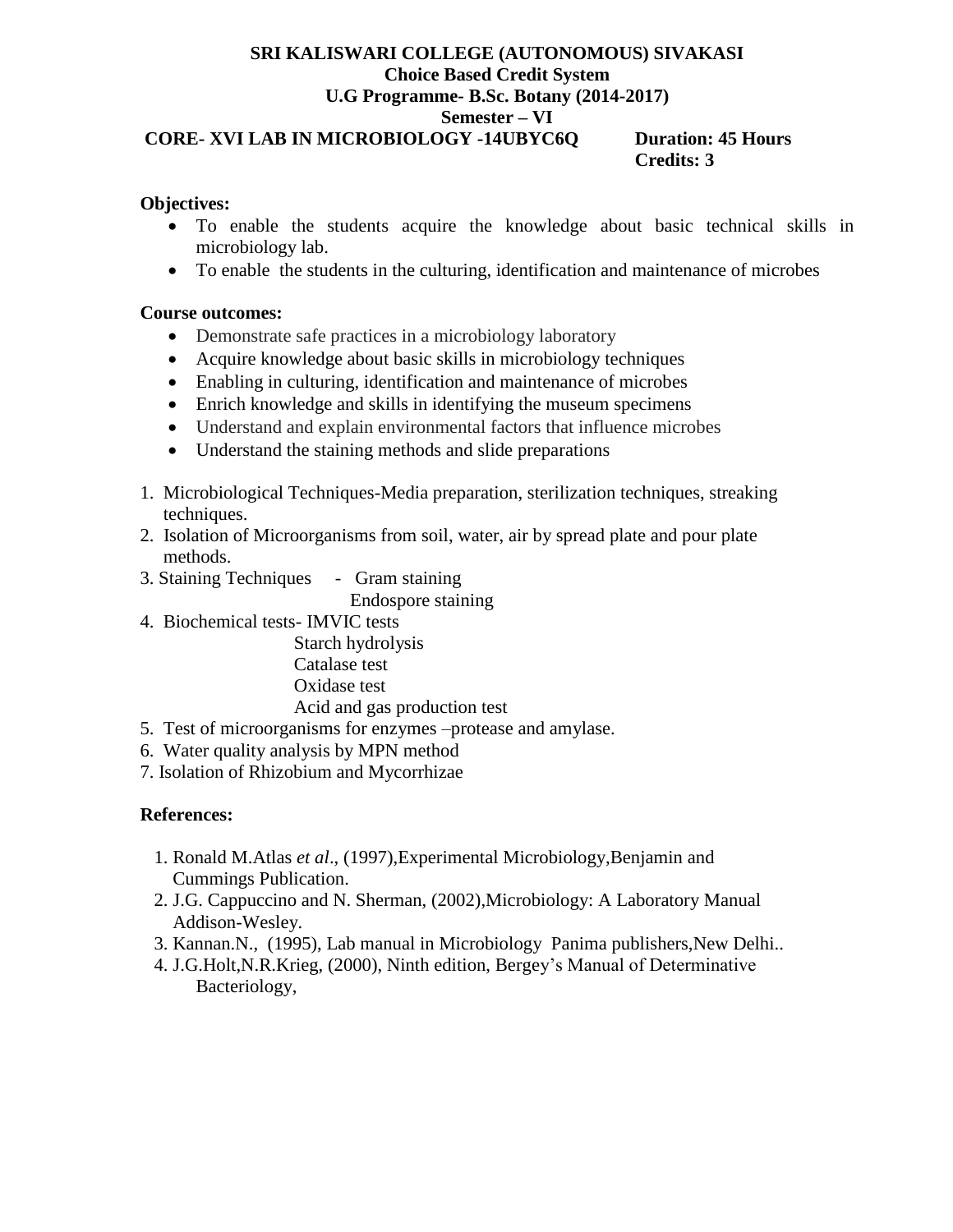# **SRI KALISWARI COLLEGE (AUTONOMOUS) SIVAKASI Choice Based Credit System U.G Programme- B.Sc., Botany (2014-2017) Semester – VI**

 **Duration: 60 Hours Credits- 3**

# **Optional/Elective Course-III PALYNOLOGY AND POLLINATION BIOLOGY- 14UBYO61 Objectives:**

- To learn about Palynology.
- To provide the knowledge on Pollination in plants.

#### **Course outcomes:**

- Learning about Palynology.
- Provide the knowledge on Pollination in plants.
- Understand the sexual incompatibility in plants.
- Familiar with embryonic processes
- Understand the various pollinations periods
- Explain the seeds dispersal mode of plants.

#### **UNIT I** (12 Hours)

Palynology - Form of pollen grains, Pollen wall structure, palynogram, NPC system, types of pollen grains, development of pollen wall pattern, pollen development, cell biology of pollen grains, pollen kit, pollen calendar, circadian rhythms of pollen emission, pollen and allergy and application of palynology.

#### **UNIT II** (12 Hours)

Pollination Biology- Sexual incompatibility- Homomorphic system- gametophytic self incompatibility, sporophytic incompatibility- Heteromorphic system- distyly and tristyly

#### **UNIT III** (12 Hours)

Physiology and biochemistry of incompatibility- recognition reaction, rejection reaction, and stigma surface inhibition, stylar inhibition. Biological significance of incompatibility and significance of incompatibility in plant breeding.

#### **UNIT IV** (12 Hours)

Various methods to overcome the self incompatibility- mixed, bud, stub, end-of-season pollination, intraovarian and test tube pollination, polyploidy, irradiation, heat and chemical treatment and parasexual hybridization.

#### **UNIT V** (12 Hours)

Apomixis and its types- Agamospermy, diplospory, apospory, adventive embryony. Polyembryony and its practical application

#### **TEXT BOOKS**

1. Bhojwani,S.S and Bhatnagar, S.P-The embryology of angiosperms, 1974 Vikas publication house, New delhi

2. Maheswari.P-An introduction to the embryology of angiosperms, 1971TMH limited New Deli 3 .Chopra,G.L- Angiosperms, 1988-Pradeep publications, Jalandar

#### **REFERENCES**

1.Shivanna , K.R and Johri ,B.M- The angiosperm pollen –Wiley publication.

2. A Text book of Palynology by [Kashinath Bhattacharya,](http://www.amazon.in/Kashinath-Bhattacharya/e/B00ODSJQZA/ref=dp_byline_cont_book_1) New Central Book Agency; 3rd Revised edition edition 2011

3. Pollination Biology, Yogesh Dabgar, Neha Publishers & Distributors, 2011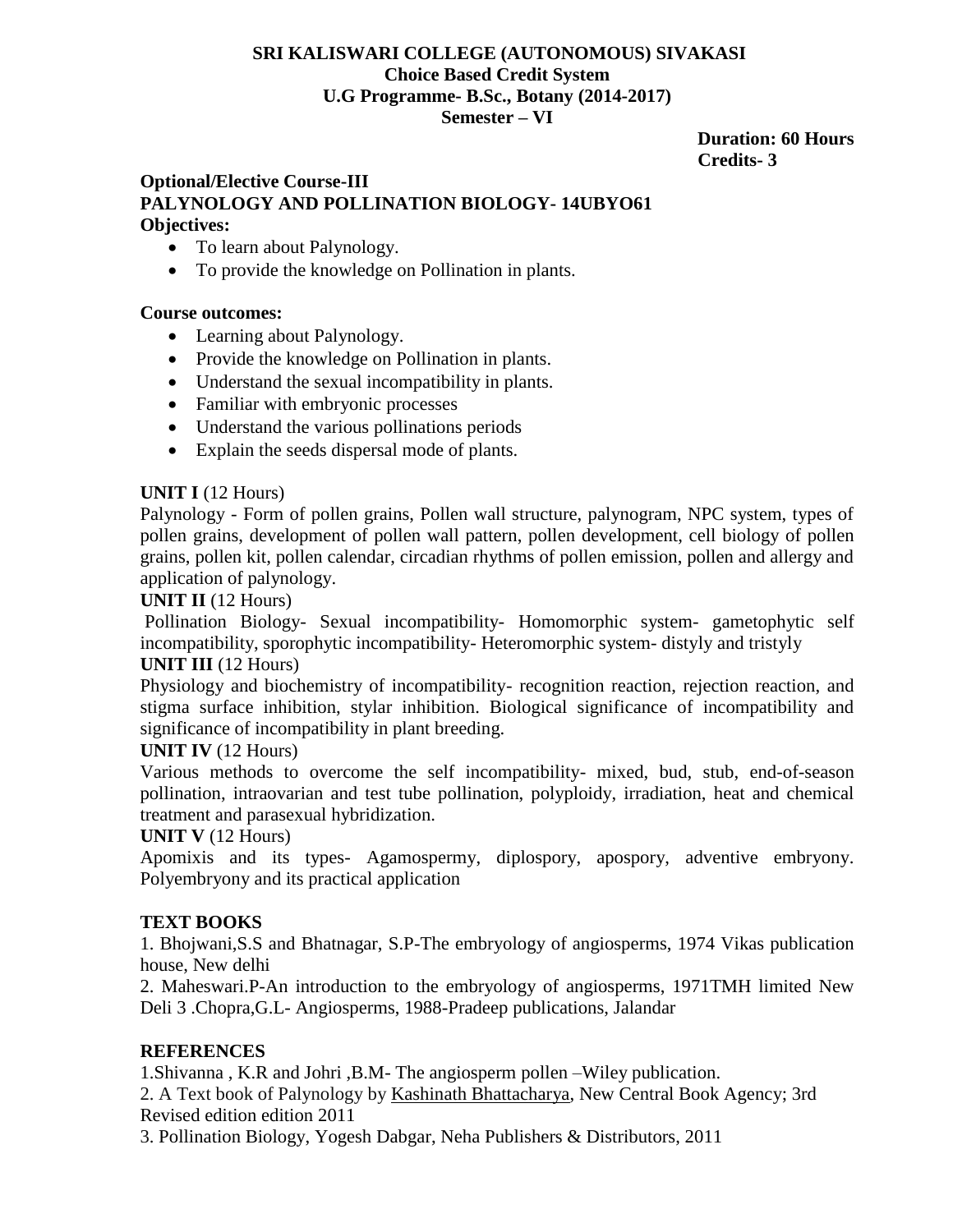#### **SRI KALISWARI COLLEGE (AUTONOMOUS) SIVAKASI Choice Based Credit System U.G Programme- B.Sc., Botany (2014-2017) Semester – VI**

#### **Duration: 60 Hours Credits- 3**

#### **OPTIONAL/ELECTIVE COURSE-III ECONOMIC BOTANY- 14UBYO62 Objectives:**

- To learn about economic uses of plants
- To provide the knowledge on Economic importance of plants.

### **Course outcomes**

- Learn economic uses of plants
- Provide knowledge on Economic importance of plants
- Improve knowledge on various plant cultivation techniques
- Developing a framework for exploring the economic uses of plants for food, beverages, textiles, medicine, shelter and fuel.
- Providing with a general background in the basic principles of botany and plant ecology
- Understand the human relationship with plants into the future.

### **UNIT I** (12Hours)

Economic botany- Introduction – Food plants- plant products of industrial value, medicinal plants and drugs, food adjuncts, lower plants in economic botany.

#### **UNIT II** (12Hours)

Cereals and millets: Cereals – History and Uses of rice, wheat, maize, barley oat and rey Millets – History and uses of sorghum , pearl millet and Italian millet.

# **UNIT III** (12Hours)

Legumes, Nuts and vegetables- History- uses of soya bean, Black gram red gram green gram. Nuts – History uses of coconut and cashew nut , vegetables sweet potato beet root stem and vegetables- onion cabbage and cauliflower. Fruits- history and uses tomato and Brinjal

#### **UNIT IV** (12Hours)

Cultivation and uses and of Mango, citrus, banana, guava Papaya and sapota. Fiber crops-Cotton, Jute, Beverages- Cocoa and coffee.Wood- Sandal, Teak.

#### **UNIT V** (12Hours)

Gums and resins: Biological source- Chemical constituents and uses of the following acacia gum Guar gum, Sterculia gum. Resins – Capsicum Asafoetita. Gutta percha

# **TEXT BOOKS**

1. Gupta S.K &Kaushik, M. P .an Introduction to economic botany K. Nathabnd co., Meerut, India, 1973

2. Pandey B.P, Economic botany S Chand and Co., New Delhi, 200

3. Verrma V.A. Text book of economic botany ,EmkayPubliccations , New Delhi, 19741.

#### **REFERENCES**

- 1. H.D. Kumar, Economic Botany, 2003, MacMuth Publications, New Delhi.
- 2. Dr. V. Singh, Dr. P.C. Pande & Dr. D.K. Jain. 2012, Rastogi Publications, New Delhi.
- 3. Economic botany, Suresh Kumar**,** Cumpus Books International2014

# **SRI KALISWARI COLLEGE (AUTONOMOUS) SIVAKASI**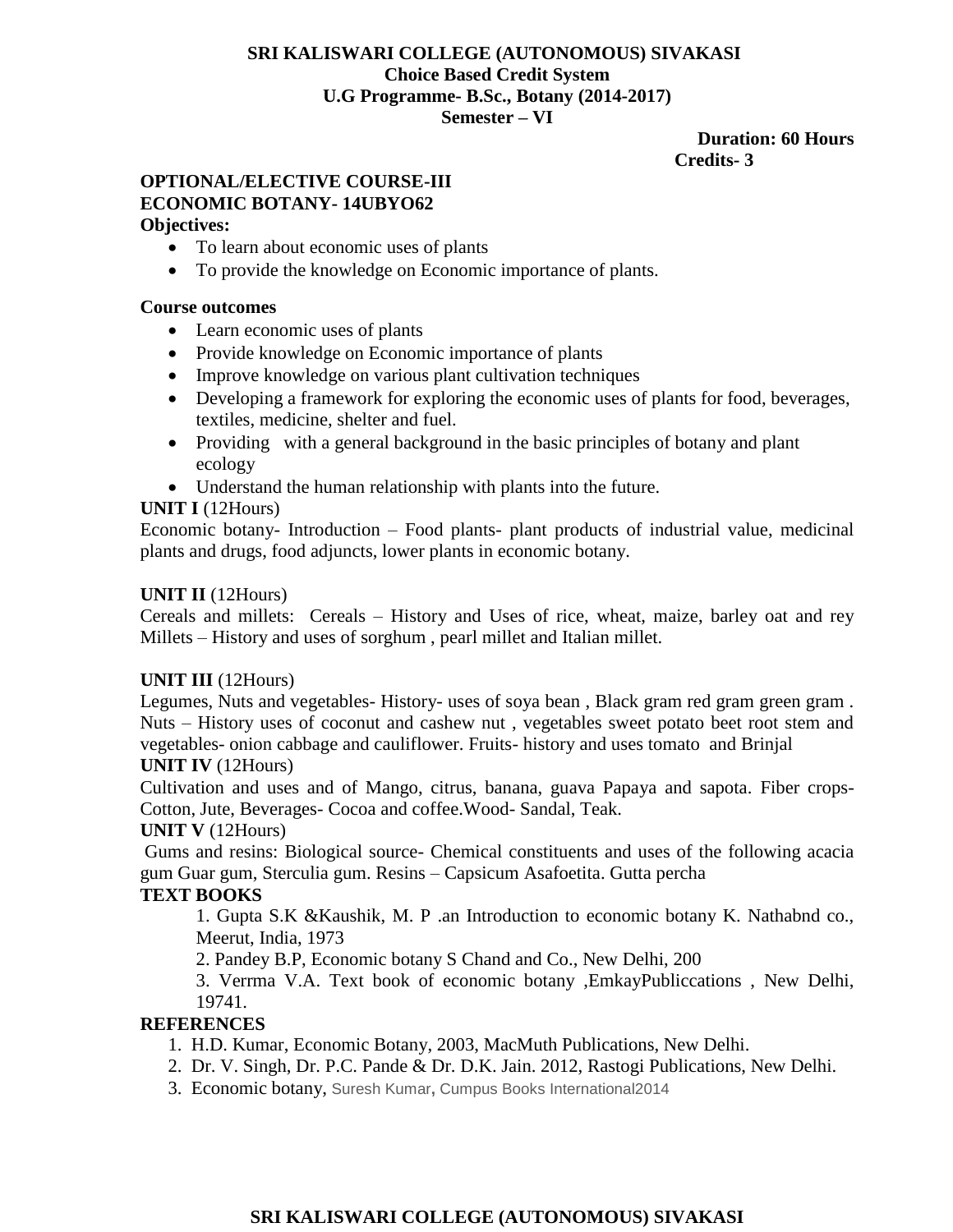#### **Choice Based Credit System U.G Programme- B.Sc., Botany (2014-2017) Semester – VI**

#### **SKILL BASED COURSE –IV** Credit-2

 **Duration: 30 Hours**

# **PLANT BIOTECHNOLOGY - 14UBYS61**

#### **Objective:**

- To provide a thorough knowledge on techniques in *invitro* plant propagation.
- To understand the Plant Biotechnology.

#### **Course outcomes:**

- Provide a thorough knowledge on techniques of *in vitro* plant propagation
- Understand the Plant Biotechnology techniques.
- Provide the knowledge about embryogenesis.
- Learning the various gene transfer techniques
- Learn the preservation methods

### **UNIT I** (6 Hours)

Introduction and importance of plant tissue culture. Plant cell-totipotency- Dedifferentiationrediferrentiation, scope, historical review. Aseptic techniques; Culture media: preparation and composition. Methods of sterilization, inoculation, incubation and hardening.

### **UNIT II** (6 Hours)

Cell and organ differentiation; Clonal propagation or micropropagation, anther culture, Cell suspension culture. Production of plant secondary metabolites, Germplasm storage including cryopreservation, Somaclonal variation and its advantages and disadvantages.

#### **UNIT III** (6 Hours)

Somatic embryogenesis, Isolation and purification of protoplasts. Protoplast culture and regeneration of plants; Protoplast fusion and somatic hybridization (Cytoplasmic hybrids or Cybrids)

#### **UNIT IV** (6 Hours)

Gene transfer: Ti and Ri plasmids, gene transfer techniques using *Agrobacterium*, Physical delivery methods- Electroporation, particle bombardment, liposome mediated, Gene gun method, Terminator gene technology,

#### **UNIT V** (6 Hours)

Transgenic plants for crop improvement: resistance to herbicide, insecticide, virus. Application of transgenic technology, edible vaccine.

#### **TEXT BOOKS**

1. Gupta,P.K. 1999. Elements of Biotechnology. Rastogi Publications,Meerut.

2. Ignacimuthu, S.J. 1997. Plant Biotechnology. Oxford and IBH Publishing Company,New Delhi.

3. Kumar H.D. 2001. A TEXTBOOK on Biotechnology. East-west Press, New Delhi.

4. Dubey, R.C.2002. A TEXTBOOK of Biotechnology. S. Chand and Company, New Delhi.

#### **REFERENCES**

1. Bhojwani, S.S. and Razdan, M.K. 1996. Plant Tissue Culture: Theory and Practice. Elsevier Science Publishers, New York, USA.

2. Bojwani, S.S. 1990. Plant Tissue Culture: Applications and Limitations. Elsevier Science Publisher, New York, USA.

3. Khasim, S.M. 2002. Botanical Microtechnique: Principles and Practice. Capital Publishing Company, New Delhi.

4. Vasil, I.K. and Thorp e, T.A. 1994. Plant Cell and Tissue Culture. Kluwer Academic Press, The Netherlands.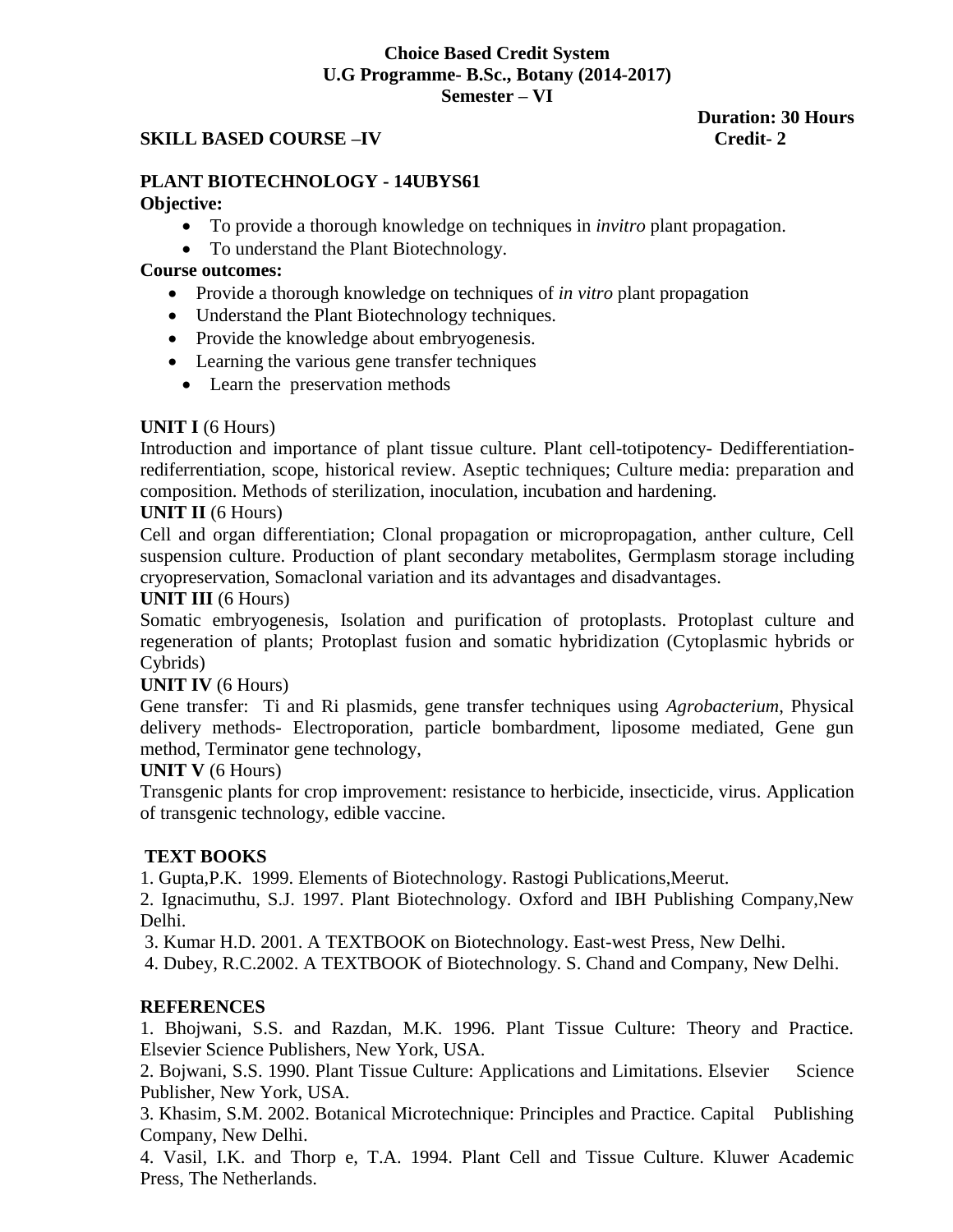#### **SRI KALISWARI COLLEGE (AUTONOMOUS) SIVAKASI Choice Based Credit System U.G Programme- B.Sc., Botany (2014-2017) Semester – VI**

#### **VALUE BASED COURSE –II** scredits-2 **BIOINFORMATICS 14UBYV61**

 **Duration: 30 Hours**

#### **Objectives:**

- To provide students with a practical and the theoretical knowledge of DNA sequences, genomes, protein sequences and protein structure information that will prepare them for careers in bioinformatics, academia, industry and research.
- To understand the vast quantities of data generated in the fields of Molecular and Biological Sciences.
- To help students to acquire problem-solving skills and gain experience in understanding, handling and developing important software used in pharmaceutical, chemical and biotechnology industries.

#### **Course outcomes**

- Providing practical and the theoretical knowledge of DNA sequences.
- Gain understanding on protein sequences and protein structure of information
- Understand the vast quantities of data generated in the fields of Molecular and Biological Sciences**.**
- Acquire problem-solving skills and gain experience ins biotechnology industries
- Understanding, handling and developing important software used in pharmaceutical, chemical and biotechnology Techniques.
- Learning to summarize the challenges facing clinical applications in the light of growing research results in genomic medicine and bioinformatics.

#### **UNIT: I** (6 hours)

Introduction to Bioinformatics – Definitions, Basic concepts, Scope and Applications of Bioinformatics. Genome Project.

#### **UNIT: II** (6 hours)

Biological Databases: Nucleic acid sequence databases – EMBL, GenBank, and DDBJ. Protein Sequence Databases – PIR, Swiss-PROT, Tr-EMBL. Structural Databases – PDB, Pubmed. File formats – GenBank.

#### **UNIT: III** (6 hours)

Sequence Alignment: Pair wise Alignment- Definition, Local alignment - BLAST, global alignment - FASTA. Multiple sequence alignment: Definition, Clustal W. Phylogenic tree: Definitions, Tree constructing Methods: Distance Based Method- the Neighbour joining method.

#### **UNIT: IV** (6 hours)

Ligand database. Drug Designing: computer based drug designing, Structure based drug designing. Molecular docking. Pharmacogenomics.

#### **UNIT: V** (6 hours)

Protein primary structure Analysis (using EXPASY tools): Amino acid composition analysis, Molecular weight, Hydrophobicity and Hydropathy profiles, helical wheel. Protein secondary structure Prediction - GOR method.